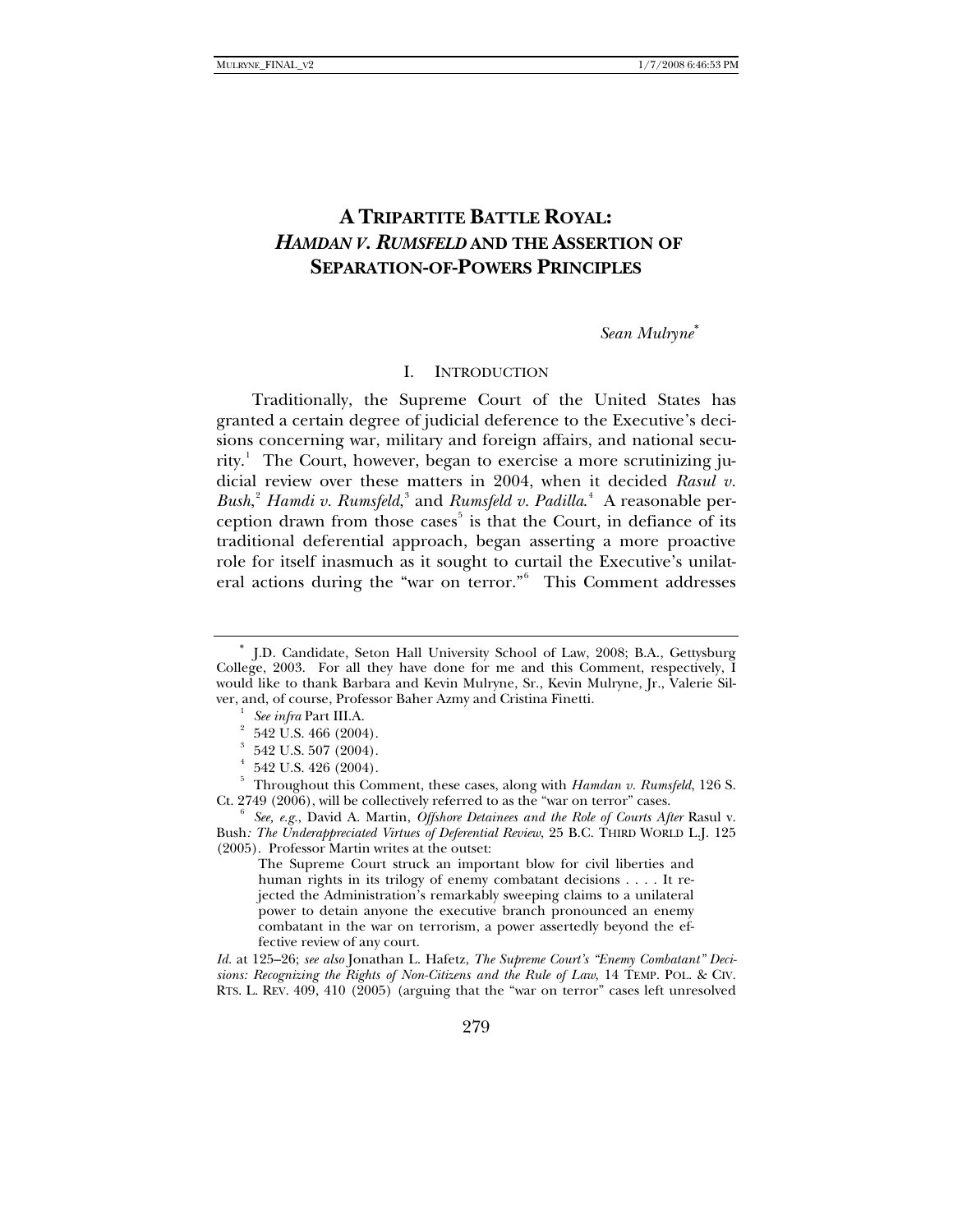the disputes surrounding our nation's three branches and their appropriate spheres of authority in light of the Court's most recent decision concerning Executive power in a time of active hostilities: *Hamdan v. Rumsfeld*. [7](#page-1-0)

In *Hamdan*, the Court struck down the Executive's use of military commissions to try alleged terrorist suspects at the United States Naval Base in Guantanamo Bay, Cuba, thereby culminating this series of cases that question and ultimately rebuke, to some extent, execu-tive power in regard to military affairs during "wartime."<sup>[8](#page-1-1)</sup> In so doing, the Court implicitly and explicitly emphasized the need for Congress to assert itself in checking and balancing the Executive and its anti-terrorism measures.<sup>[9](#page-1-2)</sup>

At its outset, this Comment assumes that our tripartite national government requires reasonable restraints on the Executive's use of power that must be externally imposed by another branch.<sup>[10](#page-1-3)</sup> This Comment will argue that through *Hamdan* and the "war on terror" progeny of cases, the Court asserted a more pronounced separationof-powers principle to countervail the Executive's questionable actions.[11](#page-1-4) While reserving a role for itself, the Court in *Hamdan* has jus-tifiably positioned Congress into the center of the debate.<sup>[12](#page-1-5)</sup> Likewise, this Comment will suggest that, despite Congress's contrary reasoning and initiative, the Court's role in the "war on terror" should be pre-served.<sup>[13](#page-1-6)</sup>

Part II of this Comment will outline the factual and procedural background of *Hamdan*, followed by an account of the Court's opin-ions in the case.<sup>[14](#page-1-7)</sup> Part III will then briefly highlight the separation-ofpowers doctrine; the Court's traditional deference to the Executive in war, military and foreign affairs, and national security; and the "war on terror" progeny of cases.<sup>[15](#page-1-8)</sup> Part IV will explore the heightened scrutiny implored by the Court in *Hamdan* and its implications upon

<span id="page-1-8"></span><span id="page-1-7"></span><span id="page-1-6"></span><span id="page-1-5"></span>

many questions, Hafetz still acknowledges that "these decisions affirmed the important role of the federal courts in limiting executive power in the 'war on terrorism'").

 <sup>126</sup> S. Ct. 2749 (2006).

<span id="page-1-4"></span><span id="page-1-3"></span><span id="page-1-2"></span><span id="page-1-1"></span><span id="page-1-0"></span><sup>8</sup>  *See, e.g.*, Neal Kumar Katyal, Hamdan v. Rumsfeld*: The Legal Academy Goes to Practice*, 120 HARV. L. REV. 65, 66 (2006) ("*Hamdan v. Rumsfeld* is a rare Supreme Court rebuke to the President during armed conflict.") (footnote omitted).<br><sup>9</sup> See infra Part IV.B.

<sup>&</sup>lt;sup>10</sup> See infra Justice Souter's *Hamdi* dissent at note 290.<br>
<sup>11</sup> See infra Part IV.B.<br>
<sup>12</sup> See infra Part IV.B.<br>
<sup>13</sup> See infra Part V.B.<br>
<sup>14</sup> See infra Part II.<br>
<sup>14</sup> See infra Part II.<br>
<sup>15</sup> See infra Part III.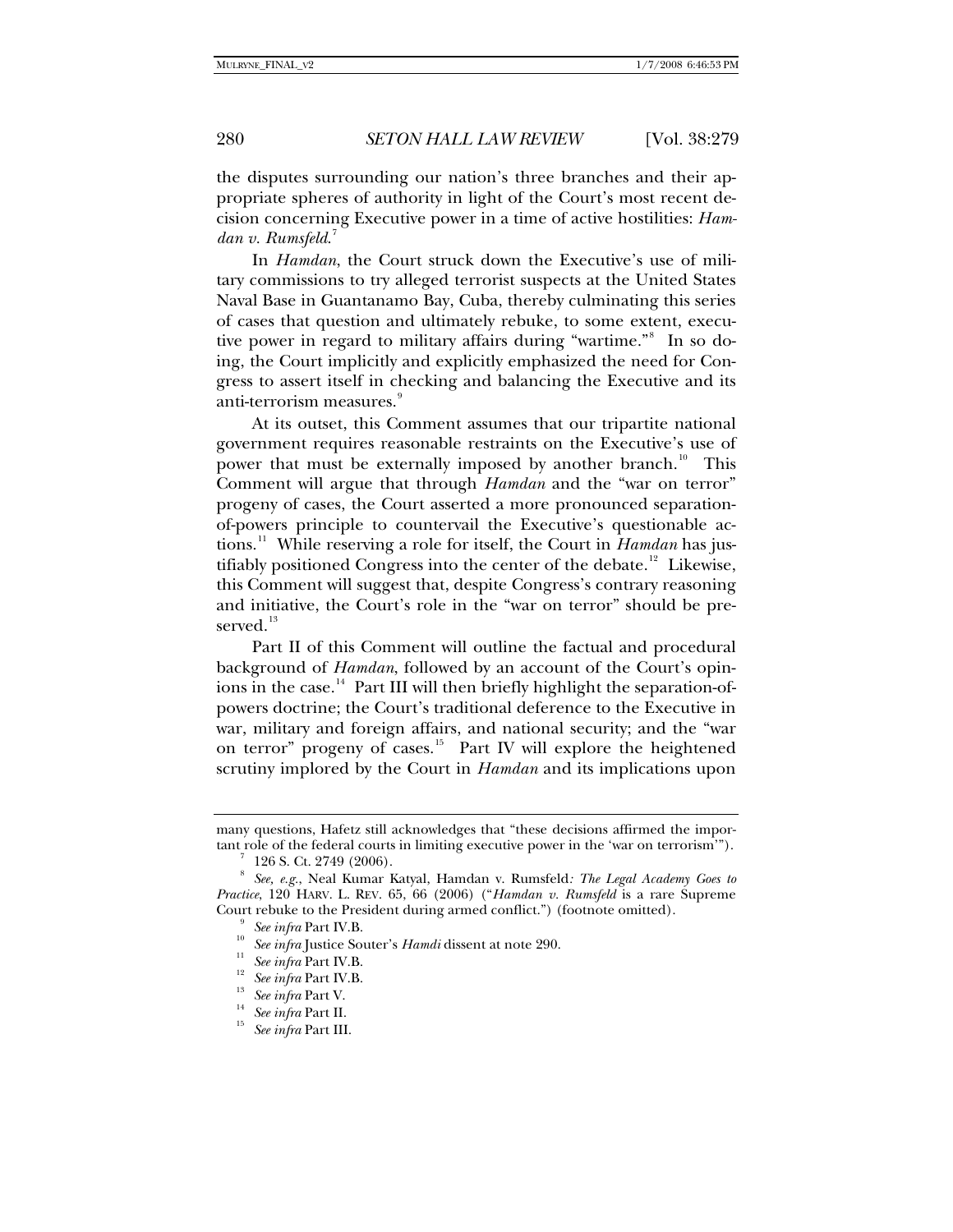our tripartite national government.<sup>[16](#page-2-0)</sup> Thereafter, this Comment will explain why the Court's decision and its invocation for congressional action are justified, especially in light of the "war on terror."<sup>[17](#page-2-1)</sup> Finally, in Part V will briefly examine Congress's response to *Hamdan* and of-fer several criticisms of the Military Commissions Act of 2006.<sup>[18](#page-2-2)</sup>

#### II. *HAMDAN V. RUMSFELD*

#### *A. Factual Background*

Like the other Guantanamo Bay cases, *Hamdan v. Rumsfeld* arose in the wake of the tragic events of September 11, 2001, and the con-sequent hostilities in Afghanistan and Iraq.<sup>[19](#page-2-3)</sup> Following the September 11 attacks, Congress adopted a joint resolution known as the Authorization for Use of Military Force  $(AUMF)$ ,<sup>[20](#page-2-4)</sup> which authorized the President to "use all necessary and appropriate force against those nations, organizations, or persons he determines planned, authorized, committed, or aided the terrorist attacks . . . in order to prevent any future acts of international terrorism against the United States by such nations, organizations or persons."<sup>[21](#page-2-5)</sup> Pursuant to this authorization, U.S. Armed Forces were deployed to Afghanistan, where they combated the Taliban, an international terrorist organization suspected of aiding al Qaeda, the international terrorist organization re-sponsible for the September 11 attacks.<sup>[22](#page-2-6)</sup> During the subsequent battles, Salim Ahmed Hamdan, along with hundreds of others, was arrested by the U.S. Armed Forces and detained in the U.S. Naval Base at Guantanamo Bay, Cuba.<sup>[23](#page-2-7)</sup>

On November 13, 2001, President Bush issued a military order declaring that any non-citizen allegedly involved or participating in terrorist activities "shall, when tried, be tried by military commission for any and all offenses triable by military commission that such individual is alleged to have committed, and may be punished in accordance with the penalties provided under applicable law, including

<sup>16</sup> *See infra* Part IV.A. 17 *See infra* Part IV.B. 18 *See infra* Part V. 19 126 S. Ct. 2749, 2760 (2006).

<span id="page-2-7"></span><span id="page-2-6"></span><span id="page-2-5"></span><span id="page-2-4"></span><span id="page-2-3"></span><span id="page-2-2"></span><span id="page-2-1"></span><span id="page-2-0"></span>Authorization for Use of Military Force, 107 Pub. L. No. 40, 115 Stat. 224 (2001). 21 *Hamdan*, 126 S. Ct. at 2760 (quoting AUMF, § 2, 115 Stat. 224). 22 *Id.*

<sup>23</sup> *Id.*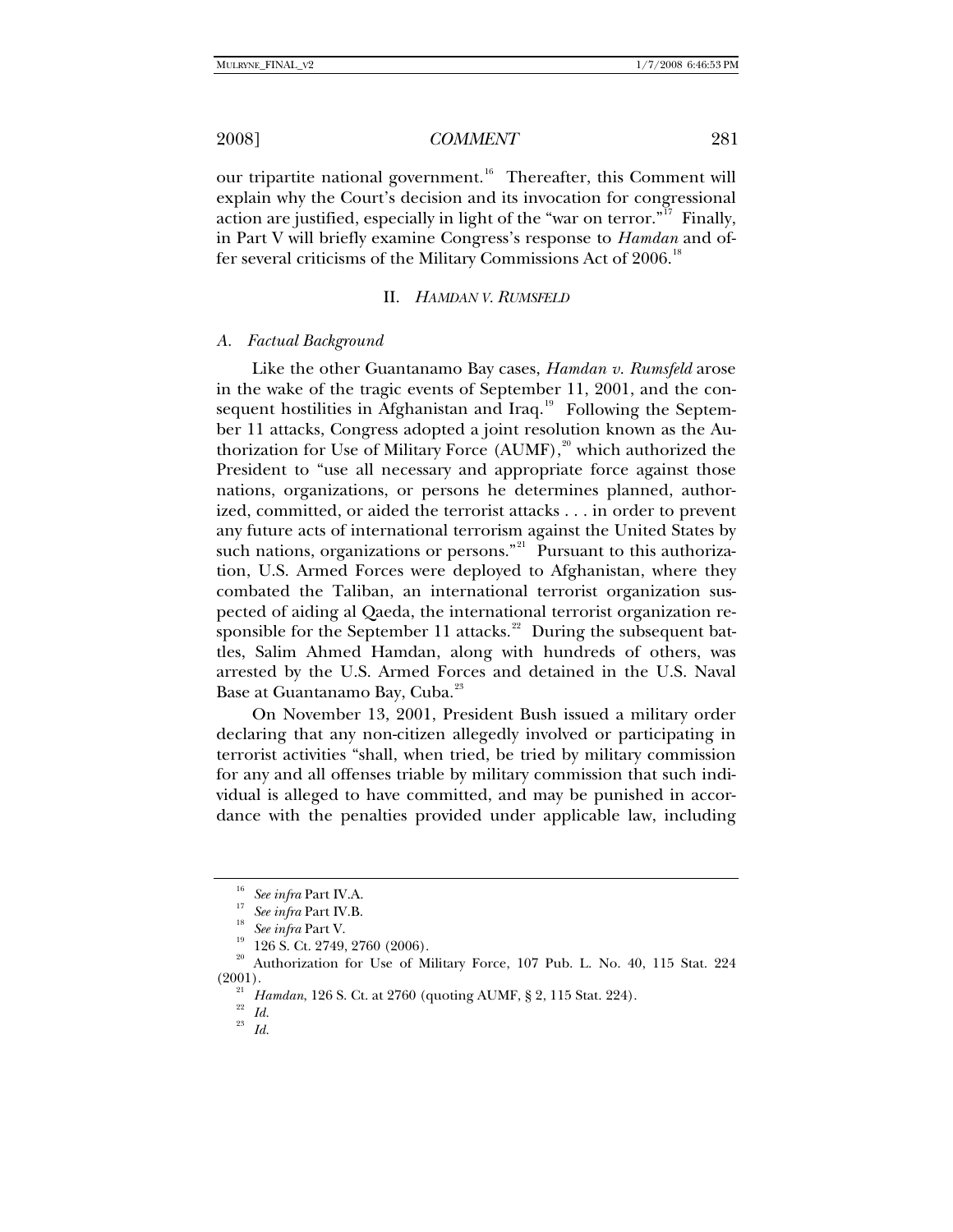imprisonment or death."<sup>[24](#page-3-0)</sup> Around February 2004, military counsel was appointed to represent Hamdan, and, in turn, counsel filed applications seeking disclosure of the charges against Hamdan and "for a speedy trial pursuant to Article 10 of the Uniform Code of Military Justice [UCMJ]."[25](#page-3-1) On February 23, 2004, the legal advisor to the Appointing Authority for Military Commissions ("Appointing Authority") denied Hamdan's applications, having determined that Hamdan was not entitled to the protections of the UCMJ. $^{26}$  $^{26}$  $^{26}$ 

In response to the Appointing Authority's denial of UCMJ protections, Hamdan attempted to challenge his detainment by filing habeas corpus and mandamus petitions in the U.S. District Court for the Western District of Washington.<sup>[27](#page-3-3)</sup> Thereafter, the government finally charged Hamdan with a conspiracy offense, specifically alleging that

from on or about February 1996 to on or about November 24, 2001, Hamdan willfully and knowingly joined an enterprise of persons who shared a common criminal purpose and conspired and agreed with [named members of al Qaeda] to commit the following offenses triable by military commissions: attacking civilians; attacking civilian objects; murder by an unprivileged belligerent; and terrorism.<sup>26</sup>

The government also accused Hamdan of committing four "overt acts."

#### *B. Procedural History*

The U.S. District Court for the Western District of Washington transferred Hamdan's petitions to the U.S. District Court for the Dis-trict of Columbia.<sup>[30](#page-3-6)</sup> During this time, the Combatant Status Review

<span id="page-3-6"></span>

<span id="page-3-1"></span><span id="page-3-0"></span><sup>&</sup>lt;sup>24</sup> Id. (quoting Detention, Treatment, and Trial of Certain Non-Citizens in the War Against Terrorism, 66 Fed. Reg. 57833, 57834 (Nov. 13, 2001)).<br><sup>25</sup> *Id.*; *see also* 10 U.S.C. § 810 (2006).<br><sup>26</sup> *Hamdan*, 126 S. Ct. at 2760.<br><sup>27</sup> *Id.* 10 2761 (2006).

<span id="page-3-5"></span><span id="page-3-4"></span><span id="page-3-3"></span><span id="page-3-2"></span><sup>&</sup>lt;sup>28</sup> *Id.* at 2761 (citation omitted) (quotations omitted).<br><sup>29</sup> *Id.* These acts included (1) "act[ing] as Osama bin Laden's bodyguard and personal driver, believ[ing] all the while bin Laden and his associates were involved in terrorist acts prior to and including the attacks of September 11, 2001"; (2) arranging for and actually transporting "weapons used by al Qaeda members and bin Laden's bodyguards"; (3) "[driving] or accompa[nying] [O]sama bin Laden to various al Qaida–sponsored training camps, press conferences, or lectures," at which bin Laden urged terrorist acts against the United States; and (4) "receiv[ing] weapons training at al Qaeda-sponsored camps." *Id.* (citation omitted) (internal quotations  $\frac{\text{omitted}}{\text{30}}$ .<br>*Id.*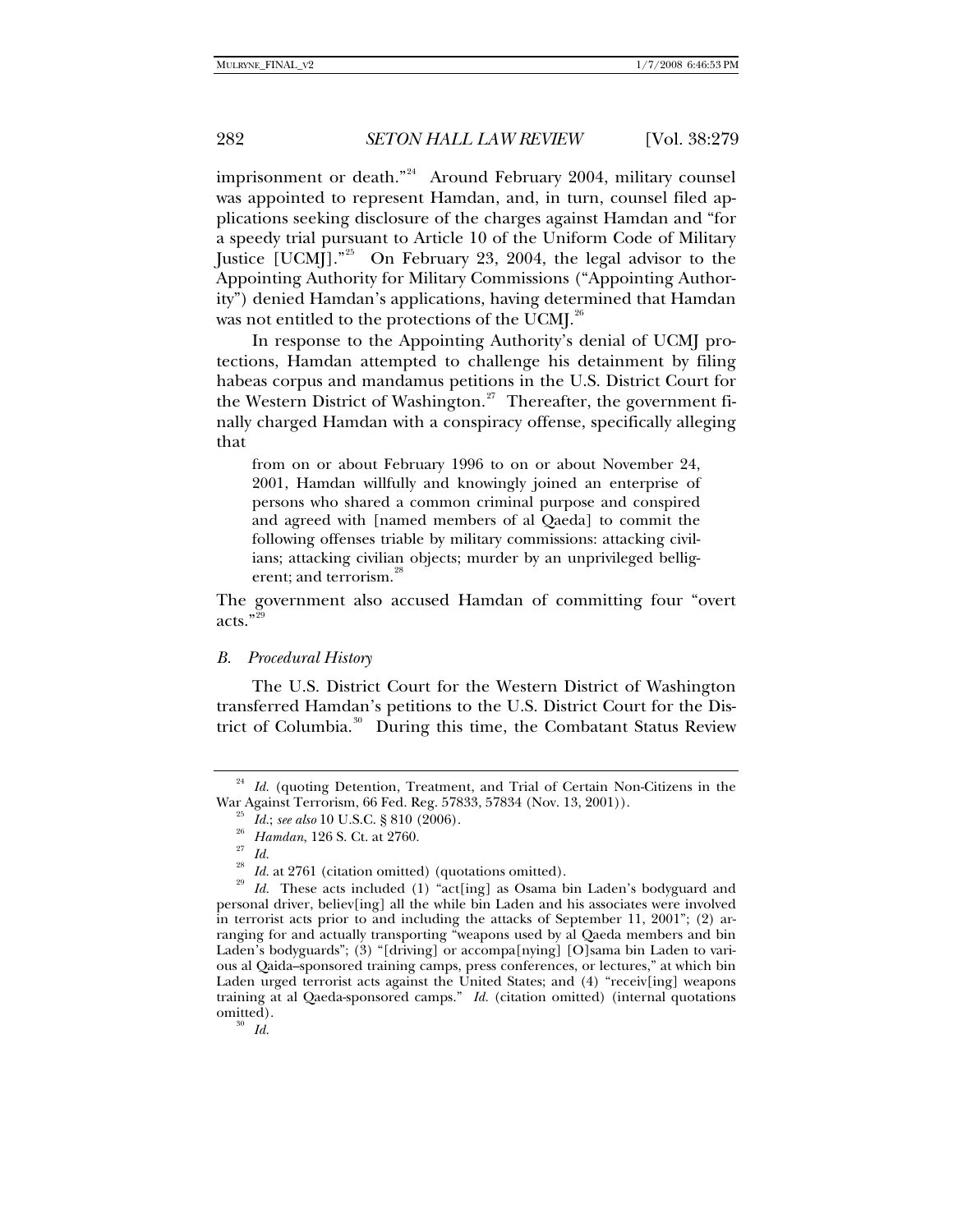Tribunal convened and determined that Hamdan's detention at Guantanamo Bay was justified since he was an "enemy combatant."<sup>[31](#page-4-0)</sup> Nevertheless, the district court granted Hamdan's habeas petition and stayed the military commission's proceedings, concluding that: (1) the President's authority to convene military commissions extends only to "offenders or offenses triable by military [commission] under the law of war"; $32$  (2) the law of war includes Geneva Conven-tion (III) Relative to the Treatment of Prisoners of War;<sup>[33](#page-4-2)</sup> (3) Ham-dan is entitled to the Geneva protections;<sup>[34](#page-4-3)</sup> and (4) the proposed military commissions violate the UCMJ and Common Article 3 of the Geneva Conventions<sup>[35](#page-4-4)</sup> because the military commissions allow for convictions based on evidence that the accused would never see or hear. $36$ 

Upon appeal, the U.S. Court of Appeals for the District of Columbia Circuit reversed the district court, concluding that: (1) the Geneva Conventions are not "judicially enforceable" and, two judges believed, would not apply to Hamdan anyway;<sup>[37](#page-4-6)</sup> (2) *Ex parte Quirin*<sup>[38](#page-4-7)</sup> "foreclosed any separation-of-powers objection to the military com-mission's jurisdiction";<sup>[39](#page-4-8)</sup> and (3) Hamdan's trial by commission would not violate the UCMJ or "U.S. Armed Forces regulations in-tended to implement the Geneva Conventions."<sup>[40](#page-4-9)</sup>

#### *C. The Supreme Court's Decision*

On November 7, 2005, the Supreme Court of the United States granted certiorari to Hamdan's appeal $41$  in order to decide the narrow questions of "whether the military commission convened to try Hamdan has authority to do so, and whether Hamdan may rely on the Geneva Conventions in these proceedings."<sup>[42](#page-4-11)</sup>

<span id="page-4-7"></span><span id="page-4-6"></span>

<span id="page-4-0"></span><sup>31</sup> *Id.* at 2761*. Enemy combatant* was defined as "an individual who was part of or supporting Taliban and al Qaeda forces, or associated forces that are engaged in hostilities against the United States or its coalition partners." *Id.* at 2761 n.1 (citation

<span id="page-4-5"></span><span id="page-4-4"></span><span id="page-4-3"></span><span id="page-4-2"></span><span id="page-4-1"></span><sup>&</sup>lt;sup>32</sup> Hamdan, 126 S. Ct. at 2761.<br><sup>33</sup> Id.; *see also* Geneva Convention (III) Relative to the Treatment of Prisoners of War, Aug. 12, 1949, 6 U.S.T. 3316, 75 U.N.T.S. 135 [hereinafter Common Article 3].<br><sup>34</sup> Hamdan, 126 S. Ct. at 2761–62.<br><sup>35</sup> See Common Article 3, *supra* note 33.<br><sup>35</sup> Hamdan, 126 S. Ct. at 2762.<br><sup>37</sup> Id.

<span id="page-4-8"></span> $\frac{38}{39}$  317 U.S. 1 (1942).

<sup>39</sup> *Hamdan*, 126 S. Ct. at 2762. 40 *Id.*

<span id="page-4-10"></span><span id="page-4-9"></span>

<span id="page-4-11"></span><sup>41</sup> *Id.* at 2759, 2762. 42 *Id.* at 2762.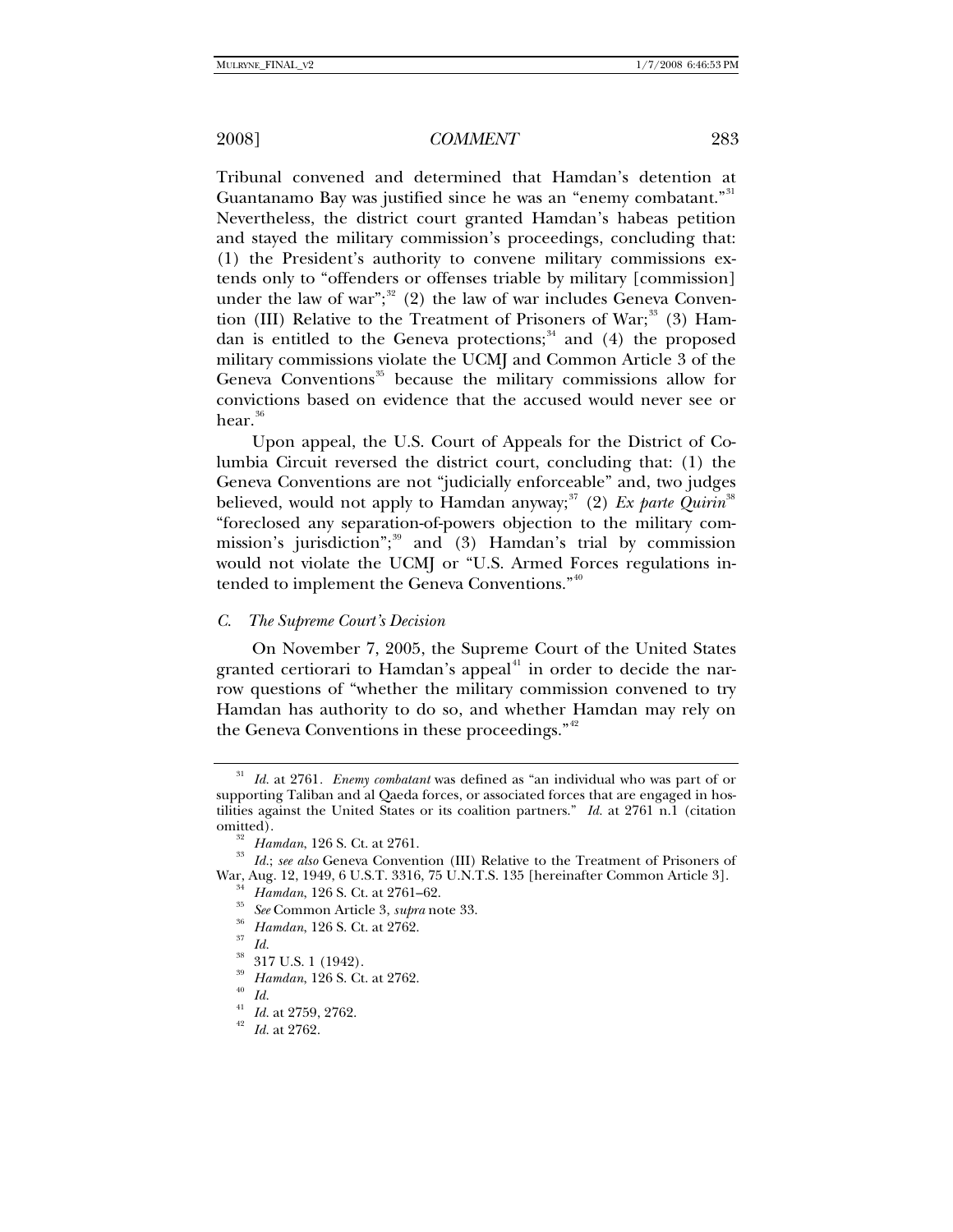With Chief Justice Roberts abstaining from the decision, a majority of the Court, including Justices Stevens, Kennedy, Souter, Ginsburg, and Breyer, held that the military commissions at Guantanamo Bay were not authorized and thus violated the prescribed standards of the UCMJ and the Geneva Conventions.<sup>[43](#page-5-0)</sup> Justices Scalia, Thomas, and Alito dissented.<sup>[44](#page-5-1)</sup>

1. Detainee Treatment Act of 2005<sup>[45](#page-5-2)</sup>

The Court began its opinion by denying the government's mo-tion to dismiss the writ of certiorari.<sup>[46](#page-5-3)</sup> The government's motion claimed that the Detainee Treatment Act of 2005 (DTA) foreclosed the Court's jurisdiction to hear Hamdan's complaint.<sup>[47](#page-5-4)</sup> Relying on "[o]rdinary principles of statutory construction,"<sup>[48](#page-5-5)</sup> the Court found that the DTA did not preclude its judicial review in this case because there is a presumption against retroactive statutory effect and a negative inference drawn when particular language included in one statutory provision is excluded from another provision in the same stat $ute.<sup>4</sup>$ 

#### 2. Abstention

The government argued that the Court's precedent in *Schlesinger*   $v.$  *Councilman*<sup>[50](#page-5-7)</sup> dictated that the Court adhere to the "judge-made" rule that civilian courts should await the final outcome of on-going military proceedings before entertaining an attack on those proceedings."[51](#page-5-8) In rejecting this argument, the Court noted that two comity considerations warrant judicial abstention: that military discipline and efficiency are best served by the military justice system without interference from civilian courts; and that civilian courts should respect the congressional consideration given to servicemen through the establishment of military courts and appellate review procedures, including the Court of Military Appeals and its independent, unbi-ased civilian judges.<sup>[52](#page-5-9)</sup> The Court concluded that neither considera-

<span id="page-5-4"></span><span id="page-5-3"></span><span id="page-5-2"></span><span id="page-5-1"></span><span id="page-5-0"></span><sup>43</sup> *Id.* at 2775, 2786, 2793. 44 *Id.* at 2810 (Scalia, J., dissenting), 2823 (Thomas, J., dissenting), 2849 (Alito, J., dissenting). 45 Detainee Treatment Act of 2005, Pub. L. 109-148, 199 Stat. 2739.

<sup>46</sup> *Hamdan*, 126 S. Ct. at 2762. 47 *Id.* at 2763. 48 *Id.* at 2764. 49 *Id.* at 2764–66. 50 420 U.S. 738 (1975).

<span id="page-5-5"></span>

<span id="page-5-9"></span><span id="page-5-8"></span><span id="page-5-7"></span><span id="page-5-6"></span><sup>51</sup> *Hamdan*, 126 S. Ct. at 2769 (citation omitted). 52 *Id.* at 2770.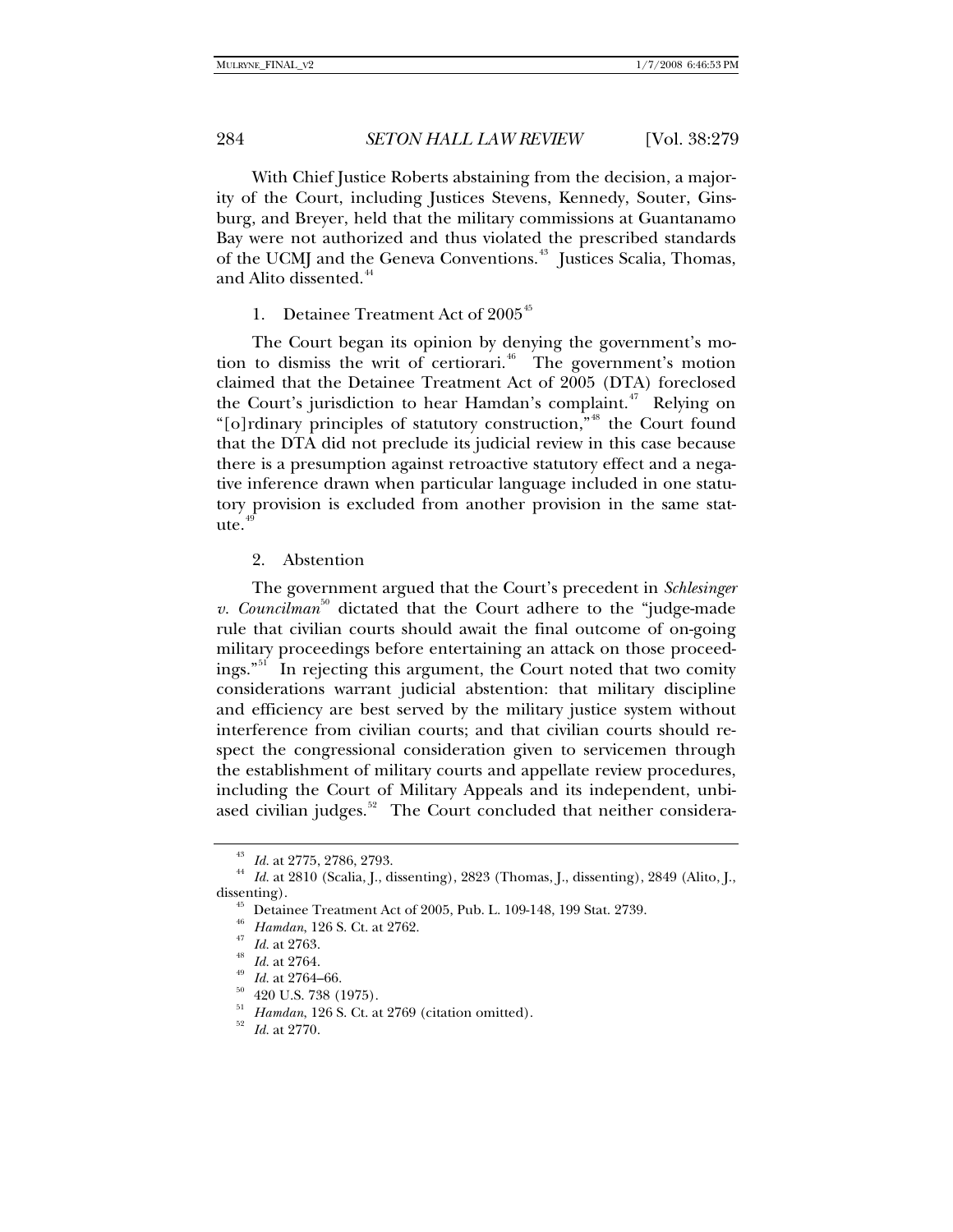tion applied in the present case, because Hamdan was not a member of the U.S. Armed Forces, and because the military commission neither is a part of the integrated military justice system nor guarantees insulation from military influence.<sup>[53](#page-6-0)</sup> Moreover, the Court found that *Ex parte Quirin* provided precedent for hearing Hamdan's case and for refusing to abstain from the issues at bar. $54$ 

3. Congressional Authorization for Military Commissions

After briefly recounting the history of military commissions and the constitutionally assigned roles of the Executive and the Legisla-ture in matters of war,<sup>[55](#page-6-2)</sup> the Court examined Article of War 15 ("Article 15") and its contemporary embodiment in Article  $21^{56}$  $21^{56}$  $21^{56}$  of the UCMJ.[57](#page-6-4) The Court explained that the *Ex parte Quirin* Court "did not view [Article 15] as a sweeping mandate for the President to invoke military commissions when he deems them necessary," but rather "recognized that Congress had simply preserved what power, under the Constitution and the common law of war, the President had had before 1916 to convene military commissions—with the express condition that the President and those under his command comply with the law of war."[58](#page-6-5) Therefore, the Court accepted Article 15, and its current incarnation in Article 21, as a congressional preservation of the use of military commissions under certain circumstances.<sup>[59](#page-6-6)</sup>

Turning its attention to the AUMF, the Court concluded:

<span id="page-6-3"></span><span id="page-6-2"></span>*Id.* (quoting *Ex parte* Quirin, 317 U.S. 1, 19 (1942)).<br><sup>55</sup> *Id.* at 2773.<br><sup>56</sup> 10 U.S.C. § 821 (2000). Article 21 reads:

<span id="page-6-1"></span><span id="page-6-0"></span> $\frac{53}{54}$   $Id.$  at 2771. In relevant part:

That course of action was warranted, [the Court] explained "[i]n view of the public importance of the questions raised by [the cases] and of the duty which rests on the courts, in time of war as well as in time of peace, to preserve unimpaired the constitutional safeguards of civil liberty, and because in our opinion the public interest required that we consider and decide those questions without any avoidable delay."

The provisions of this chapter conferring jurisdiction upon courtsmartial do not deprive military commissions, provost courts, or other military tribunals of concurrent jurisdiction with respect to offenders or offenses that by statute or by the law of war may be tried by such military commissions, provost courts, or other military tribunals.

<span id="page-6-6"></span><span id="page-6-5"></span><span id="page-6-4"></span>*Id.* The Court explained that Article 15 is essentially preserved in the contemporary Article 21. *Hamdan*, 126 S. Ct. at 2774.<br><sup>57</sup> *Hamdan*, 126 S. Ct. at 2774.<br><sup>58</sup> *Id.* (citing *Ex parte Quirin*, 317 U.S. at 28–29) (other citations omitted).<br><sup>59</sup> *See id.*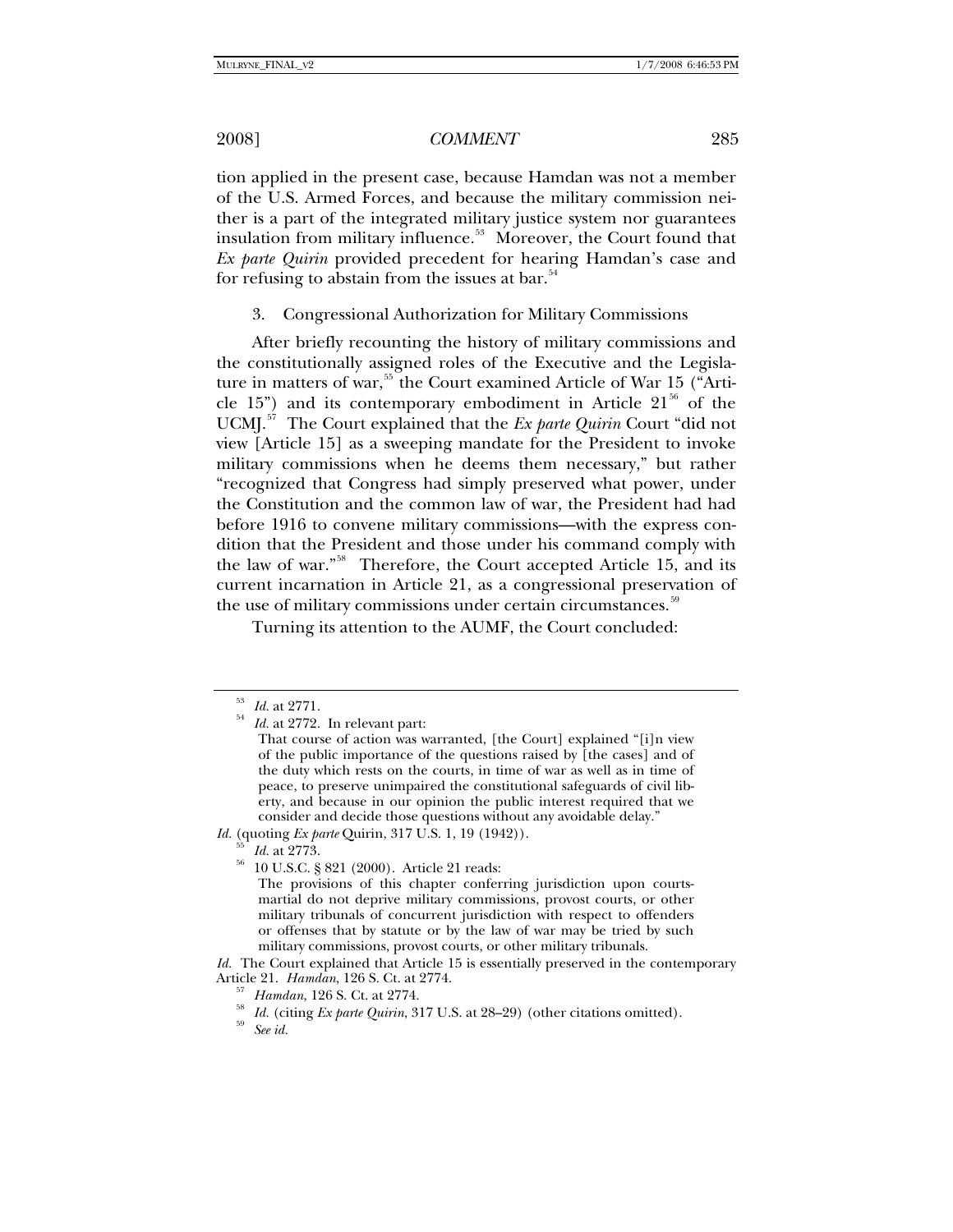[W]hile we assume the AUMF activated the President's war powers, . . . and that those powers include the authority to convene military commissions in appropriate circumstances, . . . there is nothing in the text or legislative history of the AUMF even hinting that Congress intended to expand or alter the authorization set forth in Article 21 of the UCM $I^{\circ}$ 

Thereafter, the Court similarly posited that the DTA "contains no language authorizing that tribunal or any other at Guantanamo Bay," but does reserve judgment on the applicability of the Constitution and other U.S. laws to, and thus the constitutionality and legality of, the standards and procedures used in these military commissions.<sup>[61](#page-7-1)</sup> In summary, the Court declared:

Together, the UCMJ, the AUMF, and the DTA at most acknowledge a general Presidential authority to convene military commissions in circumstances where justified under the "Constitution and laws," including the law of war. Absent a more specific congressional authorization, the task of this Court is, as it was in *Quirin*, to decide whether Hamdan's military commission is so justified. $62$ 

#### 4. Legality of Military Commissions

Having established that Hamdan's military commission was not specifically authorized by any congressional action, the Court then examined whether the Executive's unauthorized use of a commission was appropriate in the given context.<sup>[63](#page-7-3)</sup> The Court began this evaluation by identifying three historical scenarios for which military com-missions are commonly reserved.<sup>[64](#page-7-4)</sup> Next, the Court looked to the famous work of Colonel William Winthrop to discern the four preconditions necessary to exercise jurisdiction by military commission over a person such as Hamdan. $65$  Conceding that these precon-

<span id="page-7-4"></span><span id="page-7-3"></span><span id="page-7-2"></span><span id="page-7-1"></span><span id="page-7-0"></span><sup>&</sup>lt;sup>60</sup> *Id.* at 2775 (citations omitted).<br><sup>61</sup> *Id.* (citations omitted).<br><sup>62</sup> *Id.* at 2775.<br><sup>63</sup> *Hamdan*, 126 S. Ct. at 2774–75.<br><sup>64</sup> *Id.* at 2775–76 (quotations omitted). The three scenarios, identified by the Court, in which military commissions are invoked include: (1) at times and in places where martial law is declared; (2) when temporary military government occupies enemy territory or where civilian government is non-functional; and (3) as "'incident to the conduct of war' when there is a need 'to seize and subject to disciplinary measures those enemies who in their attempt to thwart or impede our military effort have violated the law of war."  $Id$ .

<span id="page-7-5"></span>Id. at 2777 (citing Reid v. Covert, 354 U.S. 1, 19 n.38 (1957)). The four preconditions for exercising jurisdiction by military commission are that: (1) the charges are for "offenses committed within the field of the command of the convening commander," or in a "theatre of war"; (2) the offenses charged "must have been commit-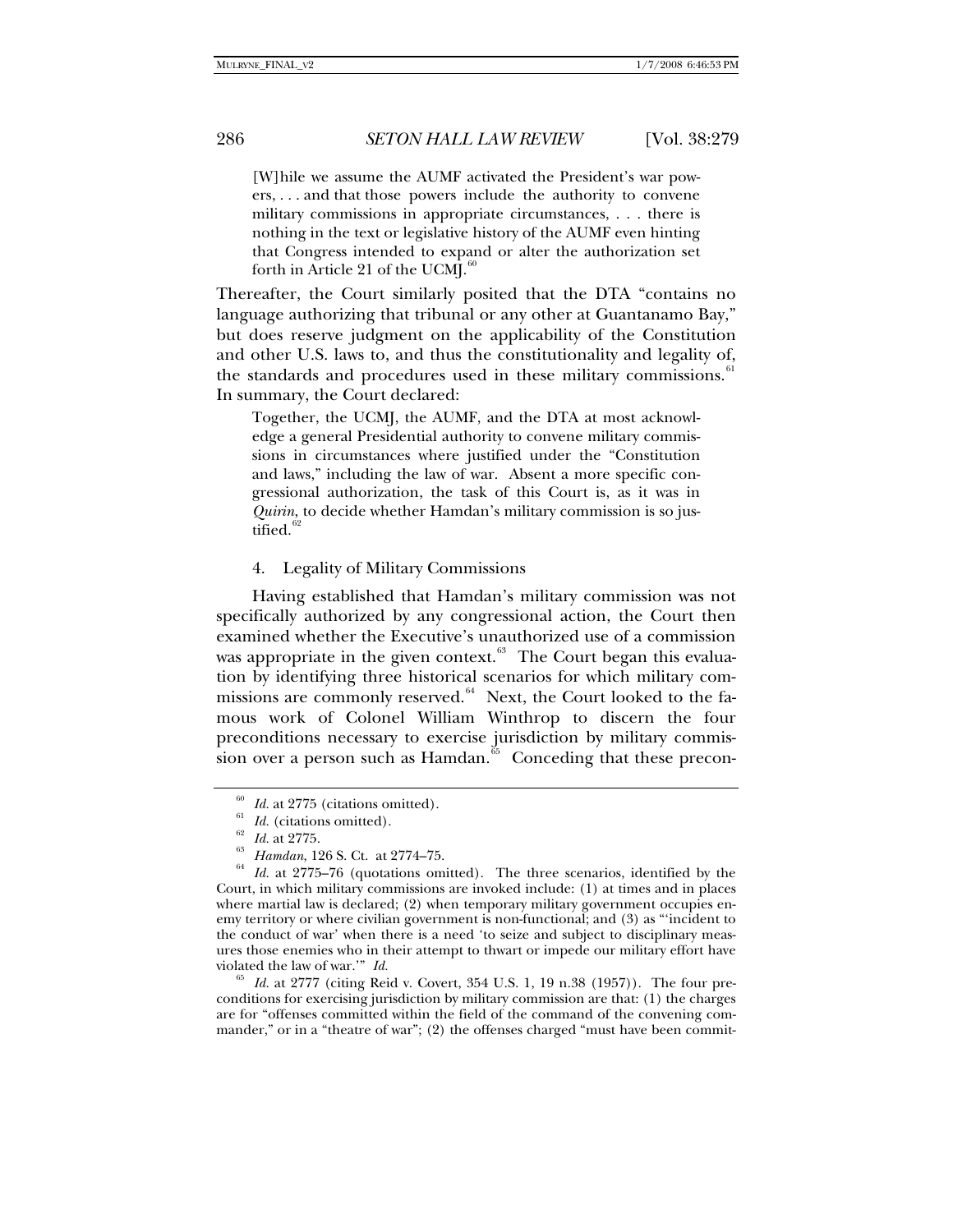ditions are embodied in the UCMJ and dictate whether military necessity justifies the use of a military commission, $66$  the Court determined that the use of a commission to try Hamdan for his alleged crimes was illegitimate and unlawful.<sup>6</sup>

To begin, the Court articulated at length the inadequacy of the conspiracy charge against Hamdan and the inability of a military commission to try such a claim. $68$  First, the Court doubted whether Hamdan's alleged crimes satisfied Winthrop's temporal and geo-graphic preconditions.<sup>[69](#page-8-3)</sup> Second, the Court found that Congress did not definitively designate conspiracy as a war crime, nor did precedent or the government's examples suggest that conspiracy is "incorporated by reference" into Article 21. $\pi$ <sup>T</sup> In addition, the Court clarified that international law, including the Geneva and Hague Conventions, the International Military Tribunal at Nuremberg, and the laws of European countries in general, have not recognized conspiracy as a punishable crime in the law of war. $1$ <sup>1</sup>

In the end, the Court found the legal insufficiency of Hamdan's charges emblematic of the Executive's utilization of military commis-sions when "military necessity" was not present.<sup>[72](#page-8-6)</sup> Thus, the Court held that the circumstances surrounding Hamdan and his military commission did not constitute a situation in which, "by any stretch of the historical evidence or this Court's precedents, a military commission established by Executive Order under the authority of Article 21 of the UCMJ may lawfully try a person and subject him to punishment."[73](#page-8-7)

- 
- <span id="page-8-7"></span>

ted within the period of the war"; (3) the only individuals at trial must be "[i]ndividuals of the enemy's army who have been guilty of illegitimate warfare or other offences in violation of the laws of war" and members of one's own army "who, in time of war, become chargeable with crimes or offences not cognizable, or triable, by criminal courts or under the Articles of war"; and (4) the individuals' alleged crimes must be "[v]iolations of the laws and usages of war cognizable by military tribunals only" and which are "[b]reaches of military orders or regulations for which offenders are not legally triable by court-martial under the Articles of war." *Id.* (quotations omitted).<br>  $\frac{66}{67}$  *Id.*<br>  $\frac{67}{67}$  *Id.*  $\frac{1277}{6777}$ 

<span id="page-8-6"></span><span id="page-8-5"></span><span id="page-8-4"></span><span id="page-8-3"></span><span id="page-8-2"></span><span id="page-8-1"></span><span id="page-8-0"></span><sup>&</sup>lt;sup>67</sup> Id. at 2777–86.<br>
<sup>68</sup> Id. at 2778–86.<br>
<sup>69</sup> Hamdan, 126 S. Ct. at 2777–79.<br>
<sup>70</sup> Id. at 2779–84 (citations omitted).<br>
<sup>71</sup> Id. at 2780–81, 2784–85.<br>
<sup>72</sup> Id. at 2785 ("The charge's shortcomings are not merely formal, tive of a broader inability on the Executive's part here to satisfy the most basic precondition—at least in the absence of specific congressional authorization—for establishment of military commissions: military necessity."). 73 *Id.* at 2785–86.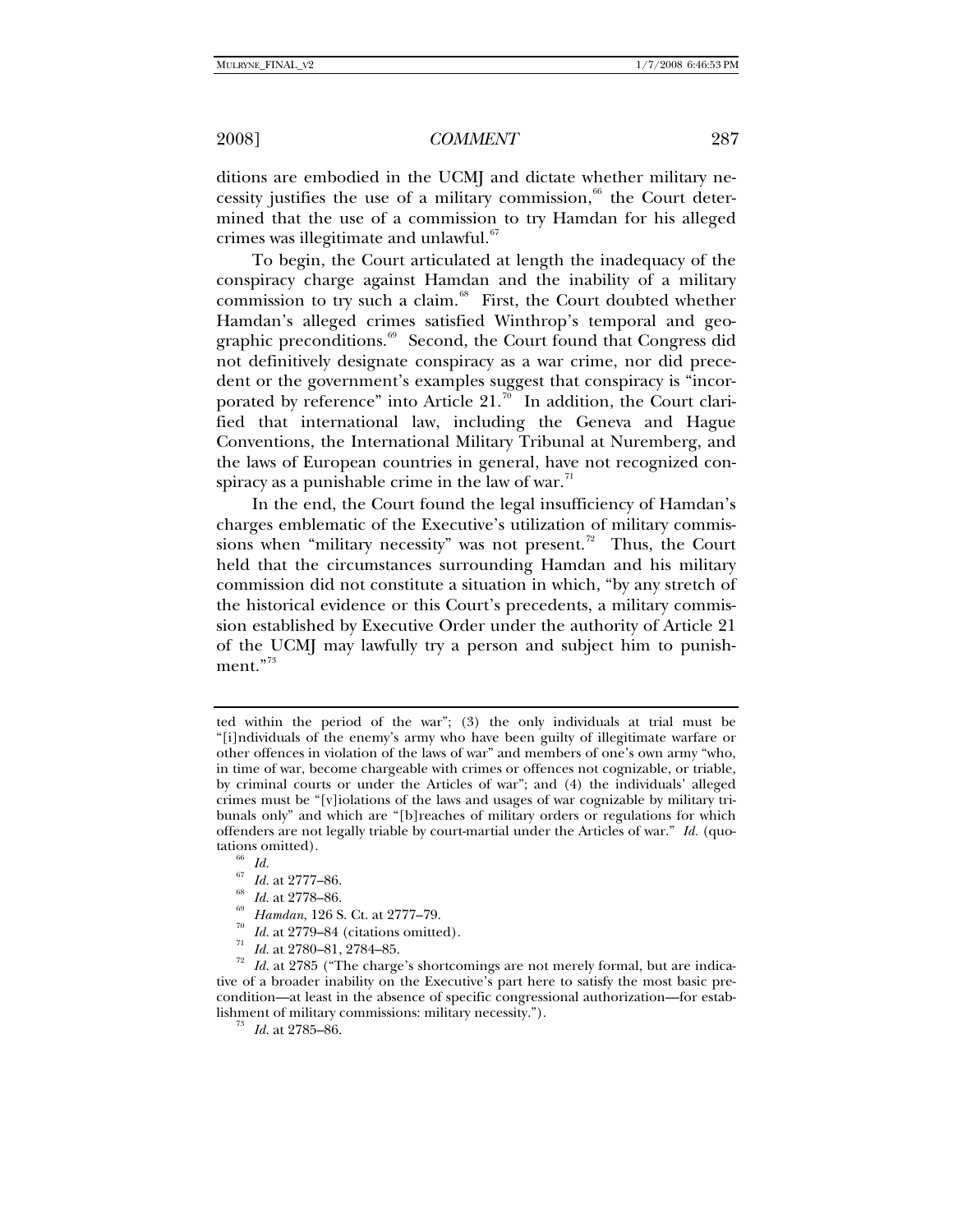Regarding the legality of the military commission's standards and procedures, the Court first outlined the most controversial aspects of the commission, including: (1) the detainee, and possibly his counsel, may have limited—if any at all—access to certain evidence presented against the detainee;<sup>[74](#page-9-0)</sup> (2) the detainee may be precluded from attending "closed sessions"; $\overline{5}$  (3) any evidence, including "testimonial hearsay and evidence obtained through coercion" as well as non-sworn statements, may be fully admissible;<sup>[76](#page-9-2)</sup> and (4) any appeal by the detainee will be heard by a three-judge panel appointed by the Secretary of Defense and comprised of military officers, only one of which need have judicial experience. $\frac{7}{7}$ 

Upon dismissing the government's objections and distinguishing *In re Yamashita*<sup>[78](#page-9-4)</sup> from the military commissions at issue,<sup>[79](#page-9-5)</sup> the Court explained that the President may promulgate some procedural rules for courts-martial and military commissions, but is restricted by Article 36 of the UCMJ, $\frac{80}{30}$  $\frac{80}{30}$  $\frac{80}{30}$  which requires that the adopted rules not be "contrary to or inconsistent with" the UCMJ and that the adopted rules for military commissions be "uniform insofar as practicable" to those rules of courts-martial.<sup>[81](#page-9-7)</sup> Ultimately, the Court concluded that the "uniformity" requirement precluded the government from justifying the military commission's variant procedures. $82$  In other words, the President failed to prove why the procedures of courts-martial are impracticable and warrant deviation in the form of the military com-mission in question.<sup>[83](#page-9-9)</sup> The Court was especially skeptical of the com-

(a) Pretrial, trial, and post-trial procedures, including modes of proof, for cases arising under this chapter triable in courts-martial, military commissions and other military tribunals, and procedures for courts of inquiry, may be prescribed by the President by regulations which shall, so far as he considers them practicable, apply the principles of law and the rules of evidence generally recognized in the trial of criminal cases in the United States district courts, but which may not be contrary to or inconsistent with this chapter.

(b) All rules and regulations made under this article shall be uniform insofar as practicable.

<span id="page-9-0"></span><sup>74</sup> *Id.*

<span id="page-9-1"></span><sup>75</sup> *Hamdan*, 126 S. Ct. at 2786. 76 *Id.* at 2786–87. 77 *Id.* at 2787. 78 327 U.S. 1 (1946).

<span id="page-9-5"></span><span id="page-9-4"></span><span id="page-9-3"></span><span id="page-9-2"></span>

<span id="page-9-6"></span>

*Hamdan*, 126 S. Ct. at 2788–89.<br>10 U.S.C. § 836 (2000). Article 36 reads:

<span id="page-9-9"></span><span id="page-9-8"></span><span id="page-9-7"></span>*Id.* <sup>81</sup> Hamdan, 126 S. Ct. at 2790 (quoting 10 U.S.C. § 836 (2000)). <sup>82</sup> *Id.* at 2791. *See id.* at 2792.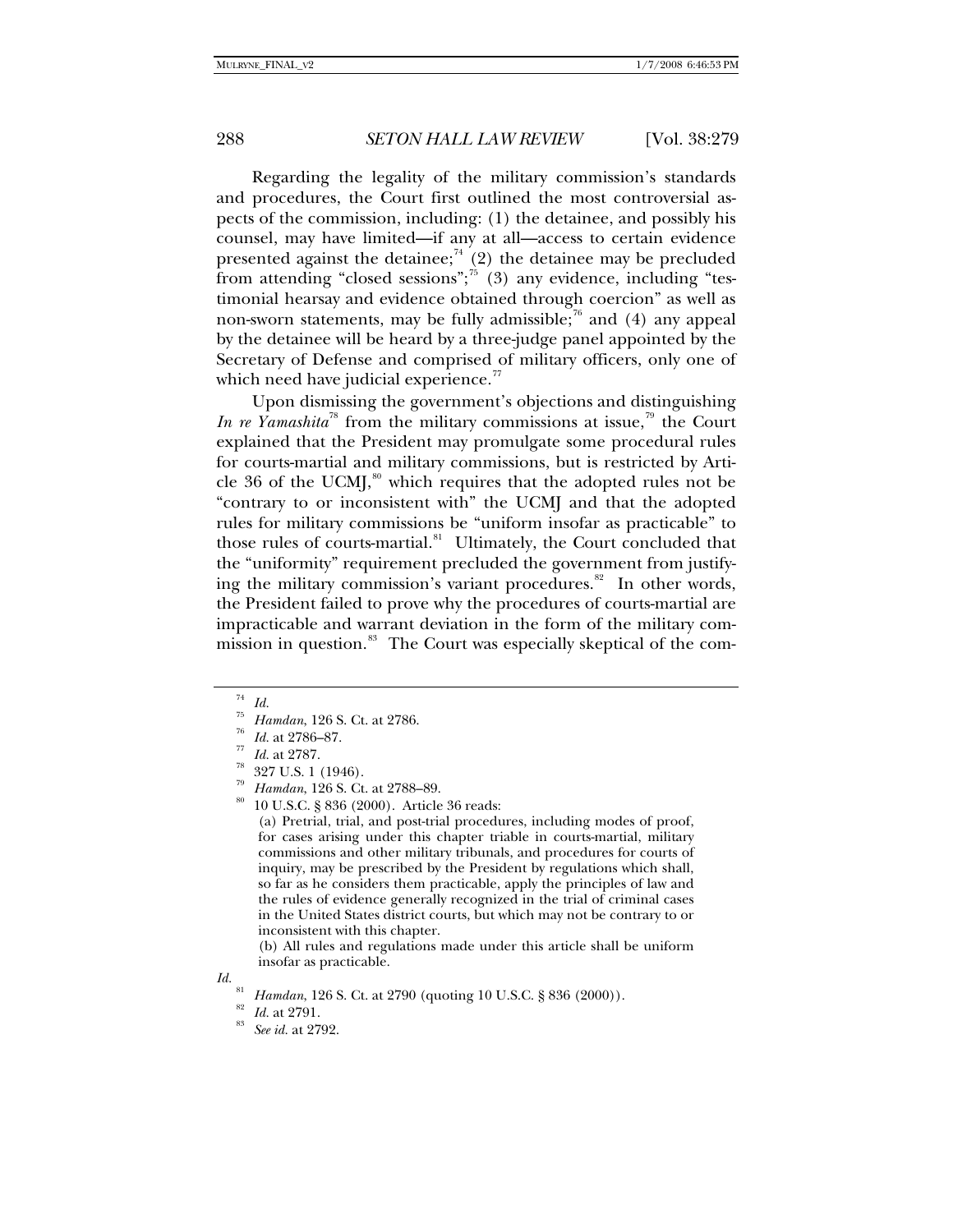mission's jettison of the basic and essential right of a defendantdetainee to be present at his trial. $84$  As a result, the Court held that the standards and procedures of the military commission unjustifiably differed from those of a court-martial, and thus the commission violated Article  $36(b)$ .<sup>[85](#page-10-1)</sup> Thereafter, the Court summarized:

The military commission was not born of a desire to dispense a more summary form of justice than is afforded by courts-martial; it developed, rather, as a tribunal of necessity to be employed when courts-martial lacked jurisdiction over either the accused or the subject matter. Exigency lent the commission its legitimacy, but did not further justify the wholesale jettisoning of procedural protections. . . . Article 21 did not transform the military commission from a tribunal of true exigency into a more convenient adjudicatory tool.<sup>80</sup>

#### 5. Geneva Conventions and International Law

After rejecting the military commission's procedures as violative of the UCMJ, the Court also proclaimed that the commission violates the Geneva Conventions. $s^7$  In reversing the D.C. Circuit's determinations that the Geneva provisions are judicially unenforceable and, alternatively, inapplicable to Hamdan, the Supreme Court held that Hamdan's rights under the Geneva Conventions "are, as the Government does not dispute, part of the law of war[,]  $\ldots$  [a]nd compliance with the law of war is the condition upon which the authority set forth in Article 21 is granted."<sup>[88](#page-10-4)</sup> Therefore, the Court found the relevant provisions of the Geneva Conventions judicially enforceable insofar as they, as "part of the law of war," were incorporated into U.S. law by Article 21.<sup>[89](#page-10-5)</sup> Furthermore, acknowledging the Executive's argument that Hamdan was an alleged member of al Qaeda and that Geneva protections do not extend to the U.S. conflict with al Qaeda,<sup>[90](#page-10-6)</sup> the Court clarified that Common Article 3 "applies here even if the relevant conflict is not one between signatories."[91](#page-10-7) The Court defended this interpretation by explaining that Common Article 3, unlike Common Article 2 of the Geneva Conventions, "affords some minimal protection, falling short of full protection under the

<span id="page-10-1"></span> $rac{85}{86}$  *Id.* 

<span id="page-10-0"></span> $rac{84}{85}$  *Id.* 

<span id="page-10-3"></span><span id="page-10-2"></span><sup>86</sup> *Id.* at 2792–93 (citation omitted). 87 *Hamdan*, 126 S. Ct. at 2793. 88 *Id.* at 2794. 89 *Id.*

<span id="page-10-5"></span><span id="page-10-4"></span>

<span id="page-10-7"></span><span id="page-10-6"></span>

<sup>&</sup>lt;sup>90</sup> *Id.* at 2795.<br><sup>91</sup> *Id.* at 2794–95.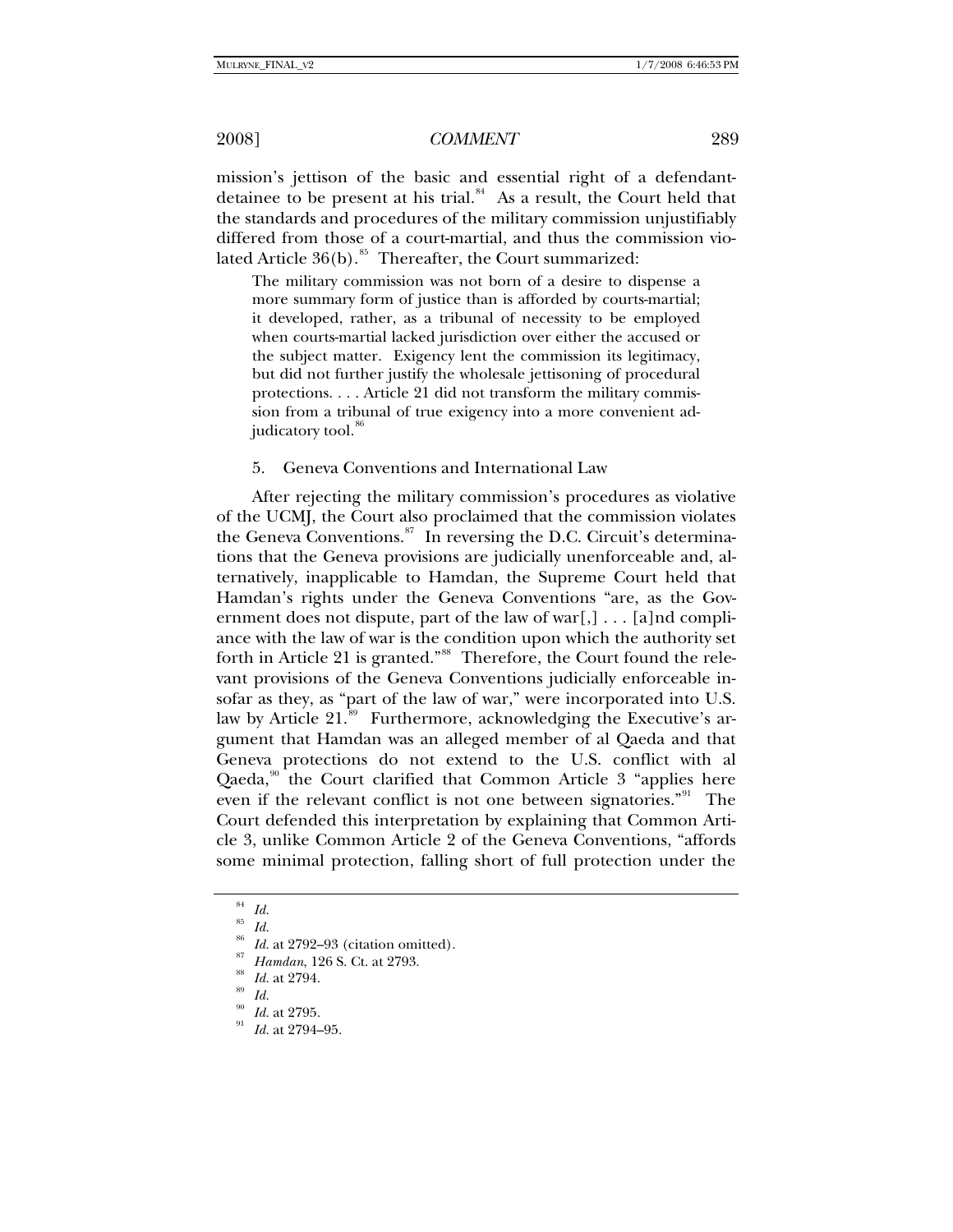Conventions, to individuals associated with neither a signatory nor even a nonsignatory 'Power' who are involved in a conflict 'in the territory of' a signatory."[92](#page-11-0)

Common Article 3, the Court explained, guaranteed Hamdan a trial by a "regularly constituted court affording all the judicial guar-antees which are recognized as indispensable by civilized peoples."<sup>[93](#page-11-1)</sup> Relying on commentary<sup>[94](#page-11-2)</sup> to the Geneva Conventions and *Yamashita*,<sup>[95](#page-11-3)</sup> the Court stated that the "regularly constituted court[s]" prescribed by the Geneva Conventions must be "ordinary military courts," and that Geneva provisions "definitely exclud[e] all special tribunals" including military commissions that do not conform to courts-martial or that are subject to change in mid-trial.<sup>[96](#page-11-4)</sup> Regarding the "judicial guarantees which are recognized as indispensable by civilized peoples," the Court posited that "it must be understood to incorporate at least the barest of those trial protections that have been recognized by customary international law."<sup>[97](#page-11-5)</sup> Citing to Article 75 of Protocol  $I^{98}$  $I^{98}$  $I^{98}$ to the 1949 Geneva Conventions and to the International Covenant on Civil and Political Rights,<sup>[99](#page-11-7)</sup> among other sources, the Court concluded that these protections include a detainee's right to be tried in his own presence and the right to have access to evidence against him.<sup>[100](#page-11-8)</sup> Therefore, the Court held that the Executive's military commission implemented to try Hamdan was unlawful insofar as it failed to meet these requirements.<sup>[101](#page-11-9)</sup>

6. Justice Breyer's Concurrence

Justice Breyer's concise concurrence, joined by Justices Kennedy, Souter, and Ginsburg, directly repudiated Justice Thomas's complaint that the majority's decision would hamper the Executive's abil-

<span id="page-11-2"></span><span id="page-11-1"></span><span id="page-11-0"></span><sup>92</sup> *Id.* at 2796. 93 *Hamdan*, 126 S. Ct. at 2796 (citation omitted). 94 *See* 4 Int'l Comm. of Red Cross*, Commentary: Geneva Convention Relative to the Protection of Civilian Persons in Time of War* 21 (1958) [hereinafter Geneva Cmt.]. <sup>95</sup> 327 U.S. at 44 (Rutledge, J., dissenting).

<sup>&</sup>lt;sup>96</sup> Hamdan, 126 S. Ct. at 2796–97 (quoting Geneva Cmt., *supra* note 94, at 340).<br><sup>97</sup> Id. at 2697.<br><sup>98</sup> Protocol Additional to the Geneva Conventions of 12 August 1949, and Relat-

<span id="page-11-6"></span><span id="page-11-5"></span><span id="page-11-4"></span><span id="page-11-3"></span>ing to the Protection of Victims of International Armed Conflicts (Protocol I), art.

<span id="page-11-9"></span><span id="page-11-8"></span><span id="page-11-7"></span><sup>&</sup>lt;sup>355</sup> Art. 14, ¶ 3(d), Mar. 23, 1976, 999 U.N.T.S. 171.<br><sup>100</sup> *Hamdan*, 126 S. Ct. at 2797–98 (plurality opinion). Justice Kennedy did not entirely agree with the majority on this point. *See infra* note 109 and accompanying text. 101 *Hamdan*, 126 S. Ct. at 2798 (majority opinion).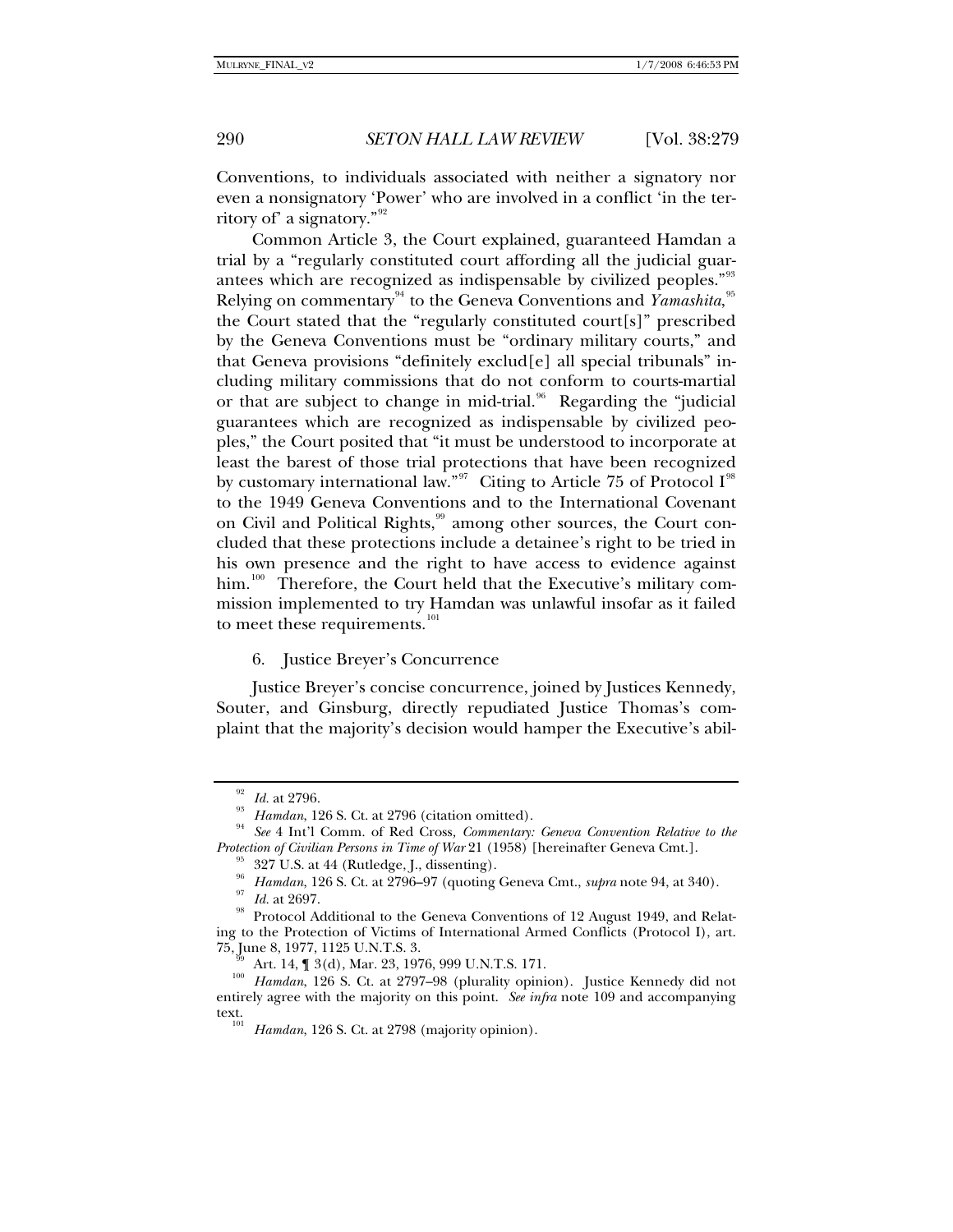ity to combat terrorism.<sup>[102](#page-12-0)</sup> In particular, Justice Breyer emphasized the importance of congressional authorization and the role of Congress in justifying the Executive's exercise of powers, especially when an absence of immediate danger allows for consultation between the governmental branches.<sup>[103](#page-12-1)</sup>

### 7. Justice Kennedy's Concurrence

In his concurrence, Justice Kennedy, joined in part by Justices Souter, Ginsburg, and Breyer, acknowledged the separation-ofpowers principles implicated by the Executive's military commis-sions.<sup>[104](#page-12-2)</sup> In particular, Justice Kennedy agreed with the majority opinion, and posited that Article 21 of the UCMJ imported Common Arti-cle 3 into U.S. military law<sup>[105](#page-12-3)</sup> and that Article 36 required uniformity between military commissions and courts-martial barring any exigent circumstances.<sup>[106](#page-12-4)</sup> The military commission at issue, according to Jus-tice Kennedy, exceeded these congressional limitations<sup>[107](#page-12-5)</sup> and had no practicable justifications for its deviations from courts-martial.<sup>[108](#page-12-6)</sup> Finding the military commission unlawful, Justice Kennedy refrained from expounding upon some issues that the majority decided.<sup>[109](#page-12-7)</sup>

### 8. Justice Scalia's Dissent

Joined in his dissent by Justices Thomas and Alito, Justice Scalia criticized the majority's interpretations of the DTA on the grounds that the statute "prohibits *any* exercise of jurisdiction," even by the Supreme Court, over the military commissions at Guantanamo, and that the statute "became effective as to *all* cases" on its date of enact-ment.<sup>[110](#page-12-8)</sup> Justice Scalia concluded that the Court had no jurisdiction absent "an explicit reservation of pending cases," since the DTA expressly and unequivocally ousted the Court's jurisdiction over the present matter and precedent supports statutory jurisdiction ousting for cases pending at the statute's effective date of enactment. $111$ 

<span id="page-12-7"></span><span id="page-12-6"></span><span id="page-12-5"></span>

<span id="page-12-4"></span><span id="page-12-3"></span><span id="page-12-2"></span><span id="page-12-1"></span><span id="page-12-0"></span><sup>&</sup>lt;sup>102</sup> *Id.* at 2799 (Breyer, J., concurring).<br>
<sup>103</sup> *Id.*<br> *Id.* at 2800 (Kennedy, J., concurring).<br>
<sup>105</sup> *Id.* at 2803–04.<br>
<sup>105</sup> *Id.* at 2801.<br>
<sup>107</sup> *Hamdan*, 126 S. Ct. at 2808.<br>
<sup>108</sup> *Id.* at 2807.<br>
<sup>108</sup> *Id.* a present at all stages of a criminal trial," whether Article 75 of Protocol I is binding law, and whether Hamdan's conspiracy charge is valid). 110 *Id.* at 2810 (Scalia, J., dissenting). 111 *Id.* at 2810–11.

<span id="page-12-9"></span><span id="page-12-8"></span>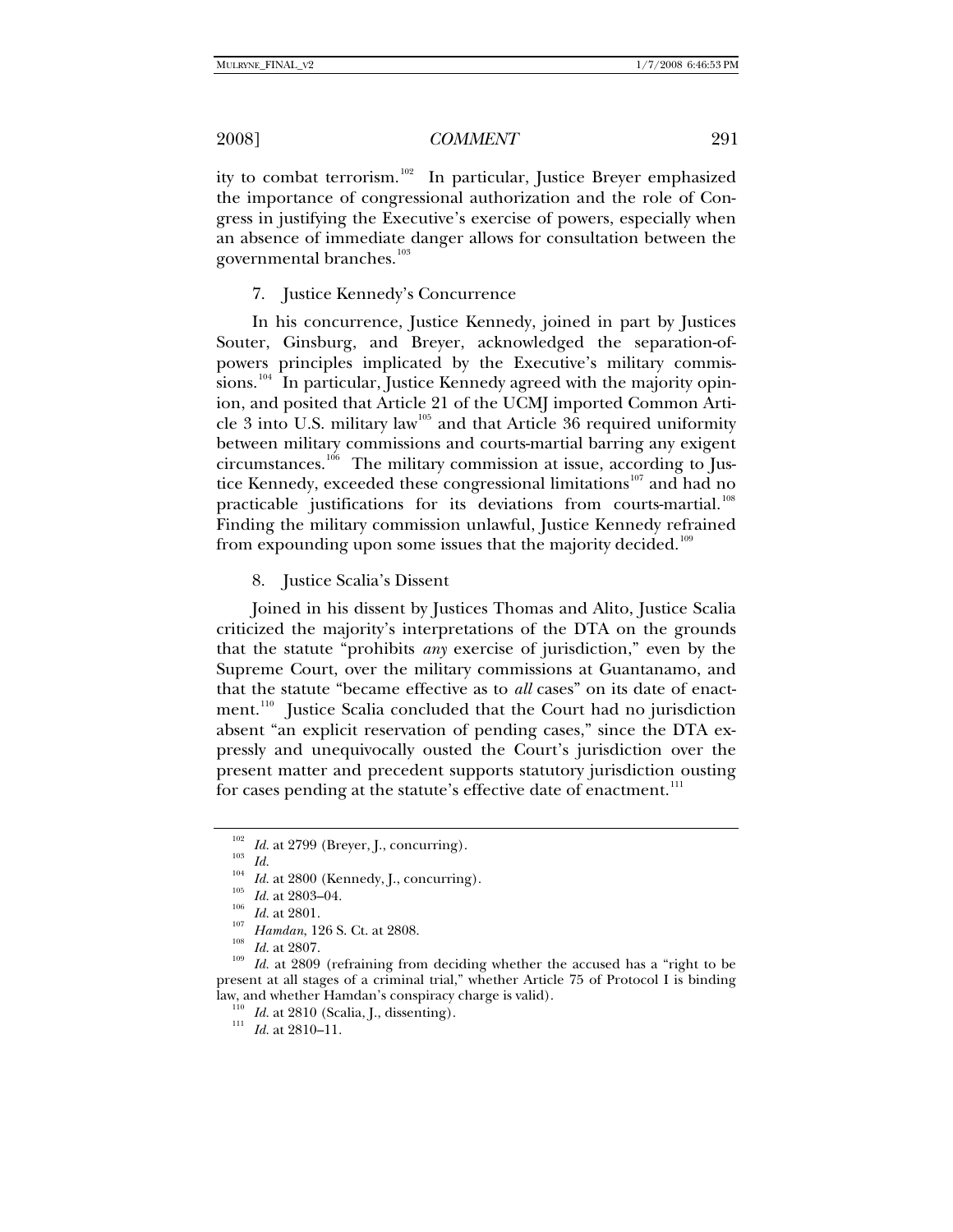Responding to the majority's statutory interpretation of a negative inference that would enable the Court to exercise jurisdiction in this case, $112$  Justice Scalia emphasized that the DTA is clear in its jurisdiction stripping, and that precedent and a "negative inference in the opposite direction" support a "presumption against jurisdiction."[113](#page-13-1) Furthermore, Justice Scalia criticized the majority's reliance upon the DTA's legislative history as evidence of Congress's intent for the Court to have jurisdiction over cases such as Hamdan's.<sup>[114](#page-13-2)</sup> According to Justice Scalia, the congressional debates of the DTA represent views by both legislators who wanted to preclude the Court's jurisdiction and legislators who wanted to preserve it, and that many statements relating to jurisdiction were "undoubtedly opportunistic and crafted *solely* for use in the briefs in this very litigation."<sup>[115](#page-13-3)</sup> Likewise, the DTA's drafting history, Justice Scalia argued, "is no more legitimate or reliable an indicator of the objective meaning of a statute than any other form of legislative history."<sup>[116](#page-13-4)</sup> In addition, Justice Scalia pointed to several other considerations that disputed the ma-jority's conclusions and underlying assumptions.<sup>[117](#page-13-5)</sup>

Finally, Justice Scalia disagreed with the majority's refusal to adhere to *Councilman*'s precedent and to abstain from adjudicating these ongoing military proceedings.<sup>[118](#page-13-6)</sup> Considerations of military necessity, final review bestowed upon the D.C. Circuit and the Supreme Court, and "interbranch comity at the federal level"—between the judiciary and the military—necessitate, in Justice Scalia's opinion, the Court's abstention from interfering with the military commission at issue.<sup>[119](#page-13-7)</sup>

<span id="page-13-5"></span><span id="page-13-4"></span><span id="page-13-3"></span><span id="page-13-2"></span><span id="page-13-1"></span><span id="page-13-0"></span><sup>&</sup>lt;sup>112</sup> See Id. at 2765 (majority opinion).<br>
<sup>113</sup> Hamdan, 126 S. Ct. at 2812–13 (Scalia, J., dissenting).<br>
<sup>114</sup> Id. at 2815–17.<br>
<sup>115</sup> Id. at 2817.<br>
<sup>116</sup> Id. at 2817-19. These considerations included: (1) by exercising j the Court would retain jurisdiction over, and burden itself with, "all Guantanamorelated habeas petitions"; (2) Guantanamo Bay is beyond U.S. sovereign "territorial jurisdiction"; and (3) the DTA does not eliminate but merely defers the Court's jurisdiction over habeas petitions from Guantanamo Bay, insofar as the Court may still review the D.C. Circuit's decisions relating to such petitions. *Id.* <sup>118</sup> *Id.* at 2819–22. <sup>119</sup> *Hamdan*, 126 S. Ct. at 2821–22.

<span id="page-13-7"></span><span id="page-13-6"></span>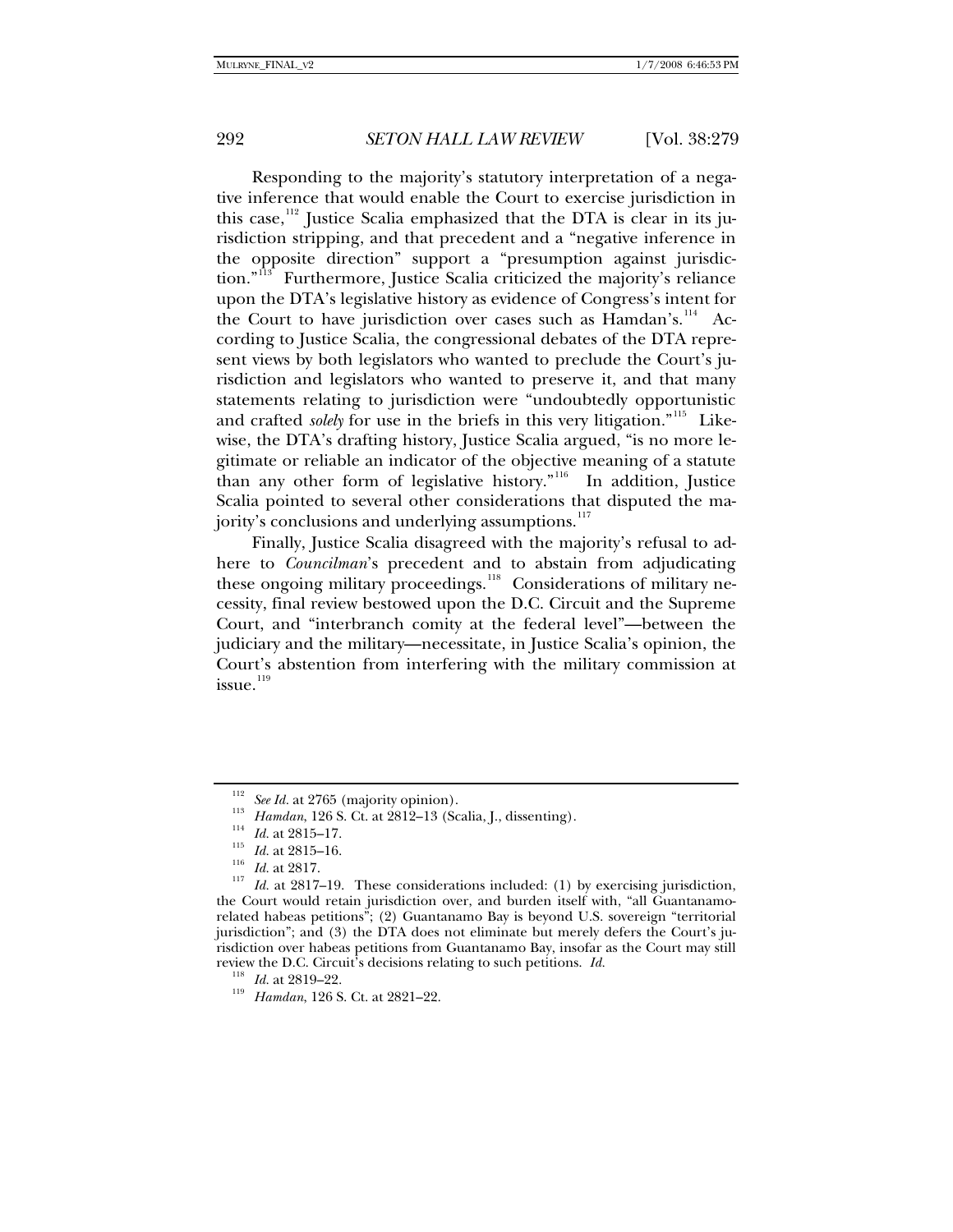# 9. Justice Thomas's Dissent

To begin his dissent, Justice Thomas, joined by Justice Scalia,[120](#page-14-0) emphasized that the Executive, namely the President, has constitutional and precedential authority to direct national security and foreign affairs, $121$  and that congressional authorization is not always nec-essary for the President to effectuate his actions.<sup>[122](#page-14-2)</sup> Nevertheless, Justice Thomas assumed that Congress authorized the President to try unlawful combatants when Congress enacted the AUMF.<sup>[123](#page-14-3)</sup>

Conceding the relevancy of Winthrop's treatise and its four criteria for determining a military commission's jurisdiction, $124$  Justice Thomas concluded that "[t]he Executive has easily satisfied these considerations here," and that "[t]he plurality's contrary conclusion rests upon an incomplete accounting and an unfaithful application of those considerations."[125](#page-14-5) First, in Justice Thomas's assessment, the Executive's determinations that the "theater of the present conflict includes Afghanistan, Pakistan, and other countries where al Qaeda has established training camps, . . . and that the duration of that conflict dates back (at least) to [O]sama bin Laden's August 1996 '*Declaration of Jihad Against the Americans*,'" are justifiably supported by the Executive's inherent authority<sup>[126](#page-14-6)</sup> and by extrinsic evidence.<sup>[127](#page-14-7)</sup> Next, Justice Thomas quickly confirmed that Hamdan is a person triable by military commission on account of his being "an unlawful combatant charged with joining and conspiring with a terrorist network dedicated to flouting the laws of war."[128](#page-14-8)

Thereafter, Justice Thomas explained that the "nature of the offense charged" against Hamdan survives the plurality's arguments because: (1) such charges involving violations of the law of war need not

<span id="page-14-0"></span> $120$  With the exception of several parts including this one, Justice Alito also joined Justice Thomas's dissent. *Id.* at 2823 (Thomas, J., dissenting). Hereafter, unless otherwise noted, all citations to Justice Thomas's dissent will refer to parts in which Jus-

<span id="page-14-1"></span>tice Alito joined.<br><sup>121</sup> *Id.* (citations and quotations omitted). Justice Alito did not join this part of Jus-

tice Thomas's dissent. *Id.* **122** Id. at 2823 (Thomas, J., dissenting) (quoting Dames & Moore v. Regan, 453

<span id="page-14-3"></span><span id="page-14-2"></span>U.S. 654, 678 (1981)). Justice Alito did not join. *Id.* 123<br><sup>123</sup> *Id.* at 2824 (quoting Hamdi v. Rumsfeld, 542 U.S. 507, 518 (2004); *In re* Yama-

<span id="page-14-6"></span><span id="page-14-5"></span><span id="page-14-4"></span>shita, 327 U.S. 1, 11 (1946)). Justice Alito did not join. *Id.*<br><sup>124</sup> *Id.* at 2826. The four criteria include: "(1) time and (2) place of the offense, (3) the status of the offender, and (4) the nature of the offense charged." *Id.* (cita-

tions omitted). Hamdan, 126 S. Ct. at 2826 (Thomas, J., dissenting). Id. (citations and internal quotations omitted). 1<sup>28</sup> Id. at 2829.

<span id="page-14-8"></span><span id="page-14-7"></span>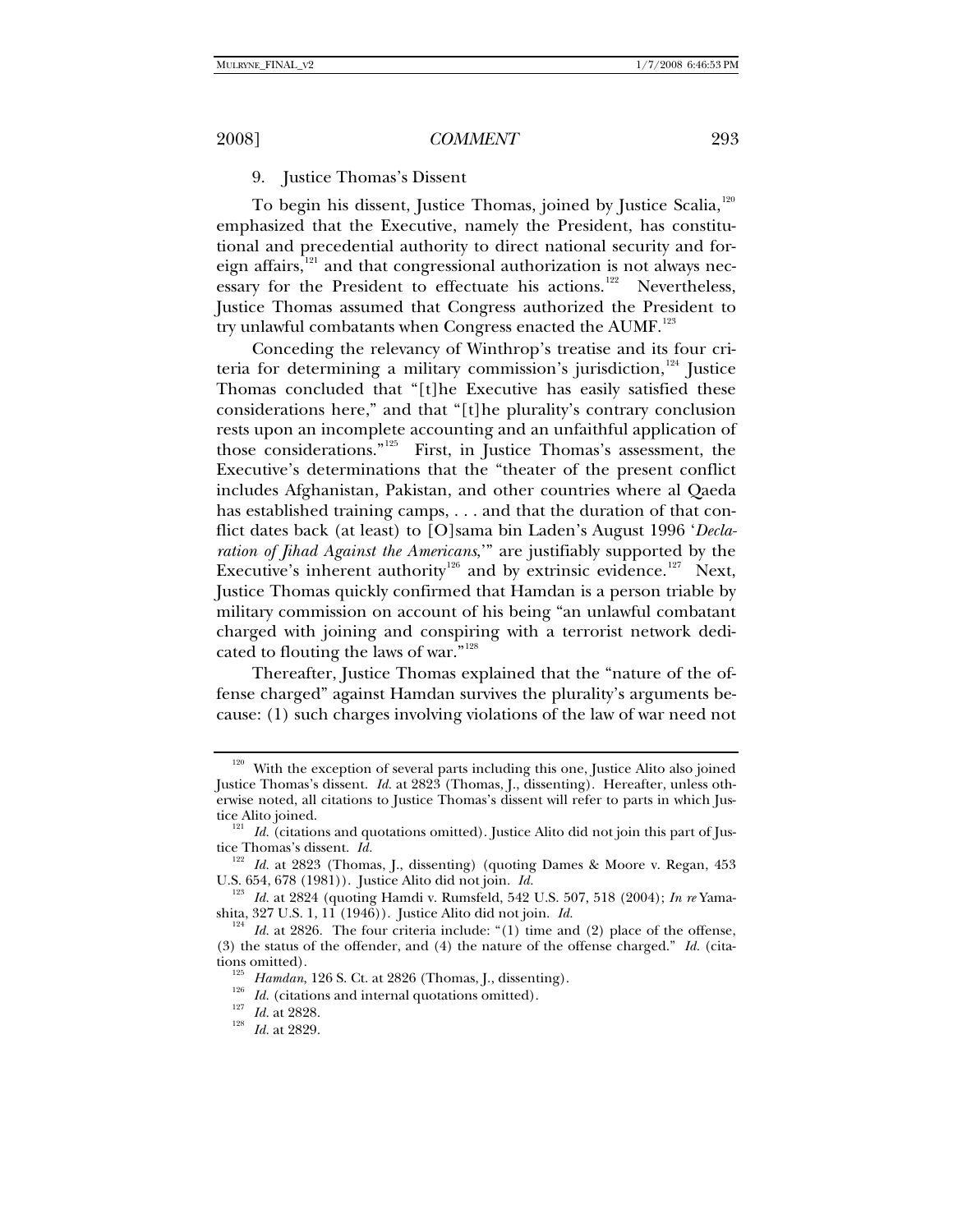be stated as specifically as common law indictments;<sup>[129](#page-15-0)</sup> (2) the actions of military commissions are to be upheld unless there is "clear convic-tion that they are" unlawful;<sup>[130](#page-15-1)</sup> (3) it is inappropriate for the judiciary to intrude upon the Executive's war management; $131$  and (4) "a flexible, evolutionary common-law system is uniquely appropriate" for the amorphous nature of war.<sup>[132](#page-15-3)</sup> Analyzing the specific charges against Hamdan, Justice Thomas first acknowledged that "membership in a war-criminal enterprise and conspiracy to commit war crimes" is chargeable before military commissions on account of the common law of war.<sup>[133](#page-15-4)</sup> Likewise, Justice Thomas again acknowledged that, based on precedent, Hamdan is chargeable with and triable before a military commission for conspiring and agreeing with al Qaeda to commit violent and terroristic acts.<sup>[134](#page-15-5)</sup> Furthermore, Justice Thomas posited that military necessity, which the plurality sets forth as "the most basic precondition . . . for establishment of military commissions," is a determination reserved to military judgment and not that of the courts, $135$  and alternatively, the jurisdiction of military commis-sions is not dependent upon the exigency of the circumstances.<sup>[136](#page-15-7)</sup>

Regarding the UCMJ, Justice Thomas declared repeatedly that Article 21, in and of itself, authorizes the Executive's use of military commissions.<sup>[137](#page-15-8)</sup> Insofar as the majority's interpretations of Article  $36$ were concerned, Justice Thomas argued that the President alone has the authority and discretion to deviate the military commission's procedures from those of civilian courts when he has deemed it "practicable" to do so, and that the commission's procedures are not "contrary to" the UCMJ since these procedures do not implicate any of the few UCMJ provisions concerning such commissions.<sup>[138](#page-15-9)</sup> In addi-

<span id="page-15-3"></span><span id="page-15-2"></span><span id="page-15-1"></span><span id="page-15-0"></span><sup>&</sup>lt;sup>129</sup> *Id.* at 2829 (quoting *In re* Yamashita, 327 U.S. 1, 17 (1946)).<br><sup>130</sup> *Id.* at 2830 (quoting *Ex parte* Quirin, 317 U.S. 1, 25 (1942)).<br><sup>131</sup> *Id.* at 2830 (Thomas, J., dissenting) (citation omitted).<br><sup>132</sup> *Id.* of tribunals prosecuting persons for similar charges. *Id.* at 2831 n.7. Justice Alito did not join this part of Justice Thomas's dissent. *Id.* at 2823.<br><sup>134</sup> *Id.* at 2834–36 (Justice Thomas pointed to World War II, the Civil War, Win-

<span id="page-15-5"></span><span id="page-15-4"></span>throp's treatise, and the actions of military tribunals in Nuremberg and several European nations as evidence of tribunals prosecuting persons for similar charges.)

<span id="page-15-8"></span><span id="page-15-7"></span><span id="page-15-6"></span><sup>&</sup>lt;sup>135</sup> *Id.* at 2838 (Thomas, J., dissenting) (citation and internal quotations omitted).<br><sup>136</sup> *Id.* ("Traditionally, retributive justice for heinous war crimes is as much a 'military necessity' as the 'demands' of 'military efficiency' touted by the plurality, and swift military retribution is precisely what Congress authorized the President to impose on the September 11 attackers in the AUMF.") (citations omitted). 137 *Hamdan*, 126 S. Ct. at 2825, 2840–41, 2845. 138 *Id.* at 2840.

<span id="page-15-9"></span>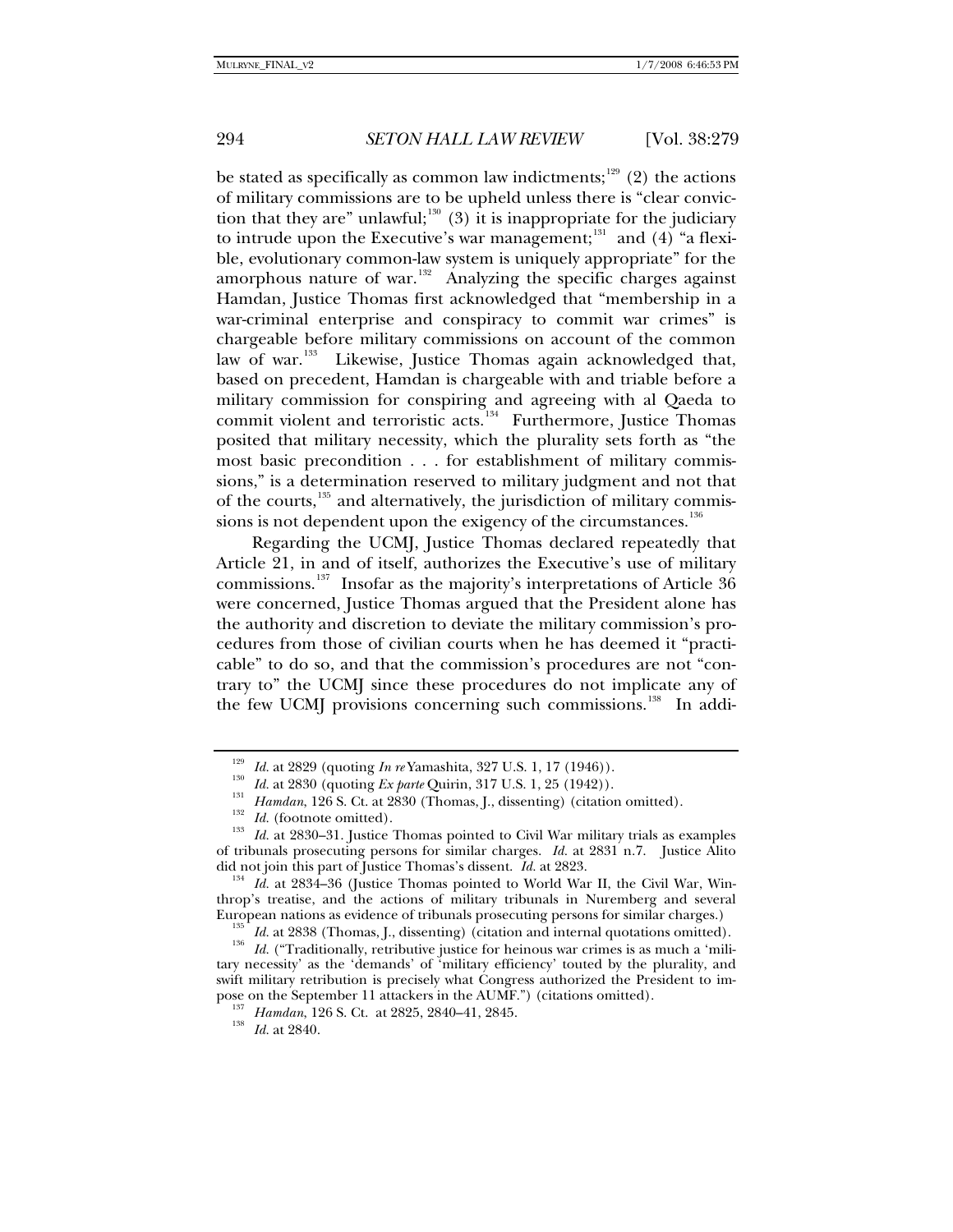tion, Justice Thomas reconciled the procedures of Hamdan's military commission with the "uniformity" requirement of Article 36(b) by holding that requirement as mandating uniform procedures only "across the separate branches of the armed services," and not between military commissions and courts-martial as the majority opined.<sup>[139](#page-16-0)</sup>

Turning his attention to the majority's invocation of the Geneva Conventions, Justice Thomas posited that *Johnson v. Eisentrager*<sup>[140](#page-16-1)</sup> forecloses judicial enforceability of the Conventions, irrespective of Article 21's authorization, because the Conventions require political and diplomatic, and not judicial, relief.<sup>[141](#page-16-2)</sup> Moreover, Justice Thomas found that an alleged al Qaeda detainee is not entitled to Common Article 3 protection since the conflict against al Qaeda, as determined by the President pursuant to his inherent authority, is of an "international character," and Common Article 3, by its very language, applies only to "armed conflict not of an international character."<sup>[142](#page-16-3)</sup> Alternatively, even if Common Article 3 was judicially enforceable and applicable to this issue, Hamdan's case would still not be ripe, Justice Thomas argued, since Hamdan has not been subject to a trial by mili-tary commission or, consequently, a final judgment and sentence.<sup>[143](#page-16-4)</sup> Justice Thomas further concluded that "[i]n any event, Hamdan's military commission complies with the requirements of Common Article 3," because it is "regularly constituted," is similar to those commissions that "have been employed throughout our history to try unlawful combatants for crimes against the law of war," and affords "all the judicial guarantees which are recognized as indispensable by civilized peoples."[144](#page-16-5) Finally, referring again to the Geneva Conventions' text, Justice Thomas argued that the Third Geneva Conventions do not apply to Hamdan because, as determined by the President pursuant to his inherent authority, al Qaeda is not a "High Contracting Party" as required by the Conventions in order for a party to fall underneath its protections.<sup>[145](#page-16-6)</sup>

<span id="page-16-1"></span><span id="page-16-0"></span><sup>&</sup>lt;sup>139</sup> Id. at 2842–43.<br><sup>140</sup> 399 U.S. 763 (1950).<br><sup>141</sup> Hamdan, 126 S. Ct. at 2844–45 (Thomas, J., dissenting).<br><sup>142</sup> Id. at 2846 (quoting Common Article 3, *supra* note 33, at 3318). Justice Alito

<span id="page-16-6"></span><span id="page-16-5"></span><span id="page-16-4"></span><span id="page-16-3"></span><span id="page-16-2"></span>did not join this part of Justice Thomas's dissent. *Id.* at 2823.<br><sup>143</sup> *Id.* at 2846–47. Justice Alito joined this and all subsequent parts of Justice Thomas's dissent. *Id.* at 2823.

<sup>&</sup>lt;sup>144</sup> *Id.* at 2847–48 (quoting Common Article 3, *supra* note 33, at 3319).<br><sup>145</sup> *Id.* at 2849 (Thomas, J., dissenting) (citations and quotation omitted).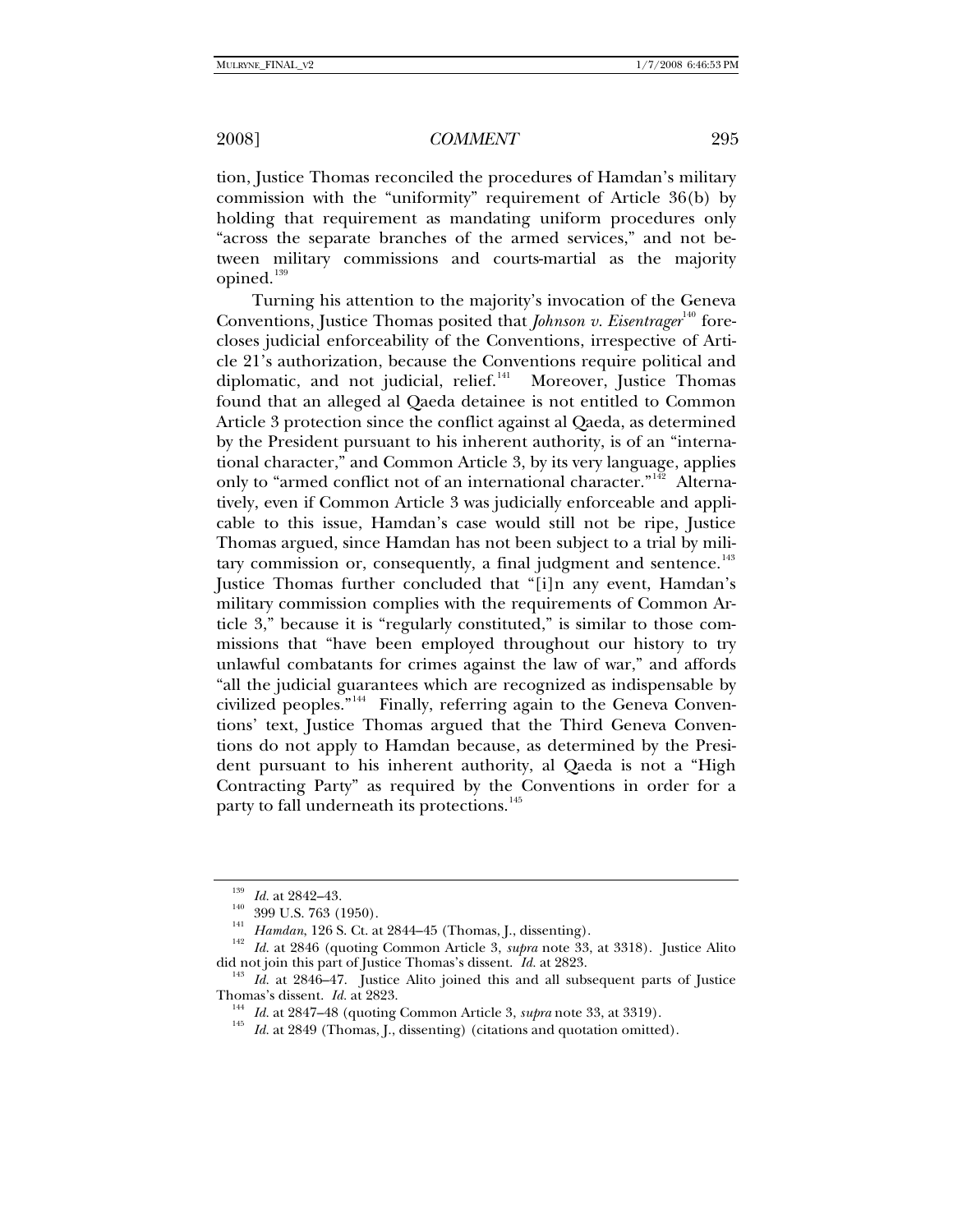# 10. Justice Alito's Dissent

In his brief dissent, joined by Justices Scalia and Thomas, Justice Alito explained why the military commission at issue constituted a "regularly constituted court" as required by Common Article 3, and was therefore lawfully authorized by Article  $21.^{146}$  $21.^{146}$  $21.^{146}$  According to Justice Alito, for a court to be "regularly constituted," the tribunal must have been "appointed, set up, or established in accordance with the domestic law of the appointing country," but need not be "similar in structure and composition to a regular military court."<sup>[147](#page-17-1)</sup> Because the military commission here was promulgated by a military order and was to be routinely used, Justice Alito concluded that the commission was, in fact, "regularly constituted."<sup>[148](#page-17-2)</sup> In addition, Justice Alito held that if the military commission could not satisfy the "uniformity" requirement of Article 36, the commission would still be "regularly constituted," because it is the commission's variant procedures that may be unlawful but not the tribunal itself.<sup>[149](#page-17-3)</sup> Likewise, Justice Alito noted that any "procedural improprieties that might occur in particular cases" are subject to appellate review.<sup>[150](#page-17-4)</sup>

# III. THE ROAD TO *HAMDAN*: THE "WAR ON TERROR" CASES AND DIMINISHING JUDICIAL DEFERENCE

Traditionally, the Court has deferred to the Executive on a range of issues relating to war, military and foreign affairs, and na-tional security.<sup>[151](#page-17-5)</sup> Beginning in 2004, however, the Court granted writs of certiorari to hear cases concerning the Executive's actions in Guantanamo Bay and its practice of indefinite detentions, which are among the most high-profile and contentious aspects of the global "war on terror."<sup>[152](#page-17-6)</sup> For the most part, the Court's decisions in these cases, culminating in *Hamdan*, effectively called into question the Ex-ecutive's authority to act free of any restraints.<sup>[153](#page-17-7)</sup>

This section of the Comment will begin by briefly setting forth the separation-of-powers principles that underscore our tripartite national government and by highlighting some moments from the

<span id="page-17-2"></span><span id="page-17-1"></span>

<span id="page-17-3"></span>

<span id="page-17-4"></span>

<span id="page-17-7"></span><span id="page-17-6"></span><span id="page-17-5"></span>

<span id="page-17-0"></span><sup>&</sup>lt;sup>146</sup> *Id.* at 2849–50 (Alito, J., dissenting).<br>
<sup>147</sup> *Hamdan*, 126 S. Ct. at 2851.<br> *Id.* at 2852.<br> *Id.* at 2852–53.<br> *Id.* at 2853–54.<br> *See infra* Part III.A.<br> *See infra* Parts III.A–C.<br>
<sup>153</sup> *See supra* notes 6, 8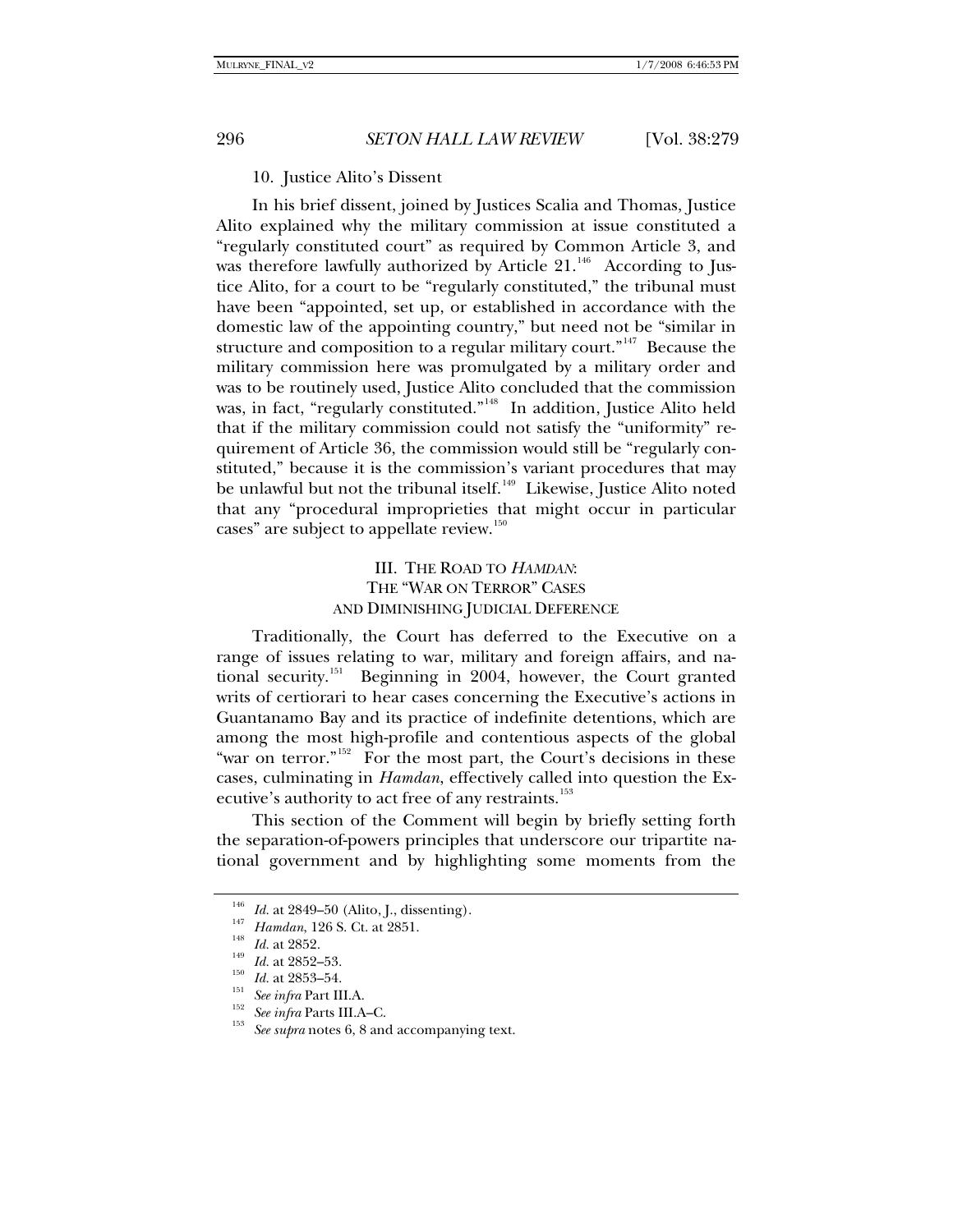Court's aforementioned deferential approach to the Executive and the government at large during times of war and crisis.<sup>[154](#page-18-0)</sup> Thereafter, this section will summarize the "war on terror" cases so as to provide the recent context and precedent from which *Hamdan* has arisen.<sup>[155](#page-18-1)</sup>

# *A. Tradition of Judicial Deference to Executive in War, Military and Foreign Affairs, and National Security*

Within the confines of our tripartite national government, each governmental branch has certain constitutionally prescribed responsibilities and obligations, and certain powers at its disposal to fulfill those responsibilities and obligations.<sup>[156](#page-18-2)</sup> Each branch in turn asserts its powers as a check and balance on the other two branches to protect against the tyranny of accumulated power and to ensure that the three branches operate within their respective spheres of authority.<sup>[157](#page-18-3)</sup> In the interrelated contexts of war, military and foreign affairs, and national security, however, the Judiciary has traditionally deferred to the Executive's judgments<sup>[158](#page-18-4)</sup> so as to enable the Executive to efficiently and effectively fulfill its constitutional responsibilities and obligations as "Commander in Chief of the Army and Navy of the United States, and of the Militia of the several States."[159](#page-18-5) A number of cases and precedents speak to the self-imposed, diminished scrutiny of the Judiciary in these matters.

At the outset of the Civil War, President Lincoln unilaterally suspended the writ of habeas corpus pursuant to his executive war powers and proceeded to detain a U.S. citizen without any possibility of habeas relief.[160](#page-18-6) Sitting as a circuit judge in *Ex parte Merryman*, [161](#page-18-7) Chief

<span id="page-18-2"></span><span id="page-18-1"></span><span id="page-18-0"></span><sup>&</sup>lt;sup>154</sup> See infra Part III.A.<br><sup>155</sup> See infra Parts III.B–D.<br><sup>156</sup> ERWIN CHEMERINSKY, CONSTITUTIONAL LAW: PRINCIPLES AND POLICIES 1 (2d ed. 2002). Chemerinsky writes, in relevant part:

The Constitution creates a national government and divides power among three branches. . . . The division of powers among the branches was designed to create a system of checks and balances and lessen the possibility of tyrannical rule. In general, in order for the government to act, at least two branches must agree.

<span id="page-18-7"></span><span id="page-18-4"></span><span id="page-18-3"></span>*Id.*<sup>157</sup> *Id.* <sup>158</sup> *Id.* at 364 ("The Supreme Court often has generally remarked that challenges to the conduct of foreign policy present a nonjusticiable political question. . . . The challenges to foreign policy that are probably most likely to be deemed political questions are those directed to the constitutionality of the president's use of the war

<span id="page-18-6"></span><span id="page-18-5"></span>powers."). 159 U.S. CONST. art. II, § 2, cl. 1. 160 *See* WILLIAM H. REHNQUIST, ALL THE LAWS BUT ONE: CIVIL LIBERTIES IN WARTIME 26–60 (1998).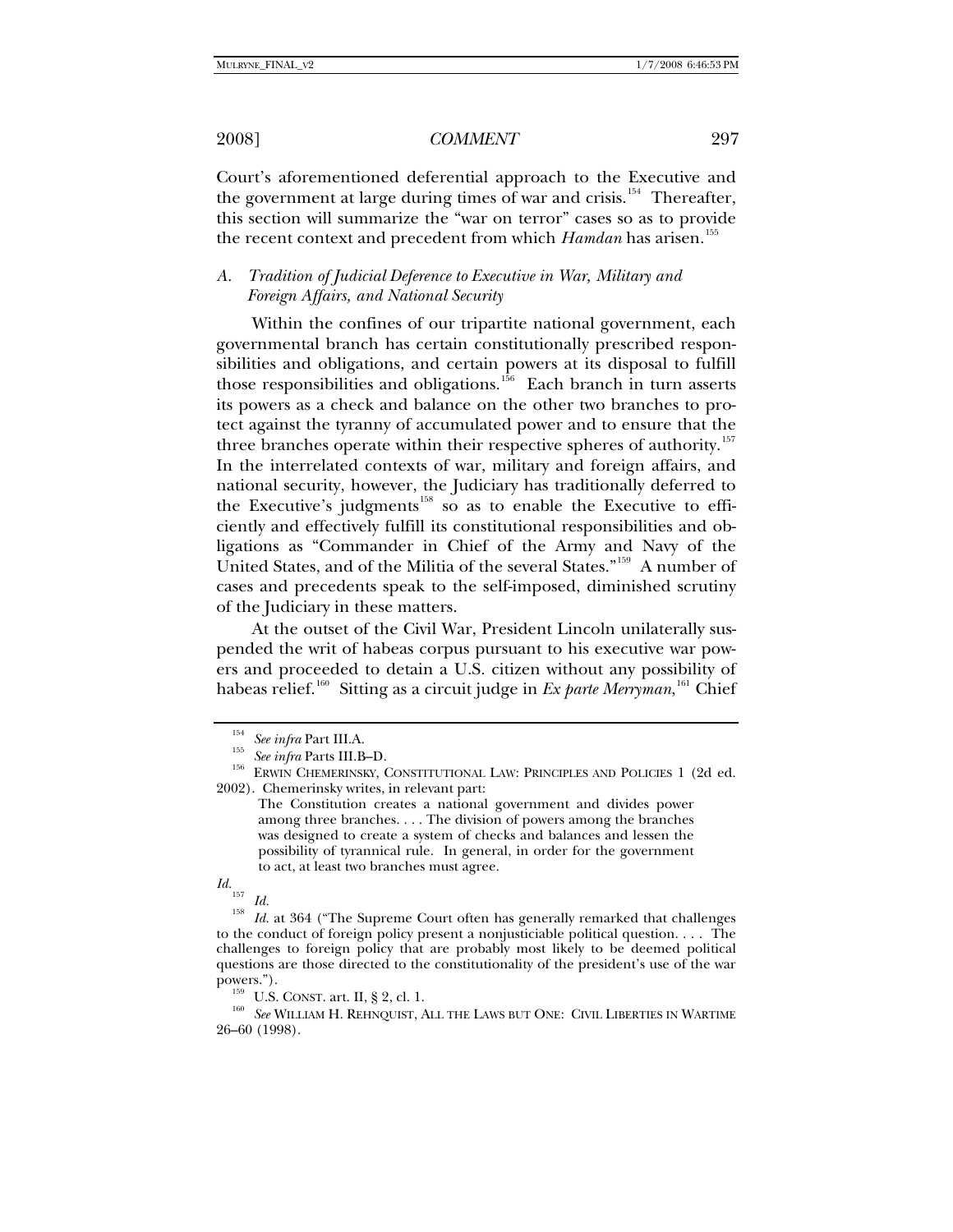Justice Taney declared the President's actions unconstitutional insofar as they exceeded the Executive's constitutional powers and en-croached upon those duties of Congress.<sup>[162](#page-19-0)</sup> Nevertheless, Chief Justice Taney deferred to the Executive's strength by acknowledging the unenforceability of his holding since his judiciary powers "ha[d] been resisted by a force too strong for [him] to overcome."[163](#page-19-1) Predictably, President Lincoln ignored Chief Justice Taney's ruling, and Congress later authorized Lincoln's unilateral suspension of habeas corpus.<sup>[164](#page-19-2)</sup>

The Prize Cases, <sup>[165](#page-19-3)</sup> a conglomeration of Civil War–era cases, involved the condemnation of four ships that violated President Lin-coln's self-initiated, congressionally unauthorized blockade.<sup>[166](#page-19-4)</sup> The Court not only legitimated the President's unilateral action but essentially deemed it a necessity by proclaiming that "the President is not only authorized but bound to resist force by force."<sup>[167](#page-19-5)</sup> To allow the President to effectively "resist" active hostilities and insurrections, the Court declared that it must defer to the President's "decisions and acts" and his determinations of "what degree of force the crisis de-mands."<sup>[168](#page-19-6)</sup> Furthermore, the Court held that if the Executive violated the separation-of-powers doctrine and encroached upon Congress's authority, an ex post facto ratification of the Executive's action by Congress would "perfectly cure the defect."<sup>[169](#page-19-7)</sup>

As the United States entered World War I, Congress enacted the Espionage Act of 1917, which "criminalized any speech that might interfere with military recruitment and was used to suppress political dissent during" the war. $170$  Through a series of cases, the Court upheld criminal convictions under the Espionage Act against First Amendment challenges. $171$  Affirming a conviction for defendants who printed and distributed documents that compared conscription to slavery and petitioned for a repeal of the military draft, Justice

<span id="page-19-1"></span><span id="page-19-0"></span><sup>&</sup>lt;sup>161</sup> 17 F. Cas. 144 (C.C.D. Md. 1861) (No. 9487).<br><sup>162</sup> *Id.* at 149–50.<br><sup>163</sup> Steven R. Shapiro, *Defending Civil Liberties in the War on Terror: The Role of the*<br><sup>164</sup> Steven R. Shapiro, *Defending Civil Liberties in th Courts in the War Against Terrorism: A Preliminary Assessment*, 29 FLETCHER F. WORLD AFF.

<span id="page-19-9"></span><span id="page-19-8"></span><span id="page-19-7"></span>

<span id="page-19-6"></span><span id="page-19-5"></span><span id="page-19-4"></span><span id="page-19-3"></span><span id="page-19-2"></span><sup>103, 104 (2005).&</sup>lt;br>
<sup>165</sup> 67 U.S. 635 (1863).<br>
<sup>166</sup> *Id.*<br>
<sup>167</sup> *Id.* at 668.<br>
<sup>168</sup> *Id.* at 670.<br>
<sup>169</sup> *Id.* at 671.<br>
<sup>170</sup> Shapiro, *supra* note 164, at 104; *see also* REHNQUIST, *supra* note 160, at 173.<br>
<sup>171</sup> See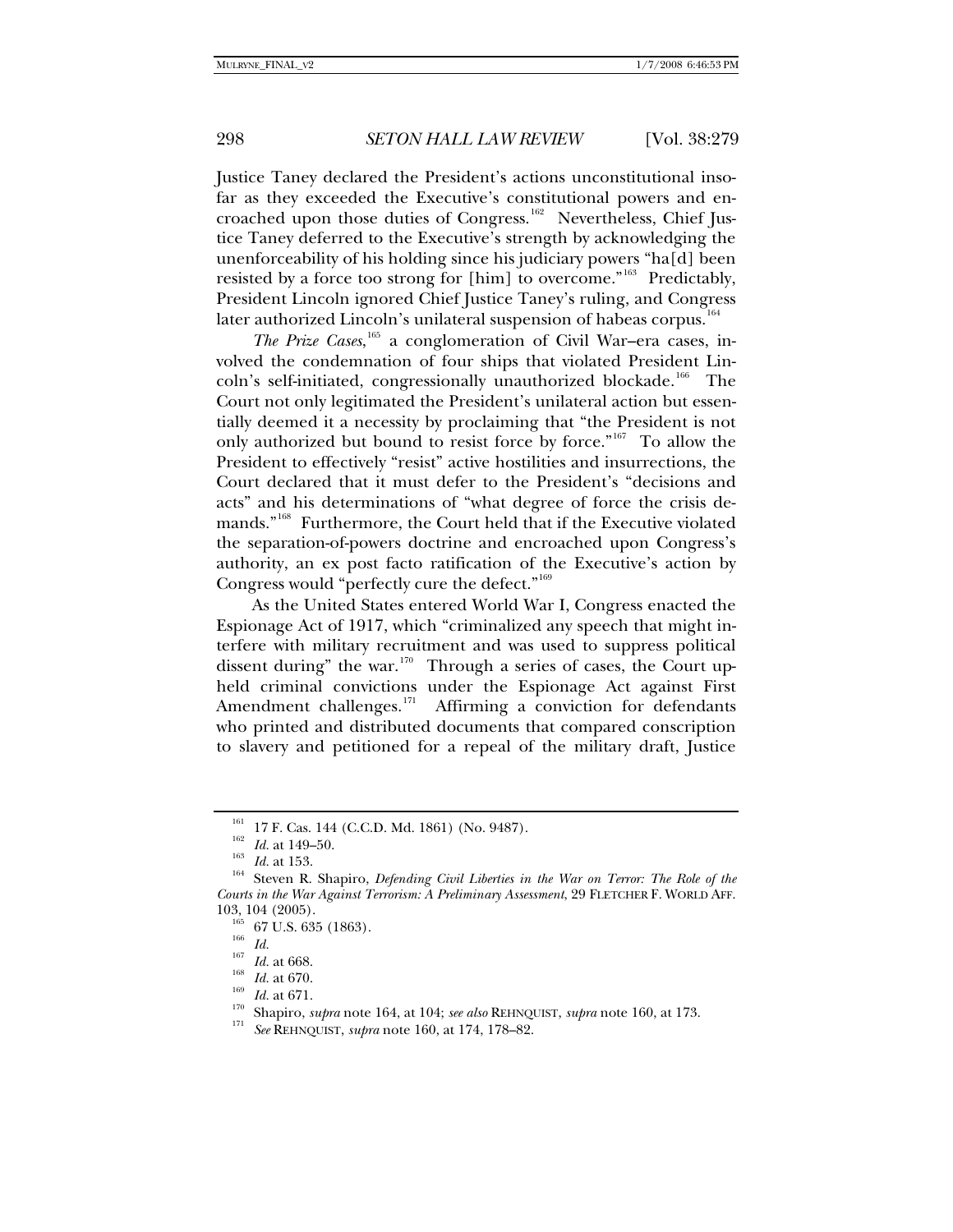Holmes in *Schenck v. United States*<sup>[172](#page-20-0)</sup> wrote: "[w]hen a nation is at war many things that might be said in time of peace are such a hindrance to its effort that their utterance will not be endured so long as men fight and that no Court could regard them as protected by any consti-tutional right."<sup>[173](#page-20-1)</sup> Likewise, the Court sided with the government and continuously upheld the Espionage Act provisions against other defendants who published and circulated articles and pamphlets that were critical of the government, the war, and the draft law, and who attempted to incite resistance.<sup>[174](#page-20-2)</sup>

During World War II, the Court infamously upheld the constitutionality of Japanese-American internment in the case of *Korematsu v. United States*, [175](#page-20-3) which followed on the heels of *Hirabayashi v. United States* and its vindication of governmentally imposed curfews for Japanese-Americans.<sup>[176](#page-20-4)</sup> Korematsu arose from an Executive Order issued by President Roosevelt that preceded a general's military order and a congressional enactment that authorized the internment.<sup>[177](#page-20-5)</sup> In light of this authorization, the Court deferred to the judgment of the military and of Congress and conceded to the exigent circumstances surrounding the war as proper justification for the internment of U.S. citizens.[178](#page-20-6)

In *Ex parte Quirin*<sup>[179](#page-20-7)</sup> and *In re Yamashita*,<sup>[180](#page-20-8)</sup> the Court found permissible, pursuant to congressional authorization manifested in the Articles of War, the Executive's use of military commissions to try en-

[W]e cannot reject as unfounded the judgment of the military authorities and of Congress that there were disloyal members of that population, whose number and strength could not be precisely and quickly ascertained. We cannot say that the war-making branches of the Government did not have ground for believing that in a critical hour such persons could not be readily isolated and separately dealt with, and constituted a menace to the national defense and safety, which demanded that prompt and adequate measures be taken to guard against it.

<span id="page-20-8"></span><span id="page-20-7"></span>*Id.* (quoting *Hirabayashi*, 320 U.S. at 99) (internal quotations omitted).<br><sup>179</sup> 317 U.S. 1 (1942).<br><sup>180</sup> 327 U.S. 1 (1946).

<span id="page-20-2"></span><span id="page-20-1"></span><span id="page-20-0"></span><sup>172 249</sup> U.S. 47 (1919).<br>
173 *Id.* at 52.<br>
174 *See, e.g.*, United States v. Burleson, 255 U.S. 407 (1921); Abrams v. United States, 250 U.S. 616 (1919); Debs v. United States, 249 U.S. 211 (1919); Fromwerk v. United States, 249 U.S. 204 (1919); *see also* REHNQUIST, *supra* note 160, at 178–82.<br><sup>175</sup> 323 U.S. 214 (1944).<br><sup>176</sup> 320 U.S. 81 (1943).<br>*<sup>176</sup> Korematsu*, 323 U.S. at 215–17.<br><sup>177</sup> *Korematsu*, 323 U.S. at 215–17.<br><sup>178</sup>

<span id="page-20-5"></span><span id="page-20-4"></span><span id="page-20-3"></span>

<span id="page-20-6"></span>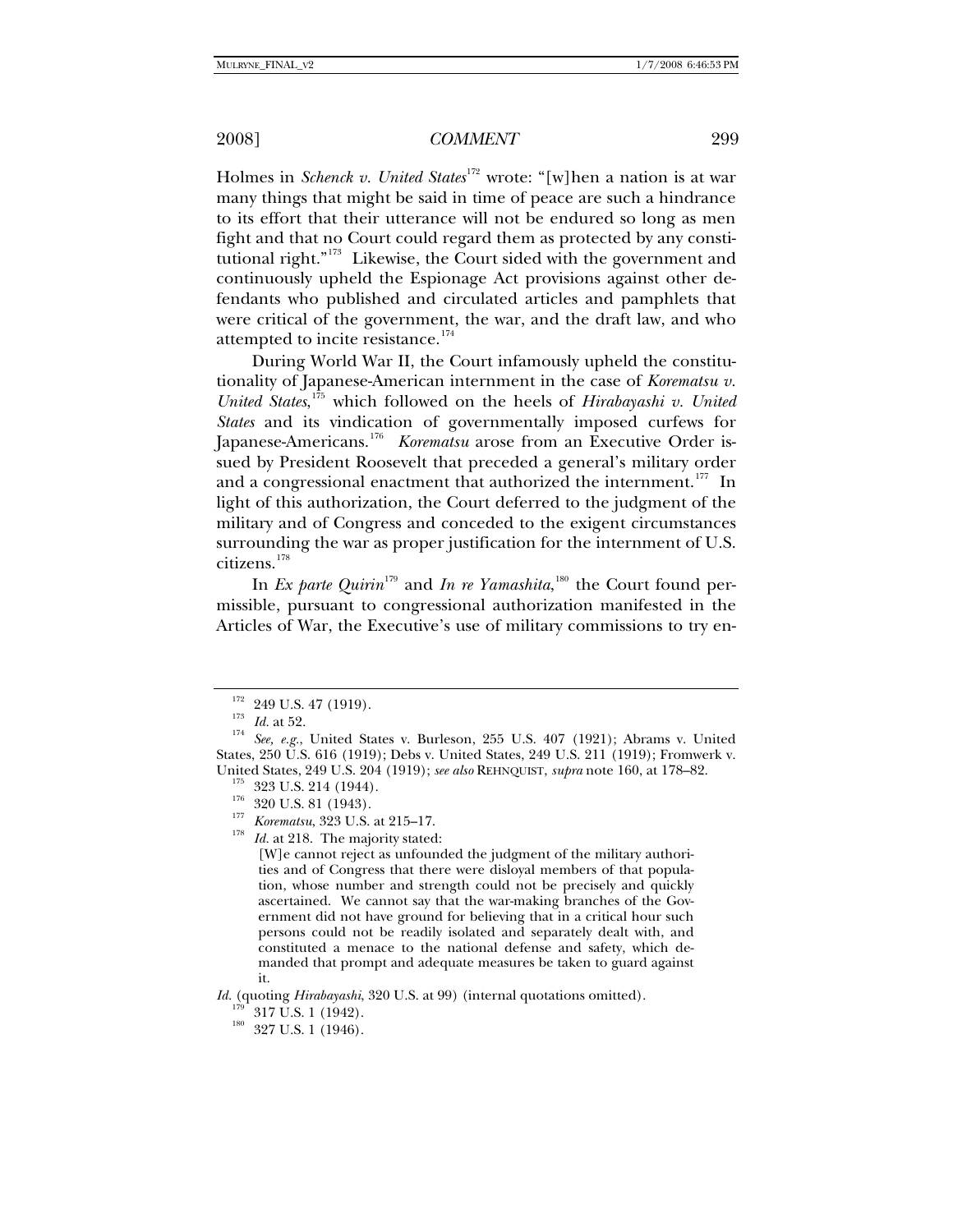emy combatants.<sup>[181](#page-21-0)</sup> In *Ex parte Quirin*, eight German-born U.S. residents were tried for entering the United States during a period of war for purposes of committing hostile acts.<sup>[182](#page-21-1)</sup> They argued that the President's use of military commissions was without statutory or constitutional backing and, in turn, was violative of their constitutional rights inherent within a civil court proceeding.<sup>[183](#page-21-2)</sup> After holding that Congress authorized the commissions,<sup>[184](#page-21-3)</sup> the Court held that, as unlawful combatants, the prisoners had been charged with a crime against the law of war,<sup>[185](#page-21-4)</sup> and that the Fifth and Sixth Amendments did not extend to military commissions.[186](#page-21-5) Similarly, *In re Yamashita*, and its trial by military commission of a Japanese military leader, held that a U.S. military commander properly invoked a military commis-sion in light of a President's order and the Articles of War;<sup>[187](#page-21-6)</sup> that only the political branches may determine to what extent war crimes may be prosecuted prior to a declaration of peace;<sup>[188](#page-21-7)</sup> that the petitioner's alleged violation was a violation of the law of war;<sup>[189](#page-21-8)</sup> and that the defendant's enemy combatant status precluded him from any of the protections of the Articles of War.<sup>[190](#page-21-9)</sup>

Analyzing the curtailment of civil liberties in wartime, and the aforementioned episodes in American history, Chief Justice Rehnquist recognized "the reluctance of courts to decide a case against the government on an issue of national security during a war."<sup>[191](#page-21-10)</sup> Through his scholarship, Chief Justice Rehnquist concluded, in part, that a court may defer to the government—or, in his words, manifest "[j]udicial reluctance"—by avoiding the adjudication of "an important constitutional question in the midst of a war," $192$  or by deciding "an issue in favor of the government during a war, when it would not have done so had the decision come after the war was over."<sup>[193](#page-21-12)</sup> These

- <span id="page-21-7"></span><span id="page-21-6"></span>
- 
- <span id="page-21-8"></span>
- 
- 

<span id="page-21-5"></span><span id="page-21-4"></span><span id="page-21-3"></span><span id="page-21-2"></span><span id="page-21-1"></span><span id="page-21-0"></span><sup>181</sup> *Id.* at 7, 20 (citing *Ex parte Quirin*, 317 U.S. at 1).<br>
<sup>182</sup> *Ex parte Quirin*, 317 U.S. at 20–23.<br>
<sup>183</sup> *Id.* at 24.<br>
<sup>184</sup> *Id.* at 28–29.<br>
<sup>185</sup> *Id.* at 35–36.<br>
<sup>186</sup> *Id.* at 40.<br>
<sup>187</sup> *In re* Yamashita, wartime, Chief Justice Rehnquist pointed to *Hirabayashi* and the Court's narrow adjudication of the curfew requirement, thereby effectively avoiding any questions con-

<span id="page-21-12"></span><span id="page-21-11"></span><span id="page-21-10"></span><span id="page-21-9"></span>cerning the constitutionality of the relocation program. *Id.*; *see also id.* at 198. 193 *Id.* at 222. To illustrate this point, Chief Justice Rehnquist explained: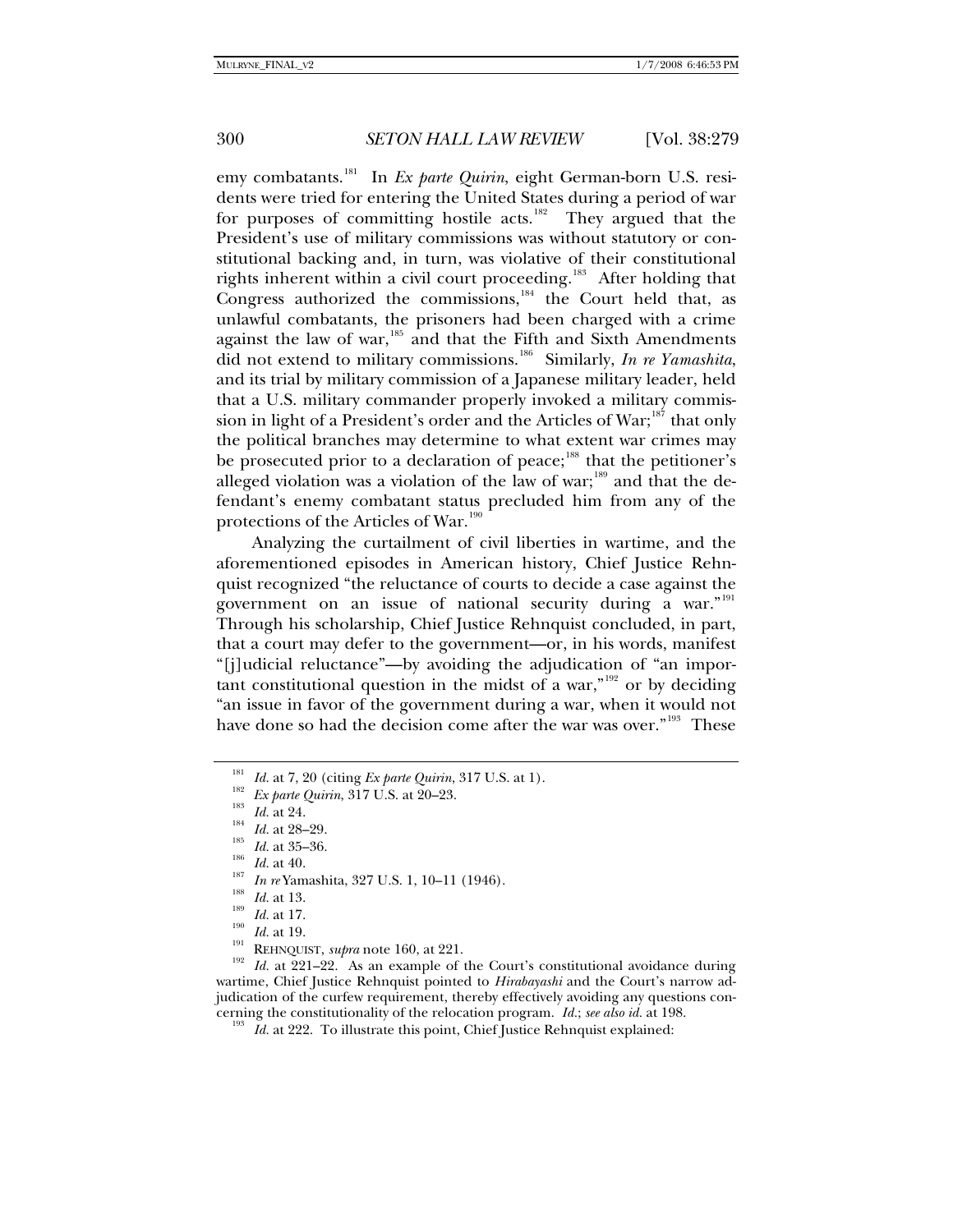aforementioned episodes both support Chief Justice Rehnquist's propositions and, as such, exemplify the traditional deference adopted by the Judiciary in favor of the judgments of the government—the Executive and the Legislature—during times of war and crisis, and in regard to military and foreign affairs and national secu-rity.<sup>[194](#page-22-0)</sup>

### *B.* Rasul v. Bush<sup>[195](#page-22-1)</sup>

In *Rasul*, the Court determined "whether United States courts lack jurisdiction to consider challenges to the legality of the detention of foreign nationals captured abroad in connection with hostilities and incarcerated at the Guantanamo Bay Naval Base, Cuba."[196](#page-22-2) The case involved two Australian citizens and twelve Kuwaiti citizens who were captured during hostilities between the United States and the Taliban, and were detained in Guantanamo Bay along with approximately 640 other non-Americans who were similarly captured.<sup>1</sup> In challenging their detentions, the Australian and Kuwaiti detainees brought separate actions seeking, among other things, to know the charges against them and to have access to counsel and to courts.<sup>[198](#page-22-4)</sup>

*Id.* at 221.

<span id="page-22-0"></span><sup>194</sup> *Id.* at 222–23. After recounting a number of these episodes in detail, Chief Justice Rehnquist observed:

In any civilized society the most important task is achieving a proper balance between freedom and order. In wartime, reason and history both suggest that this balance shifts to some degree in favor of order in favor of the government's ability to deal with conditions that threaten the national well-being. It simply cannot be said, therefore, that in every conflict between individual liberty and governmental authority the former should prevail. And if we feel free to criticize court decisions that curtail civil liberty, we must also feel free to look critically at decisions favorable to civil liberty.

<span id="page-22-4"></span><span id="page-22-3"></span><span id="page-22-2"></span><span id="page-22-1"></span>

*Quirin*, decided during the darkest days of World War II, actually cut back on some of the extravagant dicta favorable to civil liberty in Milligan. Of the three Japanese internment cases, only *Endo*, decided near the end of World War II, represented even a minor victory for civil liberty. And as for *Duncan*, the good news for the people of Hawaii was that the court held that martial law there during World War II had been unlawful; the bad news was that the decision came after the war was over, and a year and a half after martial law had been ended by presidential order.

*Id.*  $^{195}$  542 U.S. 466 (2004).

<sup>&</sup>lt;sup>196</sup> *Id.* at 470.<br><sup>197</sup> *Id.* at 470–71.<br>*Id.* at 471–72.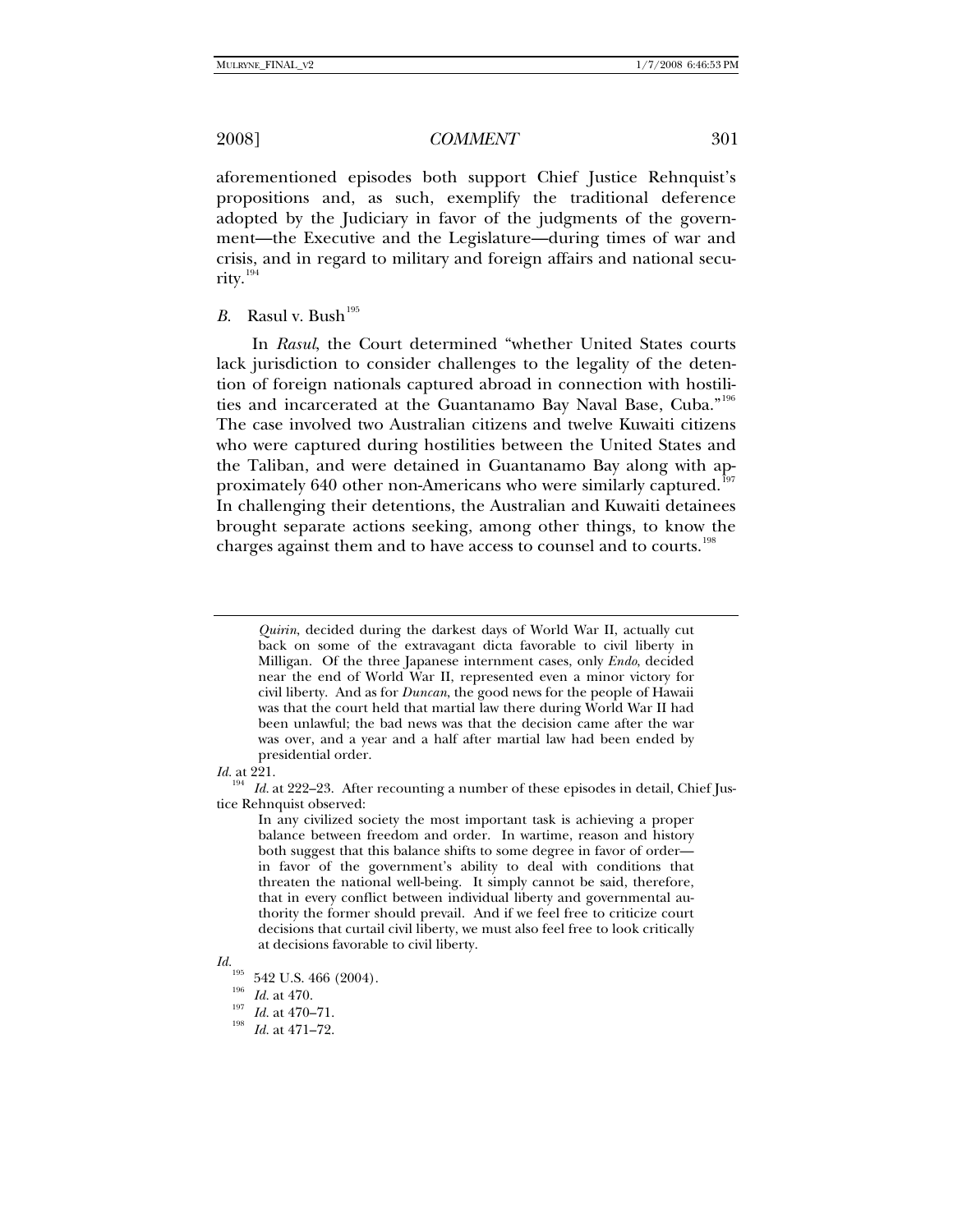The majority opinion, written by Justice Stevens and joined by Justices O'Connor, Souter, Ginsburg, and Breyer, held that the federal judiciary may exercise jurisdiction to determine the legality of the Guantanamo Bay detainees' detentions.<sup>[199](#page-23-0)</sup> To reach this holding, the Court first distinguished the present case from the facts of *Eisentrager*, [200](#page-23-1) in which the Court refused to extend the constitutional writ of habeas corpus and its enforceability by U.S. courts to foreign enemies.[201](#page-23-2) The Court then reasoned that the holding of *Braden v. 30th Judicial Circuit Court of Kentucky*<sup>[202](#page-23-3)</sup> "overruled the statutory predicate to *Eisentrager's* holding."[203](#page-23-4) In its place, *Braden* held that a prisoner need not be present within a district court's territorial jurisdiction in order to invoke habeas proceedings, because the federal habeas corpus statute<sup>[204](#page-23-5)</sup> predicates its reach over the prisoner's custodian's presence within the jurisdiction and not that of the prisoner. $205$  Furthermore, the Court found that Guantanamo Bay, by virtue of the United States' agreement with Cuba and its plenary control derived therefrom, is sovereign territory of the United States, and that federal court jurisdiction does extend there. $206$ 

# *C.* Hamdi v. Rumsfeld<sup>[207](#page-23-8)</sup>

The Court accepted the case of Hamdi "to consider the legality of the Government's detention of a United States citizen on United States soil as an 'enemy combatant' and to address the process that is constitutionally owed to one who seeks to challenge his classification as such."<sup>[208](#page-23-9)</sup> The case stemmed from the arrest and military detain-

- <sup>202</sup> 410 U.S. 484 (1973).<br>
<sup>203</sup> *Rasul*, 542 U.S. at 479.<br>
<sup>204</sup> 28 U.S.C. § 2241 (2000).<br>
<sup>205</sup> *Rasul*, 542 U.S. at 478–79 (quoting *Braden*, 410 U.S. at 459–500).<br>
<sup>206</sup> *Id.* at 480–81.<br>
<sup>207</sup> 542 U.S. 507 (2004).<br>
- <span id="page-23-8"></span>
- <span id="page-23-9"></span>
- 

<span id="page-23-2"></span><span id="page-23-1"></span>

<span id="page-23-0"></span><sup>&</sup>lt;sup>199</sup> *Id.* at 485.<br><sup>200</sup> 339 U.S. 763 (1950).<br><sup>201</sup> *Rasul*, 542 U.S. at 475–76. Written in relevant part:

Petitioners in these cases differ from the *Eisentrager* detainees in important respects: They are not nationals of countries at war with the United States, and they deny that they have engaged in or plotted acts of aggression against the United States; they have never been afforded access to any tribunal, much less charged with and convicted of wrongdoing; and for more than two years they have been imprisoned in territory over which the United States exercises exclusive jurisdiction and control.

<span id="page-23-7"></span><span id="page-23-6"></span><span id="page-23-5"></span><span id="page-23-4"></span><span id="page-23-3"></span>*Id.* at 476.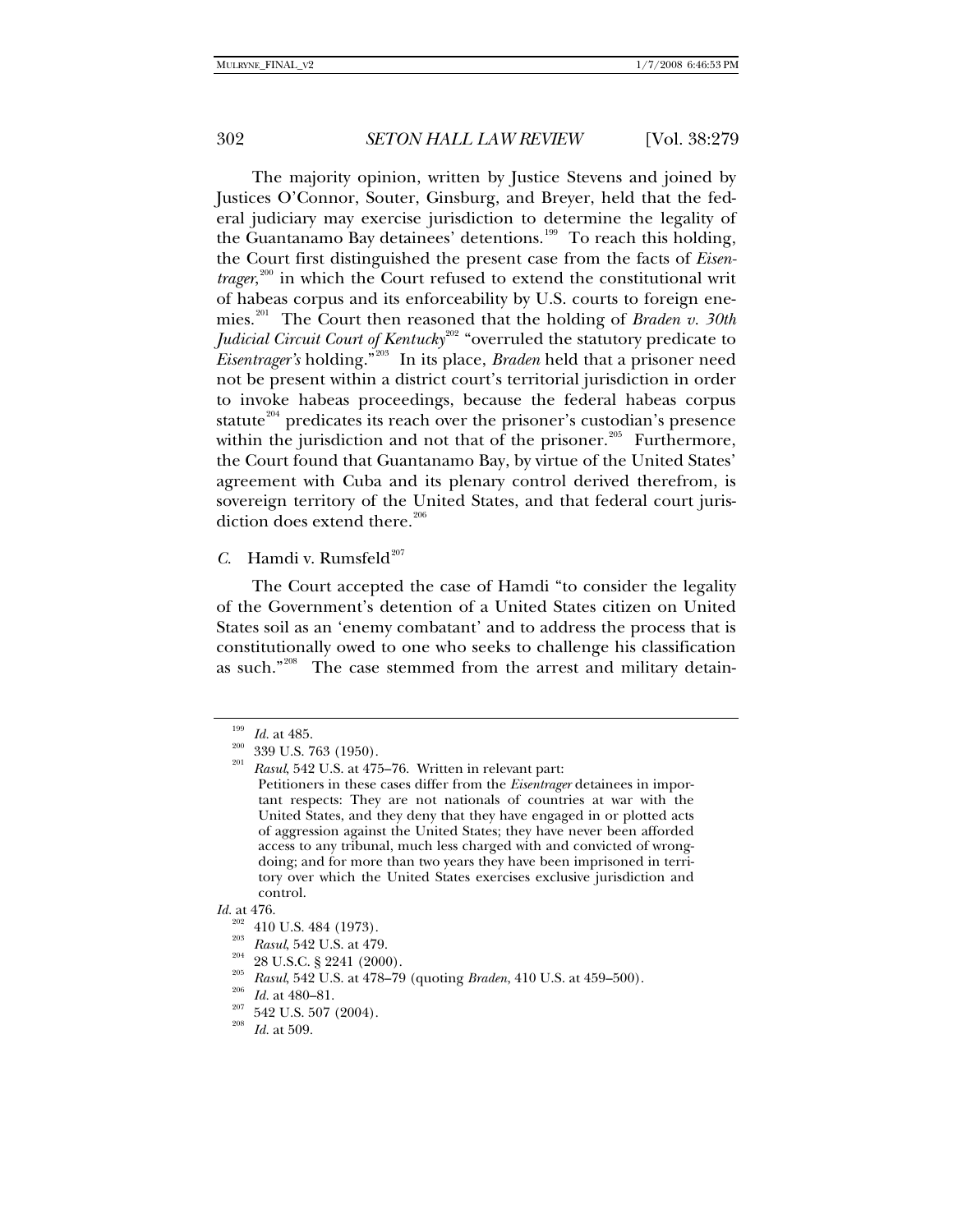ment of Yaser Esam Hamdi, an American citizen born in Louisiana.<sup>[209](#page-24-0)</sup> As a next friend, Hamdi's father filed a habeas corpus petition, arguing that, despite his son's designation as an "enemy combatant," Hamdi should not be held indefinitely without access to counsel, without evidentiary hearings at which he could contest factual allegations, and without charges.<sup>2</sup>

Writing for the plurality, Justice O'Connor, joined by Chief Justice Rehnquist and Justices Kennedy and Breyer, found that "the AUMF is explicit congressional authorization," so long as the detained citizen is designated an "enemy combatant," that satisfies the requirement in 18 U.S.C. Section 4001(a) that a U.S. citizen's deten-tion be "pursuant to an Act of Congress."<sup>[211](#page-24-2)</sup> Therefore, the Court held that the detention of a U.S. citizen designated an enemy combatant "for the duration of the particular conflict in which they were captured, is so fundamental and accepted an incident to war as to be an exercise of the 'necessary and appropriate force' Congress has au-thorized the President to use."<sup>[212](#page-24-3)</sup>

Having established the Executive's authority to militarily detain certain U.S. citizens, the Court turned its attention to what, if any, process those citizen-detainees are entitled to in order to challenge their enemy combatant status. $213$  Here, the Court adopted the judicial-balancing test of *Mathews v. Eldridge*, [214](#page-24-5) in which a due process conflict is settled by weighing "'the private interest that will be affected by the official action' against the Government's asserted interest, 'including the function involved' and the burdens the Govern-ment would face in providing greater process."<sup>[215](#page-24-6)</sup> After balancing the competing interests, the Court held that a citizen-detainee challenging his enemy combatant status must receive notice of the factual basis for his classification and be granted a fair opportunity to respond before a neutral decision-maker.<sup>[216](#page-24-7)</sup> The Court, however, also concluded that exigent circumstances may necessitate a rebuttable presumption in favor of the government and its evidence, and that the government's hearsay evidence may be acceptable.<sup>[217](#page-24-8)</sup>

<span id="page-24-5"></span>

<span id="page-24-6"></span>

<span id="page-24-4"></span><span id="page-24-3"></span><span id="page-24-2"></span><span id="page-24-1"></span><span id="page-24-0"></span><sup>&</sup>lt;sup>209</sup> *Id.* at 510.<br>
<sup>210</sup> *Id.* at 511.<br> *Id.* at 516–17 (plurality opinion) (quoting 18 U.S.C. § 4001(a) (2000)).<br>
<sup>212</sup> *Id.* at 518 (quoting AUMF, § 2, 115 Stat. at 224).<br>
<sup>213</sup> *Hamdi*, 542 U.S. at 524 (plurality opi

<span id="page-24-8"></span><span id="page-24-7"></span><sup>&</sup>lt;sup>216</sup> *Id.* at 533.<br><sup>217</sup> *Id.* at 533–34.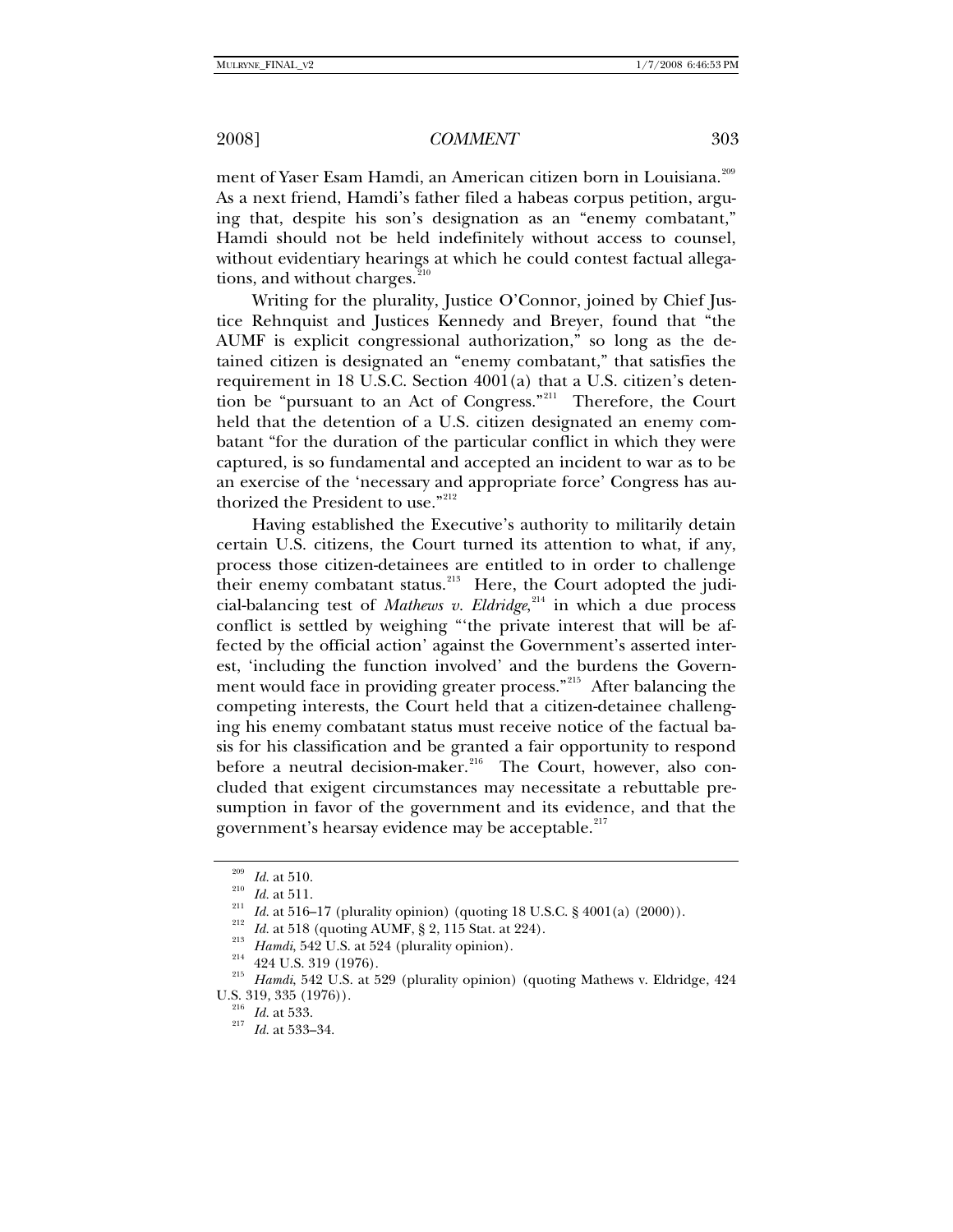To conclude, Justice O'Connor pointedly rejected the Executive's contention that "separation of powers principles mandate a heavily circumscribed role for the courts in such circumstances."<sup>[218](#page-25-0)</sup> Justice O'Connor went on to write:

Indeed, the position that the courts must forgo any examination of the individual case and focus exclusively on the legality of the broader detention scheme cannot be mandated by any reasonable view of separation of powers, as this approach serves only to *condense* power into a single branch of government. . . . [A] state of war is not a blank check for the President when it comes to the rights of the Nation's citizens.<sup>21</sup>

*D.* Rumsfeld v. Padilla<sup>[220](#page-25-2)</sup>

*Padilla* involved the arrest and military detention of an American citizen in Chicago who was accused of plotting to detonate a "dirty bomb" and was subsequently designated an "enemy combatant."<sup>[221](#page-25-3)</sup> Padilla's counsel challenged the constitutionality of Padilla's detention by filing a petition for habeas corpus.<sup> $222$ </sup> The Court granted a writ of certiorari to decide if "Padilla properly file[d] his habeas petition in the Southern District of New York; and second, [whether] the President possess[ed] authority to detain Padilla militarily."<sup>[223](#page-25-5)</sup> Chief Justice Rehnquist, writing for a majority consisting of Justices O'Connor, Scalia, Kennedy, and Thomas, held that the respondent wrongly filed his habeas petition in New York, and that he should have filed in the United States District Court for the District of South Carolina.<sup>[224](#page-25-6)</sup> The Court reasoned that the language of the federal habeas statute and the immediate custodian rule of *Wales v. Whitney*<sup>[225](#page-25-7)</sup> require a prisoner to challenge his or her physical confinement against "the warden of the facility where the prisoner is being held."[226](#page-25-8) Likewise, federal district courts may only grant habeas relief "within their respective jurisdictions."<sup>[227](#page-25-9)</sup>

- <span id="page-25-2"></span><span id="page-25-1"></span><span id="page-25-0"></span>
- 
- 
- <span id="page-25-3"></span>
- 
- <span id="page-25-6"></span><span id="page-25-5"></span><span id="page-25-4"></span>
- 
- <span id="page-25-9"></span><span id="page-25-8"></span><span id="page-25-7"></span>
- 
- <sup>218</sup> Id. at 535–36.<br>
<sup>219</sup> Id.<br>
<sup>220</sup> 542 U.S. 426 (2004).<br>
<sup>221</sup> Id. at 430–31.<br>
<sup>222</sup> Id. at 432.<br>
<sup>223</sup> Id. at 430.<br>
<sup>224</sup> Il. at 446–47.<br>
<sup>225</sup> Il.4 U.S. 564, 574 (1885).<br> *Padilla*, 542 U.S. at 435.<br>
<sup>226</sup> Padilla,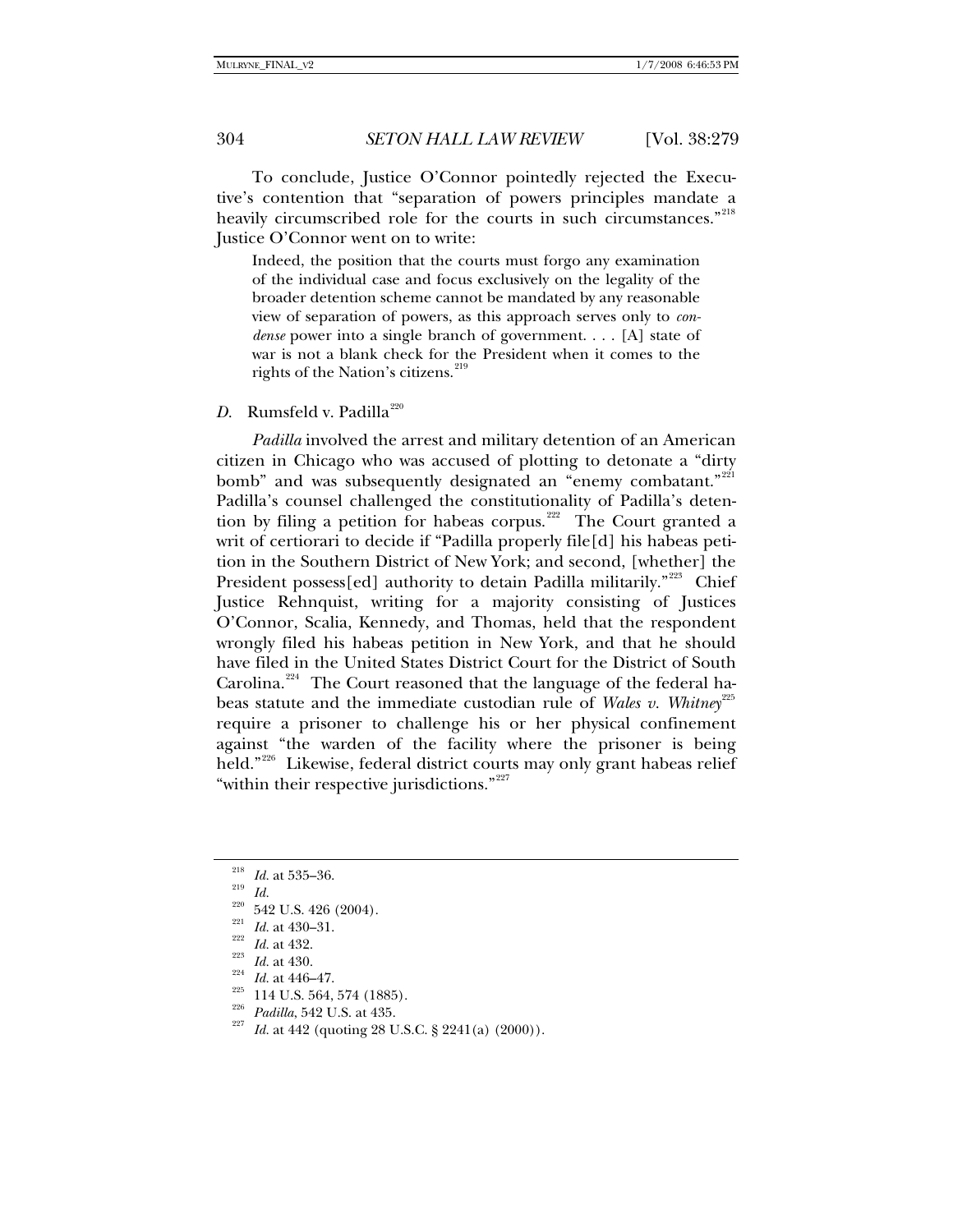# IV. *HAMDAN*'S HEIGHTENED SCRUTINY AND A CONGRESSIONAL CALL-TO-ARMS

Irrespective of their limitations, the previous "war on terror" cases were nonetheless decided in favor of the detainees, and were largely hailed as a rebuke to the Bush administration and its expan-sive anti-terrorism policies.<sup>[228](#page-26-0)</sup> In accordance with these recent precedents, *Hamdan* shares in the Court's departure from traditionally deferring to the Executive in times of war, and in regard to military and foreign affairs and national security.<sup>[229](#page-26-1)</sup> Hamdan, however, goes even further in scrutinizing the Executive's actions. Specifically, it creates military commissions to try non-citizen detainees, by essentially requiring a more *specific* congressional authorization<sup>[230](#page-26-2)</sup> and by invoking international law as both applicable and enforceable to the issues at hand.[231](#page-26-3) Perhaps more significant than *Hamdan*'s non-deferential approach and its enforceable application of international law are the separation-of-powers principles that these holdings invoke.<sup>[232](#page-26-4)</sup> This part of the Comment will look closely at the Court's non-deferential approach taken in *Hamdan*.<sup>[233](#page-26-5)</sup> Following that analysis will be a con-sideration of its implications.<sup>[234](#page-26-6)</sup>

#### *A.* Hamdan*'s Heightened Scrutiny*

This Comment considers *Hamdan*'s "heightened scrutiny" to primarily refer to the Court's inquiry into whether Congress offered specific express authorization for the Executive's actions. In addition, the Court arguably employed "heightened scrutiny" when it applied and enforced the Geneva Conventions against the Executive. Both of these prongs are analyzed in turn.

1. Specific Congressional Authorization

The overarching reason for *Hamdan*'s repudiation of the Executive's military commission was the Court's determination that such commissions lack specific congressional authorization and are thus unlawful.<sup>[235](#page-26-7)</sup> In fact, on no fewer than four occasions does the Court

<span id="page-26-7"></span><span id="page-26-6"></span><span id="page-26-5"></span>

<span id="page-26-4"></span><span id="page-26-3"></span><span id="page-26-2"></span><span id="page-26-1"></span><span id="page-26-0"></span><sup>&</sup>lt;sup>228</sup> See supra notes 6, 153 and accompanying text.<br>
<sup>229</sup> See supra note 8 and accompanying text.<br>
<sup>230</sup> See infra Part IV.A.1.<br>
<sup>231</sup> See infra Part IV.A.2.<br>
<sup>232</sup> See infra Part IV.B.<br>
<sup>233</sup> See infra Part IV.A.<br> *See* Stephen Ellmann, *The "Rule of Law" and the Military Commission*, 51 N.Y.L. SCH. L. REV.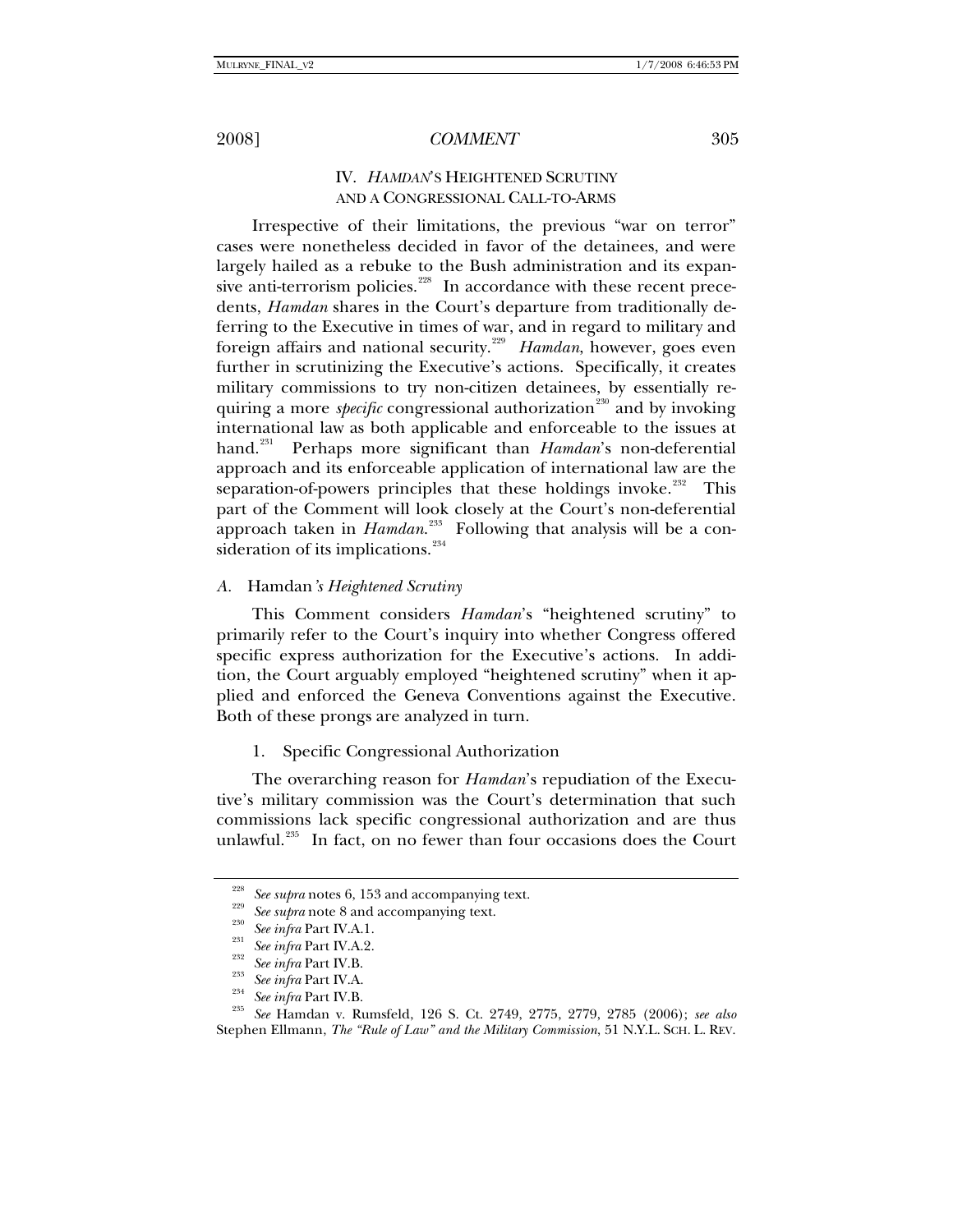reference the absence of specific congressional authorization and its fatal consequences upon the military commissions.<sup>[236](#page-27-0)</sup> In light of Justice Jackson's influential analysis in *Youngstown Sheet & Tube Co. v. Sawyer* concerning the interplay between presidential powers and congressional pronouncements, the Court's inquiry into whether or not Congress approved the Executive's use of military commissions does not seem particularly unusual or revelatory.<sup>[237](#page-27-1)</sup> Such a probing inquiry, however, becomes more curious when contemplating the Judiciary's traditional deference to the Executive in matters of war, military and foreign affairs, and national security, $^{238}$  $^{238}$  $^{238}$  and the alternative interpretations and precedents that were available to the Court. Contrary to its traditional deference, the Court adopted a more critical approach. It employed a decidedly stricter scrutiny in its precedential and statutory interpretations to determine the lawfulness of the Executive's exercise of military power in a time of active hostilities and struck down the use of military commissions under the attendant circumstances.

If the Court desired to adhere to the tradition of judicial deference, reasonable options would have permitted such an approach. Most assuredly, the Court could have relied upon *Ex parte Quirin's* holding:

By the Articles of War, and especially Article 15 [currently embodied in Article 21], Congress has explicitly provided, so far as it may constitutionally do so, that military tribunals shall have jurisdiction to try offenders or offenses against the law of war in appropriate cases. Congress, in addition to making rules for the government of our Armed Forces, has thus exercised its authority to define and punish offenses against the law of nations by sanctioning, within constitutional limitations, the jurisdiction of military commissions to try persons for offenses which . . . are cogni-

<sup>761,</sup> 779–80 (2007). Explaining *Hamdan*'s significance as it relates to congressional authority, Ellmann writes:

It seems fair to say that besides declaring that the President does not have a blank check, the Court is also saying that Congress needs to get back in the check-writing business before the courts will permit what otherwise appear to be breaches of human rights. The majority Justices repeatedly make clear that the absence of statutory authorization is important to their finding that the commissions are illegal, and reiterate that what is needed is "a more specific congressional authorization" or an "express statutory provision . . . ."

*Id.* (footnote omitted).

<span id="page-27-2"></span><span id="page-27-1"></span><span id="page-27-0"></span><sup>&</sup>lt;sup>236</sup> See Hamdan, 126 S. Ct. at 2775, 2779, 2785.<br><sup>237</sup> See Youngstown Sheet & Tube Co. v. Sawyer, 343 U.S. 579, 636–38 (1952) (Jackson, J., concurring). 238 *See supra* Part III.A.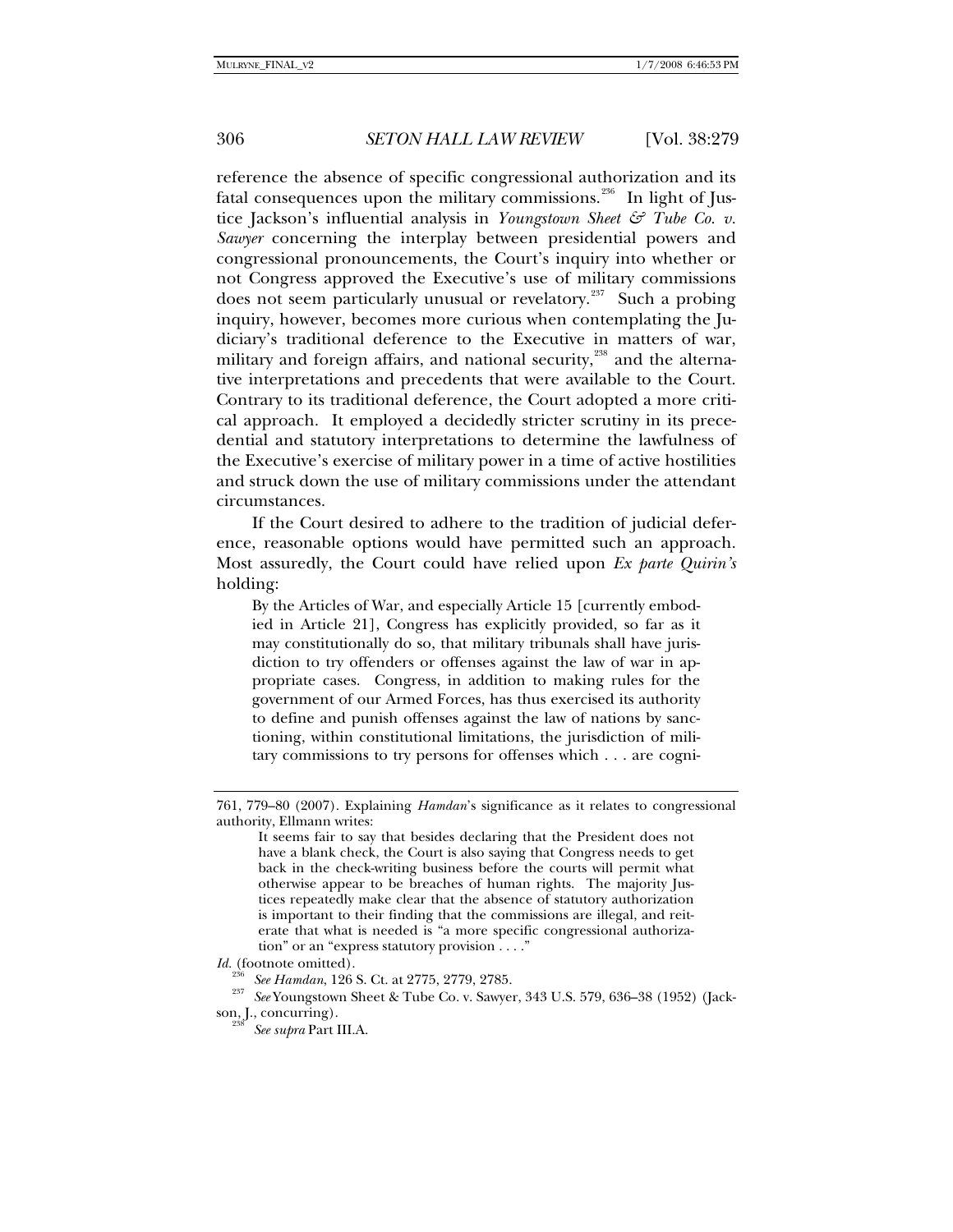zable by such tribunals. . . . By his Order creating the present Commission [the President] has undertaken to exercise the authority conferred upon him by Congress, and also such authority as the Constitution itself gives the Commander in Chief, to direct the performance of those functions which may constitutionally be performed by the military arm of the nation in time of war.<sup>23</sup>

A literal reading of *Ex parte Quirin* suggests that Supreme Court precedent supports the proposition that Article 21, in and of itself, constitutes sufficient congressional authorization for the Executive's use of military commissions.<sup>[240](#page-28-1)</sup> The Court seemed to acknowledge this proposition when it curtly refused to accept it. $^{241}$  $^{241}$  $^{241}$  In its stead, the Court recast *Ex parte Quirin*'s treatment of Article 15 as congressional preservation, not authorization, of the Executive's power to convene military commissions, which may only be activated by express con-gressional authorization.<sup>[242](#page-28-3)</sup> Thus, it seems as if  $Hamdan$  overrules  $Ex$ *parte Quirin*'s characterization of Article 21 without explicitly saying so.<sup>[243](#page-28-4)</sup> After *Hamdan* and its heightened standards, the military commissions espoused in Article 21 now appear to be available to the Executive, notwithstanding exigencies, only when expressly granted to it by Congress.<sup>[244](#page-28-5)</sup>

Further reluctance on behalf of the Court to defer to the Executive is evident in the Court's statutory interpretations. Even after casting limitations upon the Executive per Article 21, the Court could have relied on *Hamdi* and its reading of the AUMF as sufficient to trigger the Executive's use of military commissions.[245](#page-28-6) In *Hamdi*, the plurality opinion held that Congress's enactment of the AUMF served both to activate the President's war powers and to provide "explicit

<span id="page-28-2"></span><span id="page-28-1"></span><span id="page-28-0"></span><sup>&</sup>lt;sup>239</sup> Ex parte Quirin, 317 U.S. 1, 28 (1942).<br><sup>240</sup> See id.<br><sup>241</sup> See Hamdan, 126 S. Ct. at 2774 ("We have no occasion to revisit *Quirin's* controversial characterization of Article of War 15 as congressional authorization for military commissions."); *see also id.* at 2775 n.24 ("[I]t is noteworthy that the Court in *Ex parte Quirin* . . . looked beyond Congress's declaration of war and accompanying authorization for use of force during World War II, and relied instead on Article of War 15 to find that Congress had authorized the use of military commissions in some cir-

<span id="page-28-4"></span><span id="page-28-3"></span>cumstances."). 242 *Id.* at 2774. 243 *See* Samuel Estreicher & Diarmuid O' Scannlain, *The Limits of* Hamdan v. Rumsfeld, 9 GREEN BAG 353 (2006) ("*Hamdan* requires the President to try Guantanamo detainees by court-martial proceedings or seek from Congress express authorization of the use of military commissions or some express alteration of court-martial proce-<br>dures.").<br> $\frac{244}{3}$  See id.

<span id="page-28-6"></span><span id="page-28-5"></span><sup>&</sup>lt;sup>245</sup> See Hamdi v. Rumsfeld, 542 U.S. 507, 517–18 (2004).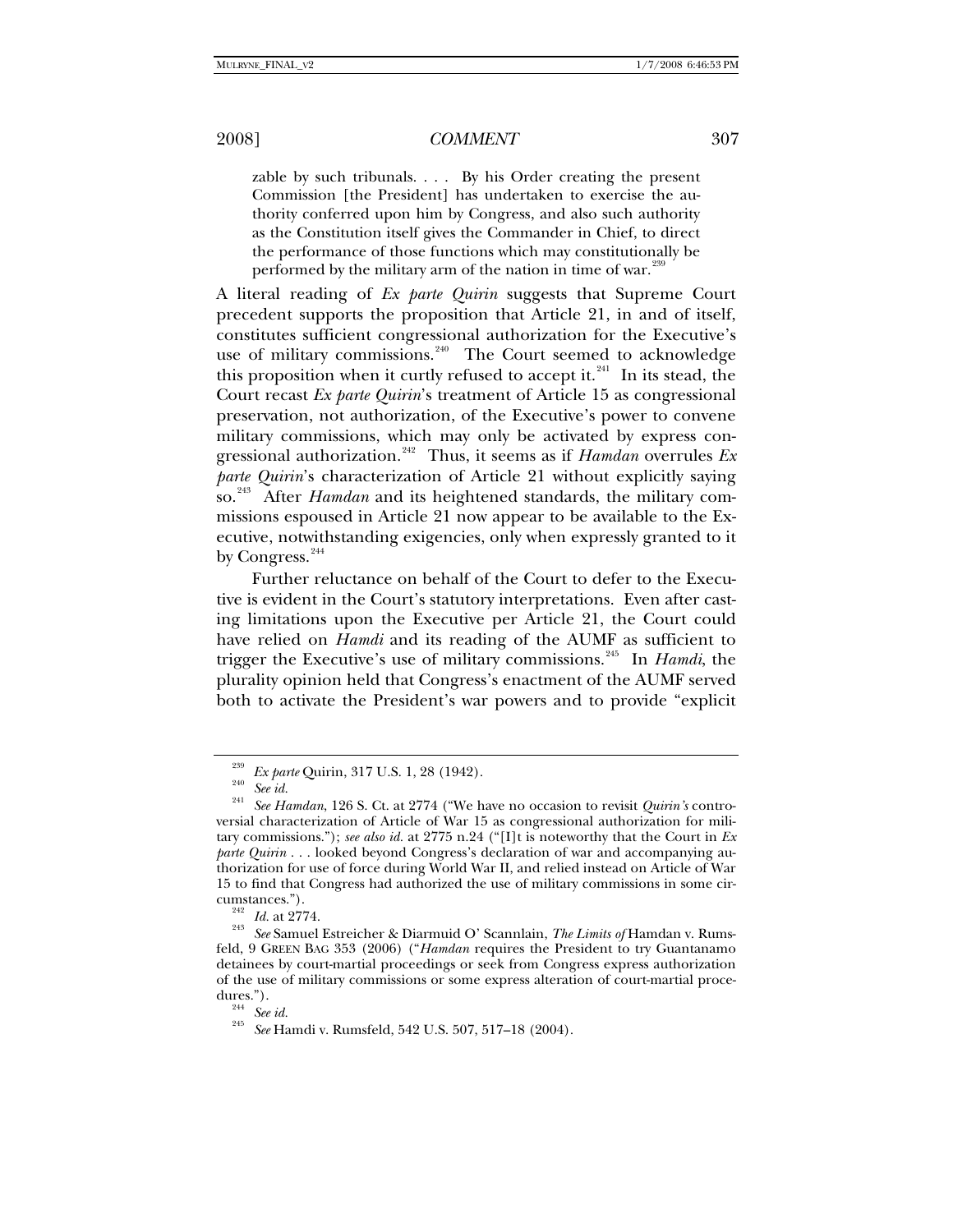congressional authorization for the detention of" citizen-detainees.<sup>[246](#page-29-0)</sup> The plurality continued by emphasizing that the capture and detention of both lawful and unlawful combatants "is so fundamental and accepted an incident to war as to be an exercise of the 'necessary and appropriate force' Congress has authorized the President to use."<sup>[247](#page-29-1)</sup> Therefore, the *Hamdi* plurality authorized the virtually indefinite detention of U.S. citizens, despite the absence of specific and unequivocal language within the AUMF setting forth such express congres-sional approval.<sup>[248](#page-29-2)</sup> Instead of requiring actual statutory words to mandate the detention of enemy combatants, the plurality merely implied congressional authorization from the AUMF's phrase "necessary and appropriate force," in connection to other relevant cases and authorities.<sup>2</sup>

Though detaining an alleged enemy combatant is certainly distinguishable from trying that combatant in a military commission, the *Hamdan* Court could have interpreted the AUMF as broadly as did the *Hamdi* plurality,<sup>[250](#page-29-4)</sup> and thus could have deemed the AUMF sufficient congressional authorization for the Executive's use of such commissions, especially in light of *Ex parte Quirin* and *In re Yamashita*. Just as the AUMF satisfied the express congressional requirements of 18 U.S.C. Section 4001(a) in *Hamdi*,<sup>[251](#page-29-5)</sup> the AUMF could have triggered the Executive's congressionally reserved power of 10 UCMJ section 821 to implement military commissions. Supporting this interpretation is *Ex parte Quirin*, which stated:

An important incident to the conduct of war is the adoption of measures by the military command not only to repel and defeat the enemy, but to seize and *subject to disciplinary measures* those enemies who in their attempt to thwart or impede our military effort have violated the law of war. $252$ 

The *Hamdan* Court, however, chose not to find the use of military commissions as an "incident of war" includable within Congress's

<span id="page-29-5"></span>

<span id="page-29-6"></span>

<span id="page-29-4"></span><span id="page-29-3"></span><span id="page-29-2"></span><span id="page-29-1"></span><span id="page-29-0"></span><sup>&</sup>lt;sup>240</sup> *Id.* at 517.<br>
<sup>247</sup> *Id.* at 518 (quoting AUMF, § 2, 115 Stat. at 224).<br>
<sup>248</sup> *See id.* (quoting AUMF, § 2, 115 Stat. at 224).<br>
<sup>250</sup> *See supra* notes 211–12 and accompanying text.<br> *251 See Hamdi*, 542 U.S. at U.S. at 518 ("The capture and detention of lawful combatants and the capture, detention, *and trial of unlawful combatants*, by 'universal agreement and practice,' are 'important incident[s] of war.'") (quoting *Ex parte Quirin*, 317 U.S. at 28) (emphasis added).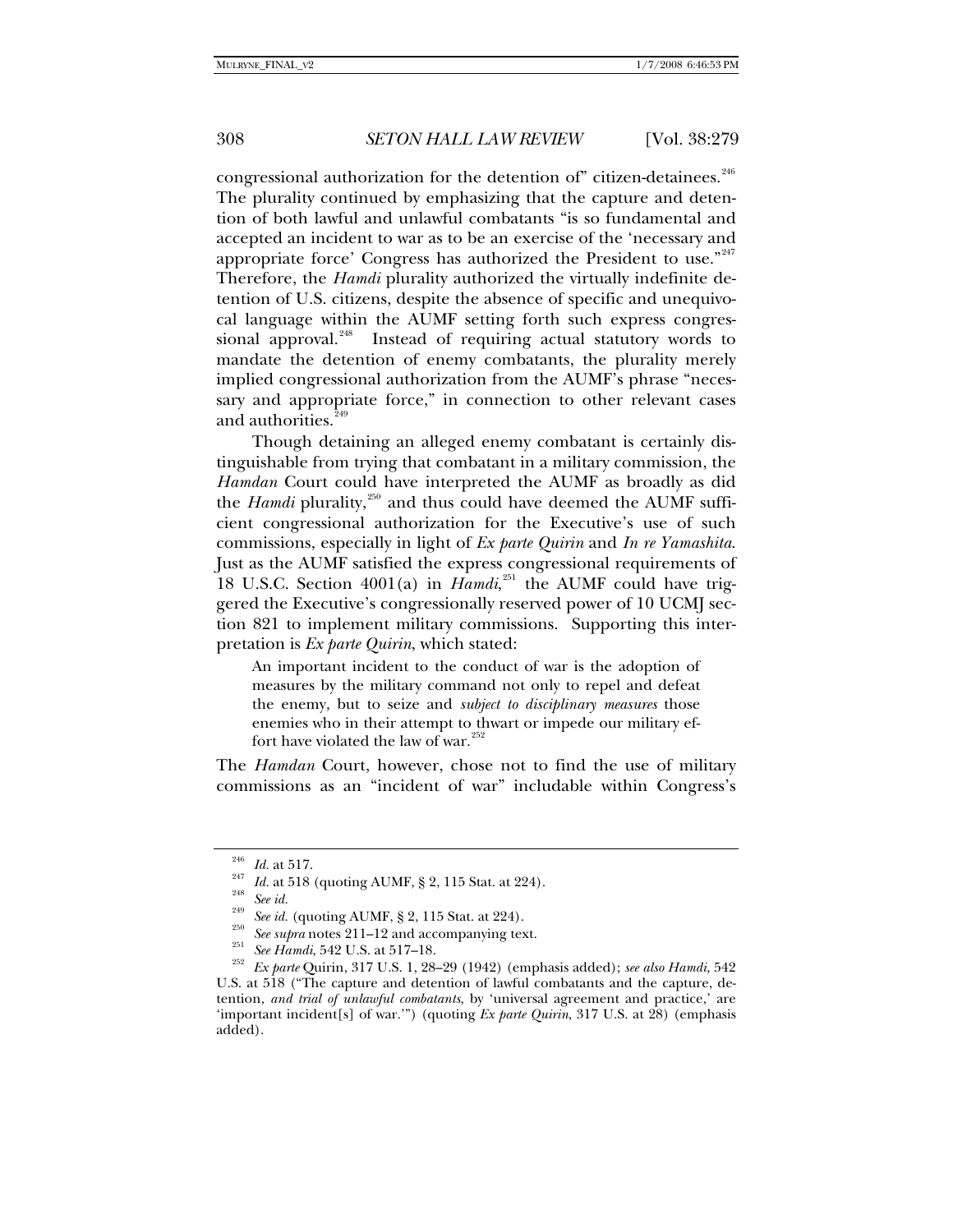conferral of "necessary and appropriate force" to the Executive.<sup>[253](#page-30-0)</sup> Instead, the Court held that "there is nothing in the text or legislative history of the AUMF even hinting that Congress intended to expand or alter the authorization set forth in Article 21 of UCMJ."<sup>[254](#page-30-1)</sup> Again, the Court sought and did not find a definitive congressional intent sufficient to condone the Executive's action.

Similarly, the Court interpreted the DTA narrowly and, despite its adoption by Congress after the Executive's creation of the military commissions, found that the statute "contains no language authoriz-ing that tribunal or any other at Guantanamo Bay."<sup>[255](#page-30-2)</sup> The Court conceded that the DTA "recognize[s] the existence of Guantanamo Bay commissions in the weakest sense, . . . because it references some of the military orders governing them and creates limited judicial review of their final decision[s]."[256](#page-30-3) The Court, however, also found that the statute reserved judgment on whether U.S. law applies to the commissions and whether their standards and procedures are law-ful.<sup>[257](#page-30-4)</sup> A less deferential Court could have broadly construed Congress's adoption of the DTA as impliedly authorizing, if not acquiescing to, the Executive's use of military commissions, especially since the DTA was debated and enacted in light of the commissions' crea-tion.<sup>[258](#page-30-5)</sup> This Court, however, carefully scrutinized the DTA as it did the UCMJ and the AUMF in requiring that Congress specifically and expressly authorize the use of military commissions before the Execu-tive may lawfully implement such an adjudicatory system.<sup>[259](#page-30-6)</sup>

This heightened scrutiny through which the Court gleaned congressional consent deviates from the traditional deference the Judiciary associates with executive action in matters of war, military and foreign affairs, and national security.<sup>[260](#page-30-7)</sup> The explicit and implicit

<span id="page-30-4"></span><span id="page-30-3"></span>

<span id="page-30-7"></span>

<span id="page-30-0"></span><sup>&</sup>lt;sup>253</sup> Hamdan v. Rumsfeld, 126 S. Ct. 2749, 2775 (2006).<br><sup>254</sup> *Id.*<br><sup>255</sup> *Id.*<br><sup>255</sup> *Id.* (quotations omitted).<br><sup>258</sup> *Id.* See id. at 2810–11 (Scalia, J., dissenting).<br><sup>258</sup> *Hamdan*, 126 S. Ct. at 2775. In relevant par

<span id="page-30-2"></span><span id="page-30-1"></span>

<span id="page-30-6"></span><span id="page-30-5"></span>

Together, the UCMJ, the AUMF, and the DTA at most acknowledge a general Presidential authority to convene military commissions in circumstances where justified under the "Constitution and laws," including the law of war. Absent a more specific congressional authorization, the task of this Court is, as it was in *Quirin*, to decide whether Hamdan's military commission is so justified.

*Id.*<sup>260</sup> *See supra* Part III.A.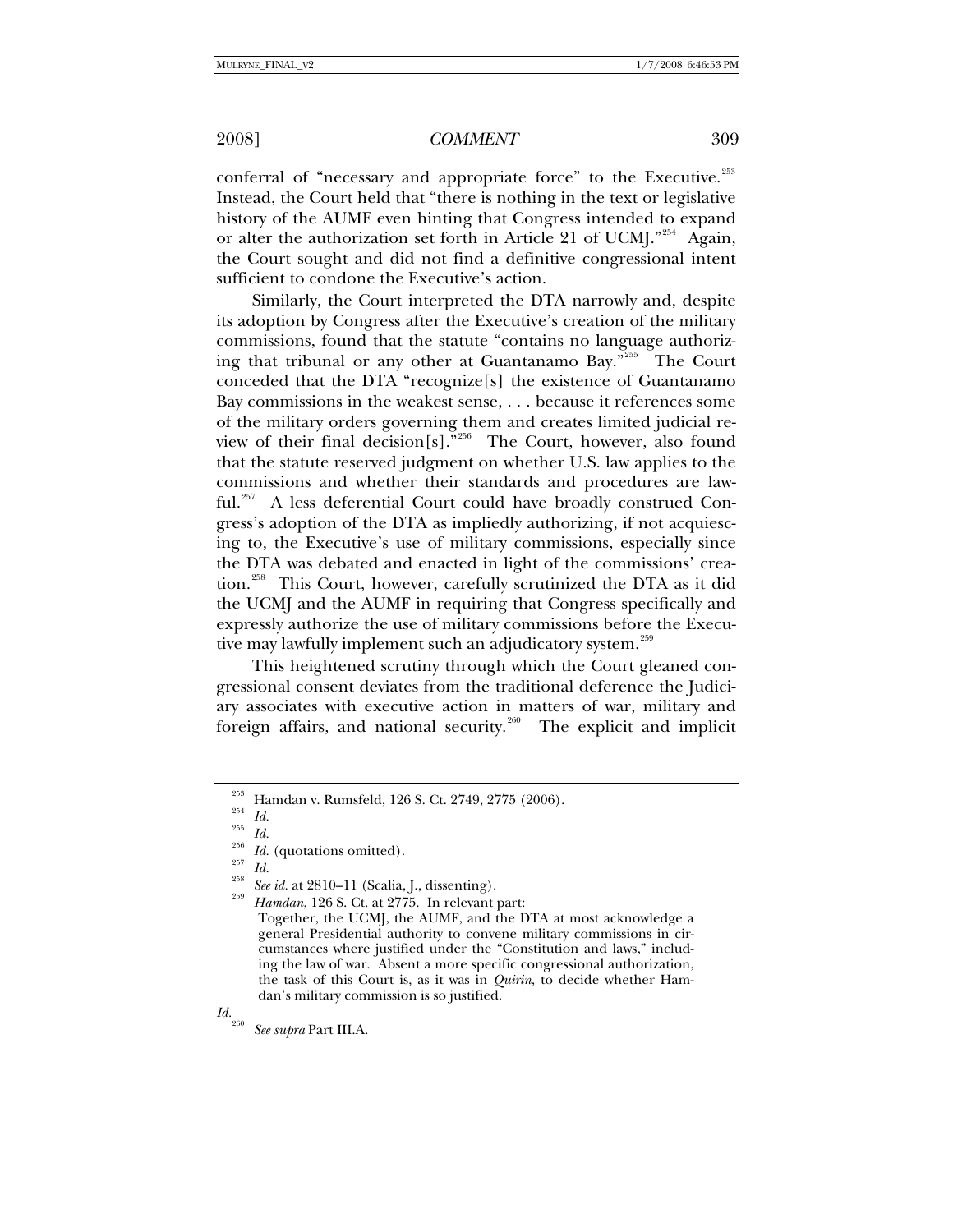ramifications of this stricter approach will be discussed later in this  $Comment.<sup>261</sup>$  $Comment.<sup>261</sup>$  $Comment.<sup>261</sup>$ 

2. Application and Enforceability of the Geneva Conventions and International Law

Having struck down the Executive's military commissions for their lack of specific congressional authorization and their failure to comply with the UCMJ, the Court had an ample opportunity to avoid the issue of the Geneva Conventions' applicability and enforceability in the context of Guantanamo Bay detentions.<sup>[262](#page-31-1)</sup> The Court had previously postponed a similar deliberation in *Hamdi*. [263](#page-31-2) By requiring "uniformity" between the UCMJ's courts-martial and any proposed military commissions, the Court already established strong standards and procedural protections for Hamdan and other detainees in the event that the Executive attempted to resurrect commissions.<sup>[264](#page-31-3)</sup> As such, an extension of Geneva protections was not entirely necessary to insulate Hamdan and other detainees from procedural abuses or adjudicatory insufficiencies.<sup>[265](#page-31-4)</sup> Nevertheless, the Court again evaded judicial deference and averred limitations upon the Executive's unilateral exercise of power by applying and enforcing the Geneva Con-ventions to the Guantanamo Bay detainees.<sup>[266](#page-31-5)</sup> The Court held that the Geneva Conventions were part of the law of war, and were thus incorporated and mandated into U.S. military affairs via Article  $21.^{267}$  $21.^{267}$  $21.^{267}$ 

In so doing, the Court reversed the deferential approach of the D.C. Circuit.<sup>[268](#page-31-7)</sup> The D.C. Circuit's refusal to impose Geneva provisions upon the Executive's military commissions was grounded in a footnote in *Johnson v. Eisentrager* and the notion that the Geneva Conventions are beyond judicial enforceability and may only be enforced by "political and military authorities."<sup>[269](#page-31-8)</sup> That decision by the D.C.

<span id="page-31-1"></span><span id="page-31-0"></span>Equilibrary See infra Part IV.C.<br>262 For analogy to the Court's traditional deference, see notes 191–94 and accompanying text.<br><sup>263</sup> Hamdi v. Rumsfeld, 542 U.S. 507, 534 n.2 (2004) ("Because we hold that

<span id="page-31-3"></span><span id="page-31-2"></span>Hamdi is constitutionally entitled to the process described above, we need not address at this time whether any treaty guarantees him similar access to a tribunal for a determination of his status.").<br>
<sup>264</sup> Hamdan, 126 S. Ct. at 2791–93.<br>
<sup>265</sup> *See id.*<br>
<sup>265</sup> *Id.* at 2793–94.<br>
<sup>267</sup> *Id.* at 2794.<br>
<sup>268</sup> *Id.* (quoting Johnson v. Eisentrager, 339 U.S. 763, 789 n.14 (1950)). Recalling

<span id="page-31-8"></span><span id="page-31-7"></span><span id="page-31-6"></span><span id="page-31-5"></span><span id="page-31-4"></span>the D.C. Circuit's reasoning in *Hamdan*: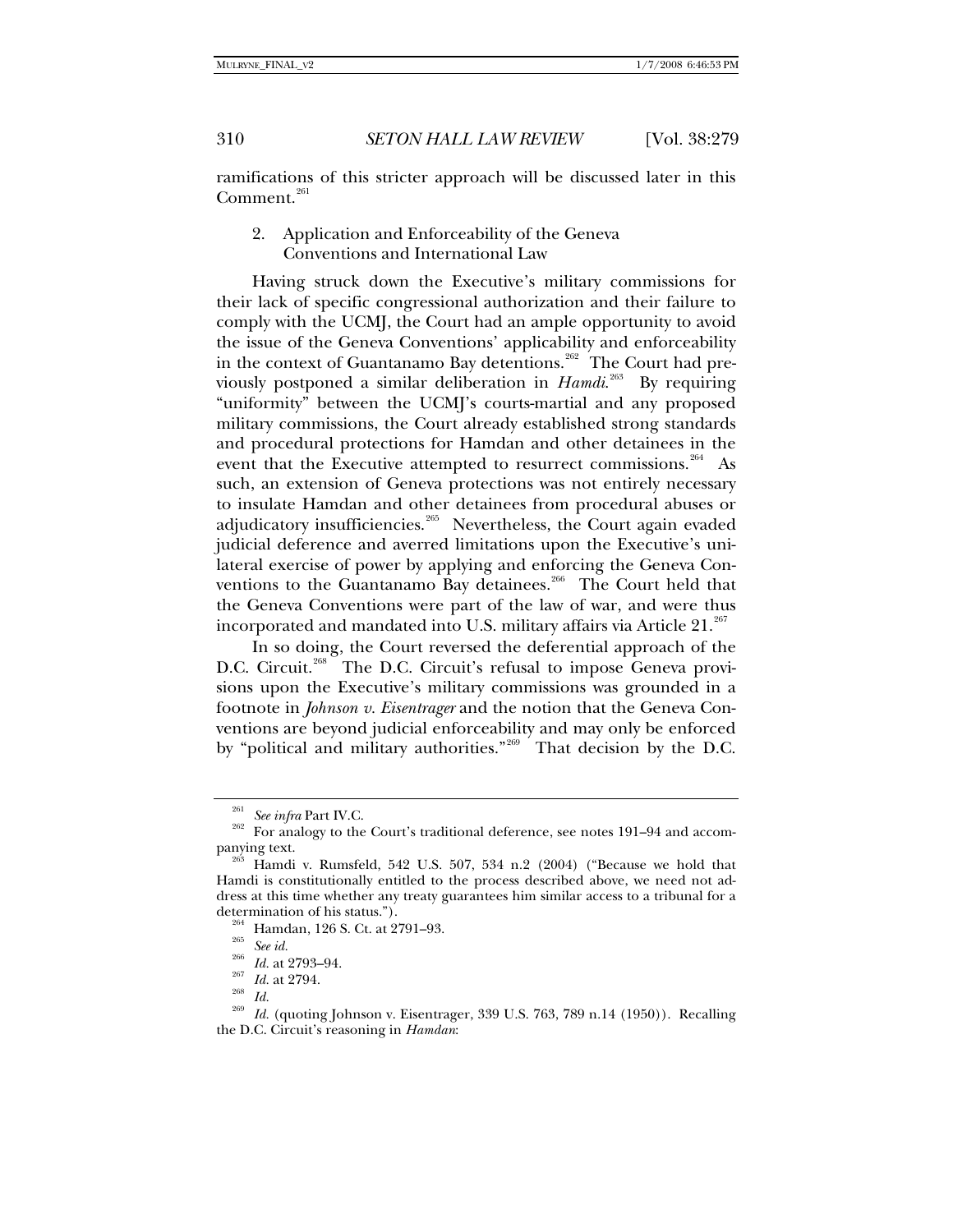Circuit, to which Chief Justice Roberts concurred as a D.C. Circuit judge, provided a viable alternative for a deferential court that sought to restrict its review of the Executive's execution of a "war on ter-ror."<sup>[270](#page-32-0)</sup> This Court, however, had no such desire.<sup>[271](#page-32-1)</sup> Instead, the Court held that, at the very least, Common Article 3 of the Geneva Conventions protects Hamdan and the detainees and guarantees them hearings before a "regularly constituted court affording all the judicial guarantees which are recognized as indispensable by civilized peoples."[272](#page-32-2)

In setting forth what "judicial guarantees . . . are recognized as indispensable by civilized peoples," a plurality of the Court accepted the safeguards enumerated in Article 75 of Protocol I ("Article 75") to the 1949 Geneva Conventions along with the International Cove-nant on Civil and Political Rights.<sup>[273](#page-32-3)</sup> Even Justice Kennedy, who concurred in the majority's opinion, questioned the Court's citation to Article 75, thereby suggesting that the majority's opinion was unnec-essarily expansive.<sup>[274](#page-32-4)</sup> Both Justice Stevens and Justice Kennedy noted that Article 75 was not expressly ratified by Congress, yet Justice Stevens adopted it as an acceptable and enforceable standard in his opinion for the Court.<sup>[275](#page-32-5)</sup>

In the end, the Court's enforceable application of the Geneva Conventions further affirms the Court's retreat from judicial deference to the Executive in war, military and foreign affairs, and national security. That the Court even relied upon other international legal provisions beyond Common Article 3 shows the degree to which the Court willingly departed from the Executive's unilateral expectations.

We are not holding that these prisoners have no right which the military authorities are bound to respect. The United States, by the Geneva Convention of July 27, 1929, 47 Stat. 2021, concluded with fortysix other countries, including the German Reich, an agreement upon the treatment to be accorded captives. These prisoners claim to be and are entitled to its protection. It is, however, the obvious scheme of the Agreement that responsibility for observance and enforcement of these rights is upon political and military authorities. Rights of alien enemies are vindicated under it only through protests and intervention of protecting powers as the rights of our citizens against foreign governments are vindicated only by Presidential intervention.

<span id="page-32-3"></span><span id="page-32-2"></span><span id="page-32-1"></span><span id="page-32-0"></span>*Id.* at 2794 (quoting *Johnson*, 339 U.S. at 789).<br>
<sup>270</sup> See Hamdan, 126 S. Ct. at 2842–49 (Thomas, J., dissenting).<br>
<sup>271</sup> *Id.* at 2796 (majority opinion).<br>
<sup>272</sup> *Id.* (quoting Common Article 3, *supra* note 33, at 3

<span id="page-32-5"></span><span id="page-32-4"></span>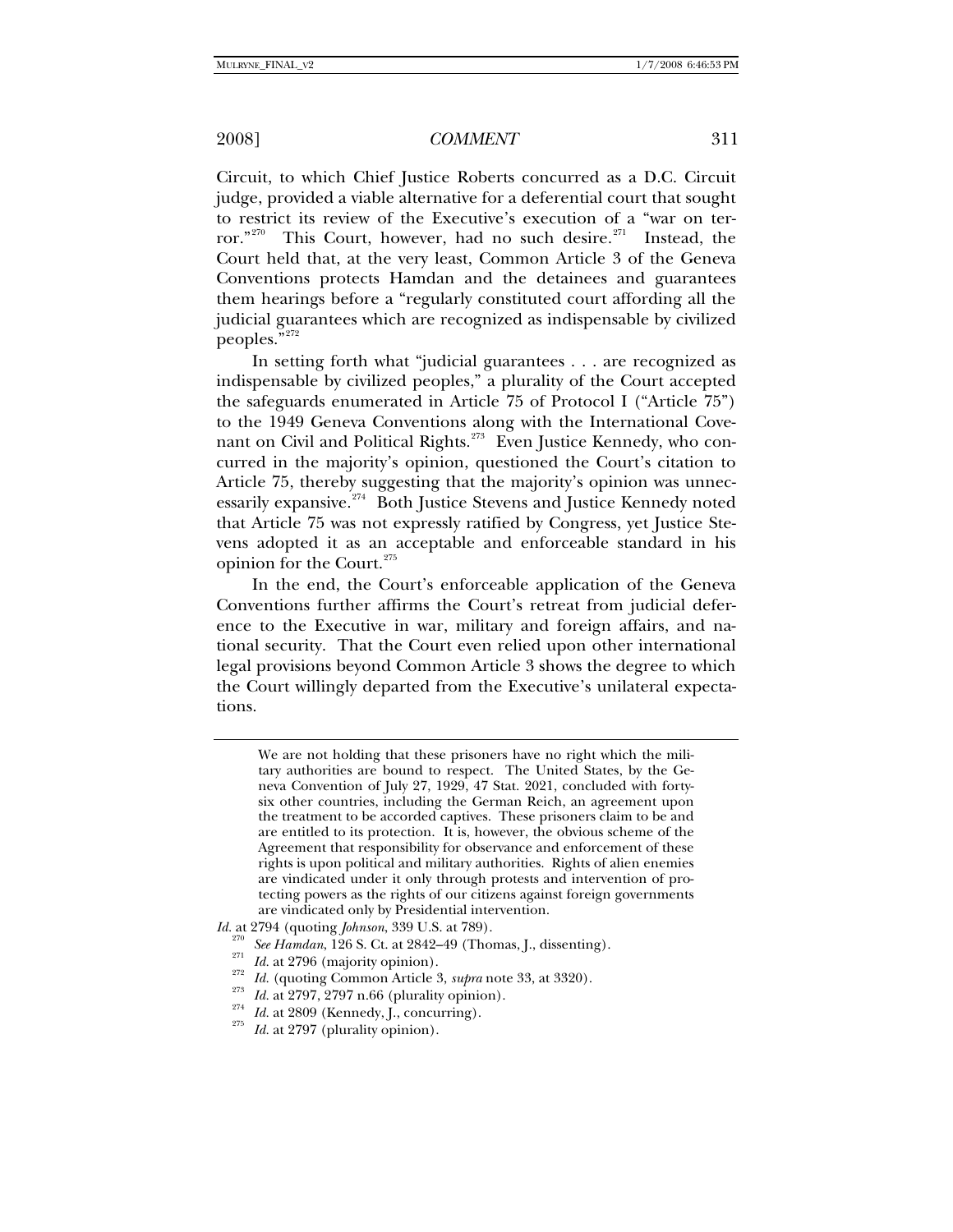#### *B. Pulling Congress into the Fray*

Underneath the substantive and procedural implications of the "war on terror" decisions, the Court has, both expressly and impliedly, invited separation-of-powers principles into the "war on terror." *Rasul* was an assertion of judicial prerogative, albeit only procedurally, by extending federal judicial review into the detentions, and thus into the Executive's actions, at Guantanamo Bay.[276](#page-33-0) *Hamdi* spoke with broad and vibrant language about the Court's active role in ad-judicating the Executive's actions.<sup>[277](#page-33-1)</sup> Now, *Hamdan's* contribution to the twenty-first century conception of the American tripartite government may be its resounding call to Congress—its invocation of congressional action and responsibility in a time of war and crisis by positioning the Legislature between the Executive and the Judiciary so as to resolve significant disputes.<sup>[278](#page-33-2)</sup>

Some scholars note Congress's persistent inertia and passivity in regard to issues of national security and worried about the abun-dance of power defaulting unto the Executive.<sup>[279](#page-33-3)</sup> Others plead for Congress to re-engage itself with America's post-September 11 condition and to clarify the legal framework that seems conflicted by the Executive's unilateral actions in an amorphous global climate.<sup>[280](#page-33-4)</sup>

<span id="page-33-3"></span>MARY BILL RTS. J. 1139, 1145–46 (2003). Professor Devins writes, in relevant part:

Against the backdrop of Congress's declining role in war-making and the diminished status of civil liberties during wartime, it is little wonder that (1) the Bush administration has been the moving force in initiating war on terror-related limitations on civil liberties, (2) Congress has largely facilitated presidential dominion of the war on terror by approving most provisions of legislation introduced by the White House and generally standing on the sidelines when the President claimed that the Constitution or existing law supported one or another initiative, and (3) the public has backed most war-time limitations on civil liberties (especially those of noncitizens).

Rather than rely on a broad and indefinite notion of inherent executive power, mystically compressed in the first sentence of Article II, constitutionalists today, as then, would want Congress to assert its responsibility as well as its power over an array of national security issues. . . . If [military commissions are] the most appropriate way to deal with

<span id="page-33-2"></span><span id="page-33-1"></span><span id="page-33-0"></span><sup>276</sup> *See supra* Part III.B. 277 542 U.S. 507, 535–36 (2004). 278 *See* Ellmann, *supra* note 235, at 780 ("[I]n *Hamdan*, the Supreme Court has applied the ultimate enforcement weapon—it has barred particular Executive action at least so long as Congress fails to affirmatively endorse it."). 279 *See, e.g.*, Neal Devins, *Congress, Civil Liberties, and the War on Terrorism*, 11 WM. &

<span id="page-33-4"></span>*Id.*<sup>280</sup> *See, e.g.*, Jack N. Rakove, *The Constitution in Crisis Times*, 2 CARDOZO PUB. L. POL'Y & ETHICS J. 11, 19–20 (2003) (arguing that Congress has a constitutional role to play in our nation's foreign affairs and national security). Professor Rakove writes, in relevant part: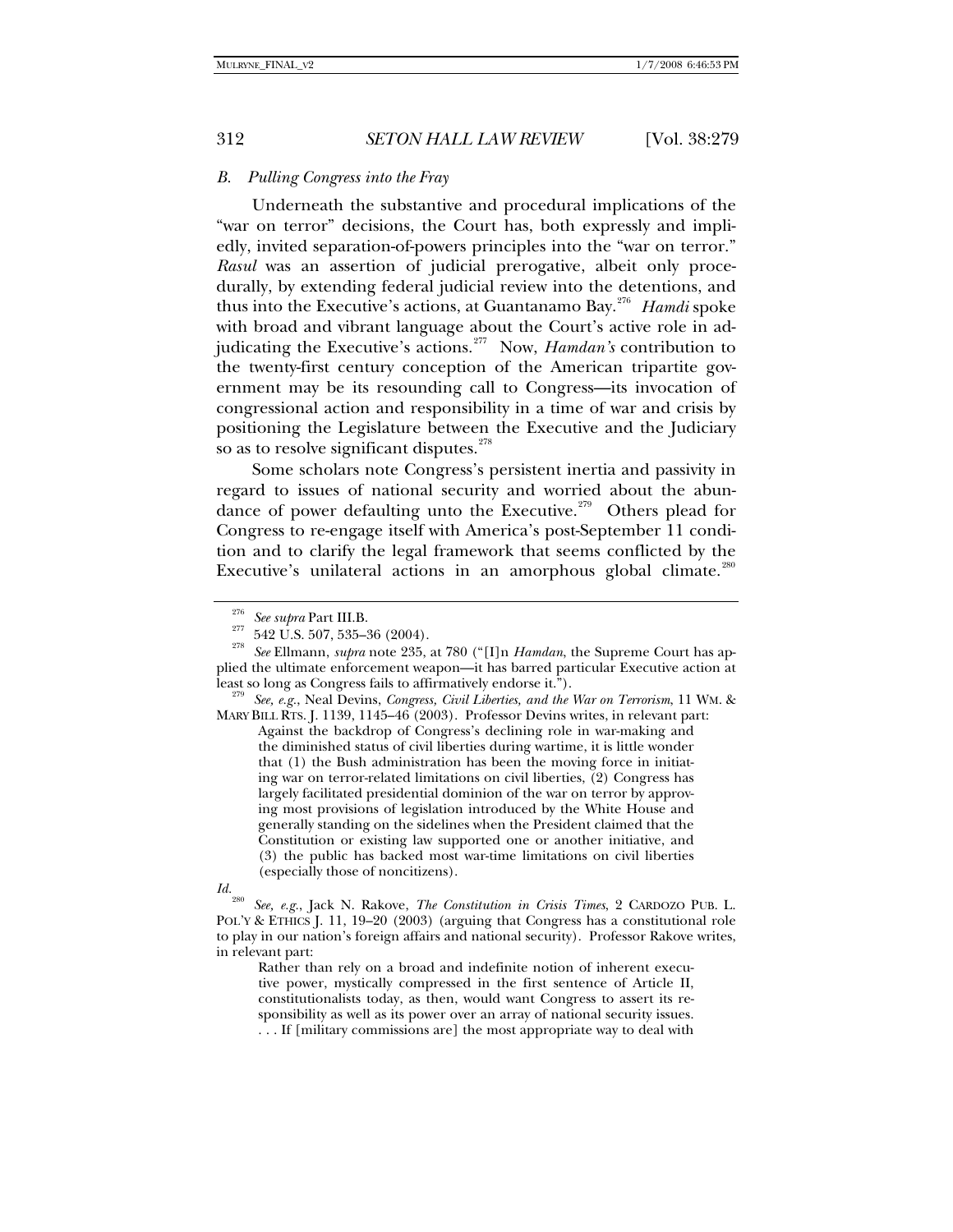Perhaps most notably, John Hart Ely, years before the tragedies of September 11, advocated for a judicial review that would rein in the Executive's unilateral initiation of a war by declaring it unconstitu-tional in the absence of congressional authorization.<sup>[281](#page-34-0)</sup> In turn, Ely posited, the Judiciary would "remand" the issue to Congress, thereby forcing the Legislature to discharge its constitutional duties.<sup>[282](#page-34-1)</sup> Essentially, the Court's decision agrees with these assertions, and thus serves as a formal invitation for Congress to enter the fray.

A reasonable, if not necessary, inference deriving from *Hamdan*'s unrelenting heightened scrutiny is that the Court intended to implicate Congress into legitimizing or condemning the Executive's military commissions by requiring Congress to clarify its intent with precise language henceforth.[283](#page-34-2) This contention is more evident when juxtaposing *Hamdan* and *Hamdi*. Contrary to *Hamdi*, the Court in *Hamdan* required specific congressional authorization to enable the Executive to achieve its goals, $284$  even in light of precedent favorable to the Executive's position.[285](#page-34-4) Likewise, the *Hamdan* Court, unlike *Hamdi*, would not accept anything less than express and unequivocal congressional authorization in allowing a recent piece of legislation to satisfy the provisions of a federal statute.<sup>[286](#page-34-5)</sup> Such distinctions not only serve to differentiate *Hamdan* and *Hamdi*'s plurality opinion, but also illustrate the similarities between *Hamdan* and *Hamdi*'s dissents. Notwithstanding their specific concerns for citizen-detainees, the *Hamdi* dissents are precursors to *Hamdan*'s heightened scrutiny and its mandate for congressional clarity.

Justice Scalia, joined by Justice Stevens, argued adamantly that the detention of a U.S. citizen without the possibility of habeas cor-

<span id="page-34-0"></span>

<span id="page-34-5"></span><span id="page-34-4"></span><span id="page-34-3"></span>*pra* notes 239–44 and accompanying text.

the unusual prisoners, such a struggle will produce, so be it. But let the sanctioning of this departure from conventional legal norms enjoy a higher measure of legality than past precedent and presidential fiat can provide.

 <sup>. . .</sup> Congress should step up to the plate, recognizing that the protection of the national security is no less its duty and responsibility than it is that of the president.

*Id.*281 JOHN HART ELY, WAR AND RESPONSIBILITY: CONSTITUTIONAL LESSONS OF VIETNAM AND ITS AFTERMATH 54 (1993) [ELY, WAR AND RESPONSIBILITY]. 282 *See id.* 283 Ellmann, *supra* note 235, at 780 (By requiring "more specific congressional au-

<span id="page-34-2"></span><span id="page-34-1"></span>thorization . . . [the Court] is also trying to impel Congress to take a responsibility that Congress itself had not, at least not specifically, chosen to meet."). 284 *See supra* Part IV.A.1. 285 *See supra* Part II.C.9. (discussing Justice Thomas's *Hamdan* dissent); *see also su-*

<sup>286</sup> *See supra* Part IV.A.1.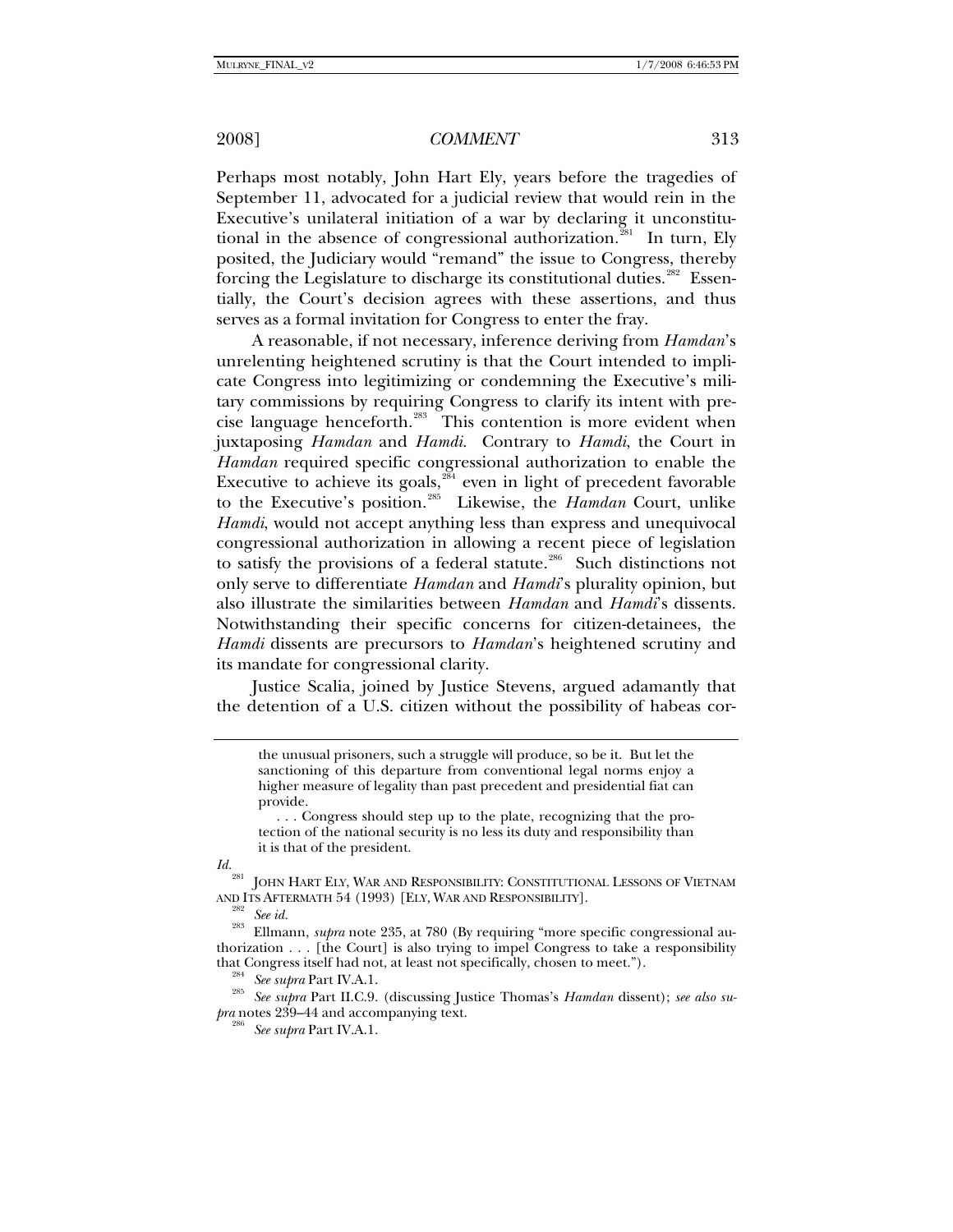pus requires specific congressional authorization in the form of a constitutional suspension of the writ. $287$  Alternatively, Justice Scalia contended that the AUMF does not provide congressional consent with requisite specificity to justify a U.S. citizen's detention.<sup>[288](#page-35-1)</sup>

Likewise, Justice Souter, joined by Justice Ginsburg, dissented from the plurality's decision by requiring clear and unequivocal congressional authorization to satisfy 18 U.S.C. § 4001(a), thereby warranting the indefinite detainment of a U.S. citizen, and that such authorization is lacking when the Executive's only "factual justification . . . is a war on terrorism."[289](#page-35-2) Pointing to his third reason for necessitating specific congressional authorization, Justice Souter reiterated the logic of a tripartite government during times of war:

The defining character of American constitutional government is its constant tension between security and liberty, serving both by partial helpings of each. In a government of separated powers, deciding finally on what is a reasonable degree of guaranteed liberty whether in peace or war (or some condition in between) is not well entrusted to the Executive Branch of Government, whose particular responsibility is to maintain security. For reasons of inescapable human nature, the branch of the Government asked to counter a serious threat is not the branch on which to rest the Nation's entire reliance in striking the balance between the will to win and the cost in liberty on the way to victory; the responsibility for security will naturally amplify the claim that security legitimately raises.<sup>2</sup>

Justice Souter thereby justified the need for "a clear statement of [congressional] authorization" when stating: "[a] reasonable balance is more likely to be reached on the judgment of a different branch . . . . Hence the need for an assessment by Congress before citizens are subject to lockup, and likewise the need for a clearly expressed con-gressional resolution of the competing claims."<sup>[291](#page-35-4)</sup>

<span id="page-35-1"></span><span id="page-35-0"></span>Hamdi v. Rumsfeld, 542 U.S. 507, 573 (2004) (Scalia, J., dissenting). *Id.* Justice Scalia writes, in relevant part:

Contrary to the plurality's view, I do not think this statute even authorizes detention of a citizen with the clarity necessary to satisfy the interpretive canon that statutes should be construed so as to avoid grave constitutional concerns[;] . . . with the clarity necessary to comport with [Supreme Court precedent]; or with the clarity necessary to overcome the statutory prescription [of 18 U.S.C. § 4001(a)].

<span id="page-35-4"></span><span id="page-35-3"></span><span id="page-35-2"></span>*Id.* at 574 (citations omitted). <sup>289</sup> *Id.* at 542–45 (Souter, J., dissenting).<br><sup>290</sup> *Id.* at 545.<br>*Id.*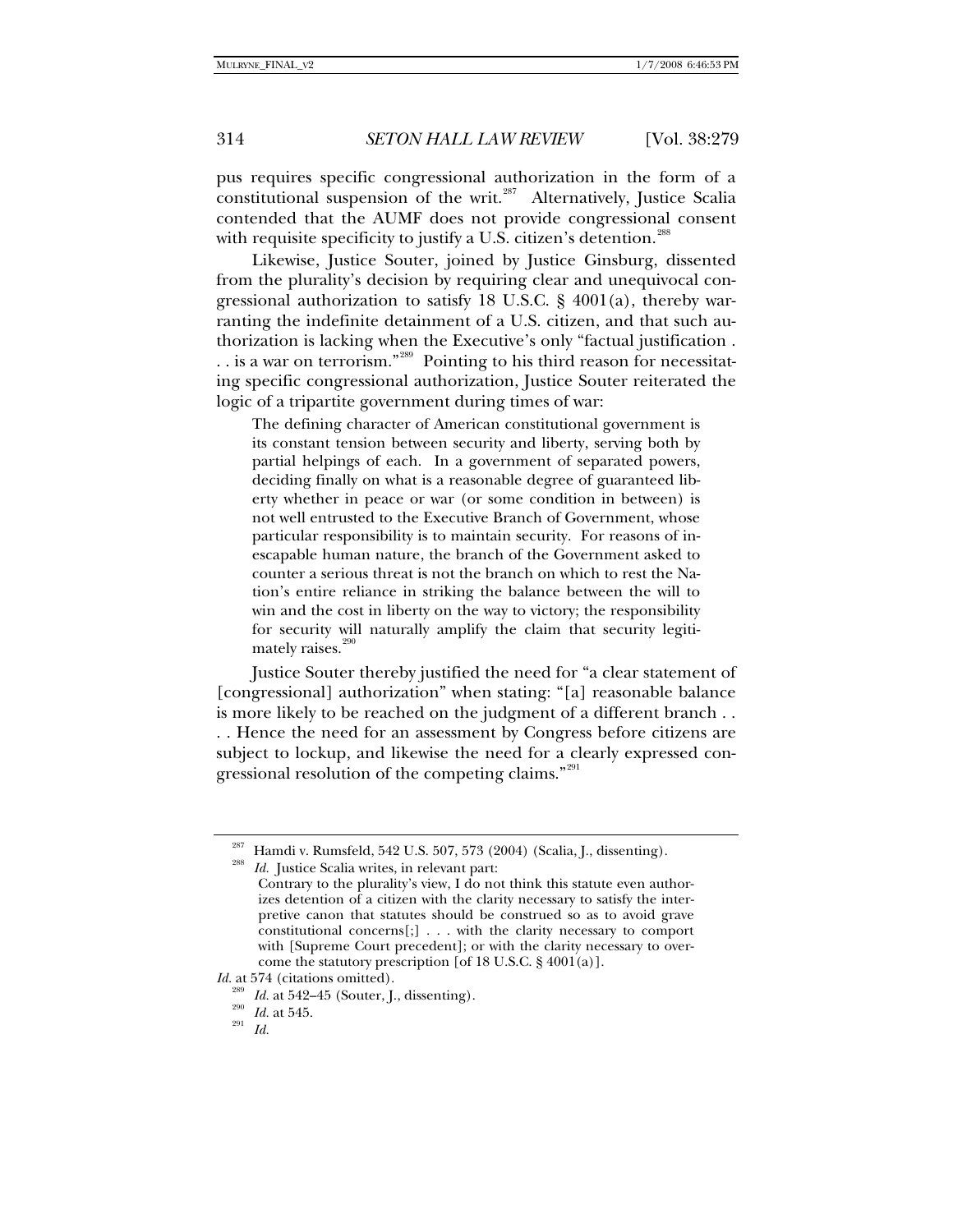The commonality shared by these four justices through these two dissents is that, under the attendant circumstances, the Executive's actions are unilateral and unlawful unless Congress, in one manner or another, authorizes those actions with definitive, unambiguous consent. This requirement was not relegated to a dissenting opinion in *Hamdan* but, rather, is the implicit bedrock of the major-ity's opinion.<sup>[292](#page-36-0)</sup> Therefore, the Court's message rings clearly in its holding: If the Executive wants military commissions, the Executive must convince Congress and receive the unequivocal endorsement of a second branch of the American tripartite government.

In case these implications remained cryptically buried or misconstrued within the majority opinion, *Hamdan*'s concurrences expressly invite Congress to assert itself in the matter of Guantanamo Bay and its role within the tripartite national government.<sup>[293](#page-36-1)</sup> Justice Breyer, joined by Justices Kennedy, Souter, and Ginsburg, dedicated the entirety of his short concurring opinion to the importance of such:

The Court's conclusion ultimately rests upon a single ground: Congress has not issued the Executive a "blank check." . . . Nothing prevents the President from *returning to Congress to seek the authority he believes necessary*.

 Where, as here, no emergency prevents consultation with Congress, *judicial insistence upon that consultation* does not weaken our Nation's ability to deal with danger. To the contrary, that insistence strengthens the Nation's ability to determine—through democratic means—how best to do so. The Constitution places its faith in those democratic means. Our Court today simply does the same. $294$ 

# *C. Justifications for* Hamdan*'s Congressional Invocation*

As radical as *Hamdan* may seem to its critics, the Court's decision is a moderate, albeit vigorous and important, assertion entirely grounded within the classic separation-of-powers principles that inform our tripartite national government. Though the Court adamantly struck down the Executive's military commissions, it refrained from the sort of decision-making that is often characterized as "judicial activism."[295](#page-36-3) Instead, the Court expressly and impliedly shifted

<span id="page-36-3"></span><span id="page-36-2"></span><span id="page-36-1"></span><span id="page-36-0"></span><sup>&</sup>lt;sup>292</sup> See supra Part II.C.3.<br><sup>293</sup> Hamdan v. Rumsfeld, 126 S. Ct. 2749, 2799 (Breyer, J., concurring).<br><sup>294</sup> Id. (citation omitted) (emphasis added).<br><sup>295</sup> A philosophy of judicial decision-making whereby judges allow the views about public policy, among other factors, to guide their decisions, usu[ally] with the suggestion that adherents of this philosophy tend to find constitutional vio-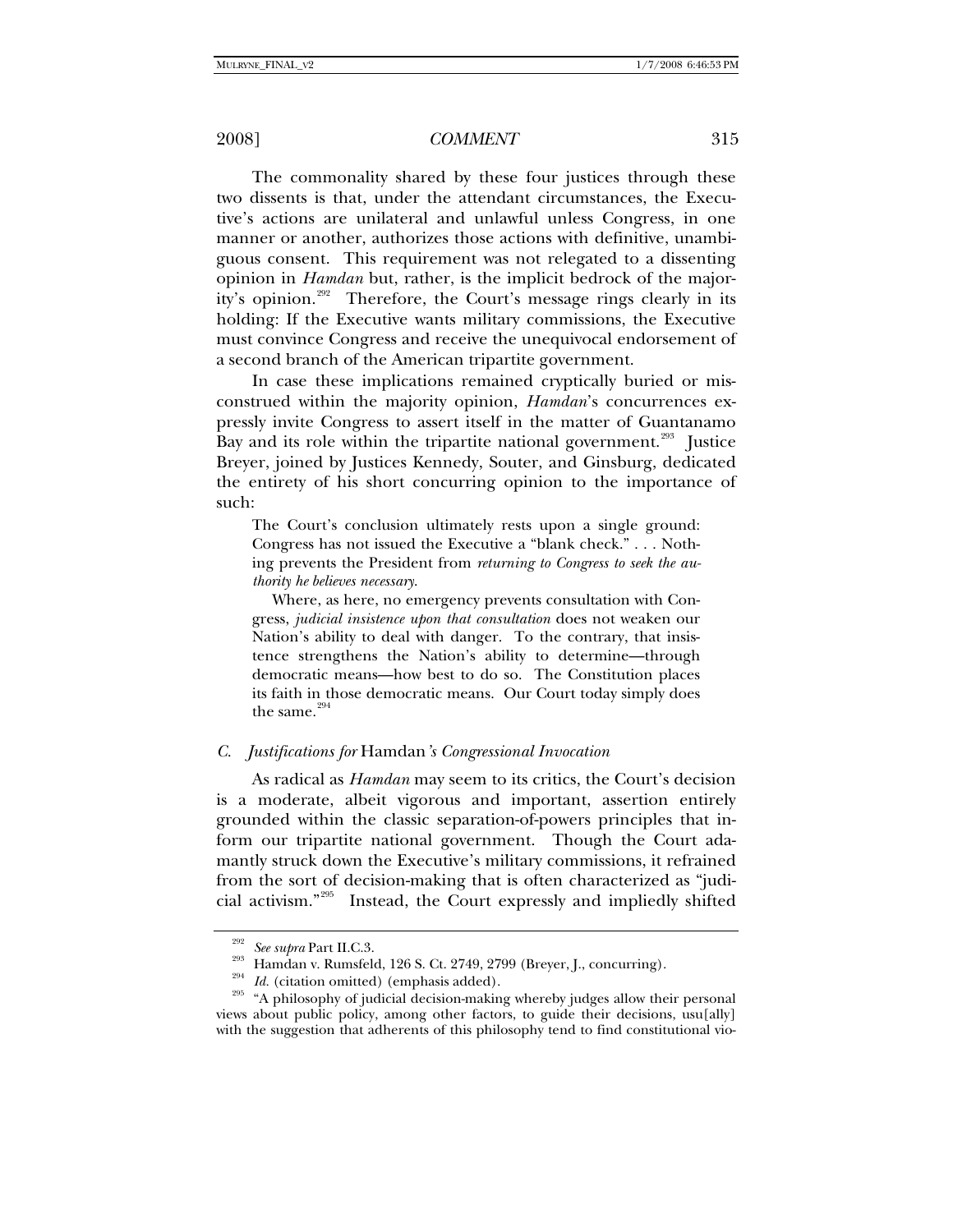the ultimate fate of those commissions to Congress.<sup>[296](#page-37-0)</sup> In so doing, the Court not only sustained its involvement in contemporary affairs, $297$  but it also firmly implanted Congress onto the battlefields of the "war on terror."[298](#page-37-2) Whatever may be the wisdom of the legislative response to *Hamdan*, the Court rightfully forced Congress to respond and to be proactive, or—at the very least—forced Congress to take a definitive and unequivocal stand on the issue of military commissions and their entailments.<sup>[299](#page-37-3)</sup> Justifications for the Court's non-deferential approach and its insistence upon congressional action are rooted in Congress's unique role and capabilities within the American government and the unusual circumstances that comprise the "war on terror." $300$ 

Of course, in justifying the Court's heightened scrutiny and its congressional invocation, it bears repeating that this Comment assumes the veracity of an underlying premise. That premise, as mentioned by Justice Souter, is that the Executive is ill-equipped in striking a reasonable balance between national security and individual liberties.<sup>[301](#page-37-5)</sup> Hence, the Executive's scope of power must be confined within reason, and while the Judiciary can prevent the Executive from unilaterally overextending, the Legislature is ultimately the proper branch to define those limitations.<sup>[302](#page-37-6)</sup> Because the Executive's actions must be held in check and Congress had taken no authoritative stance, the Court was right to uncharacteristically intrude upon the Executive's actions in *Hamdan*, as the Court has done generally in the "war on terror" cases.<sup>[303](#page-37-7)</sup> The Court's reasoning in *Hamdan* is justifi-able because it implicates Congress into a more active role.<sup>[304](#page-37-8)</sup>

1. Congress's Constitutional Role

*Hamdan*'s decision and its call-to-arms to Congress are justified, first and foremost, by the Constitution and its prescribed role to Congress in matters of war, military and foreign affairs, and national security. The Constitution specifically mandates a number of such

<span id="page-37-2"></span><span id="page-37-1"></span><span id="page-37-0"></span>lations and are willing to ignore precedent." BLACK'S LAW DICTIONARY 862 (8th ed. 2004).<br>
<sup>296</sup> See supra Part IV.B.<br>
<sup>295</sup> See supra Part V.A.<br>
<sup>298</sup> See supra Part IV.B.<br>
<sup>303</sup> See supra Part IV.B.<br>
<sup>303</sup> See infra Parts IV.C.1–3.<br>
<sup>302</sup> See Hamdi v. Rumsfeld, 542 U.S. 507, 545 (2004) (Souter, J., di

<span id="page-37-3"></span>

<span id="page-37-4"></span>

<span id="page-37-6"></span><span id="page-37-5"></span>

<span id="page-37-7"></span>

<span id="page-37-8"></span>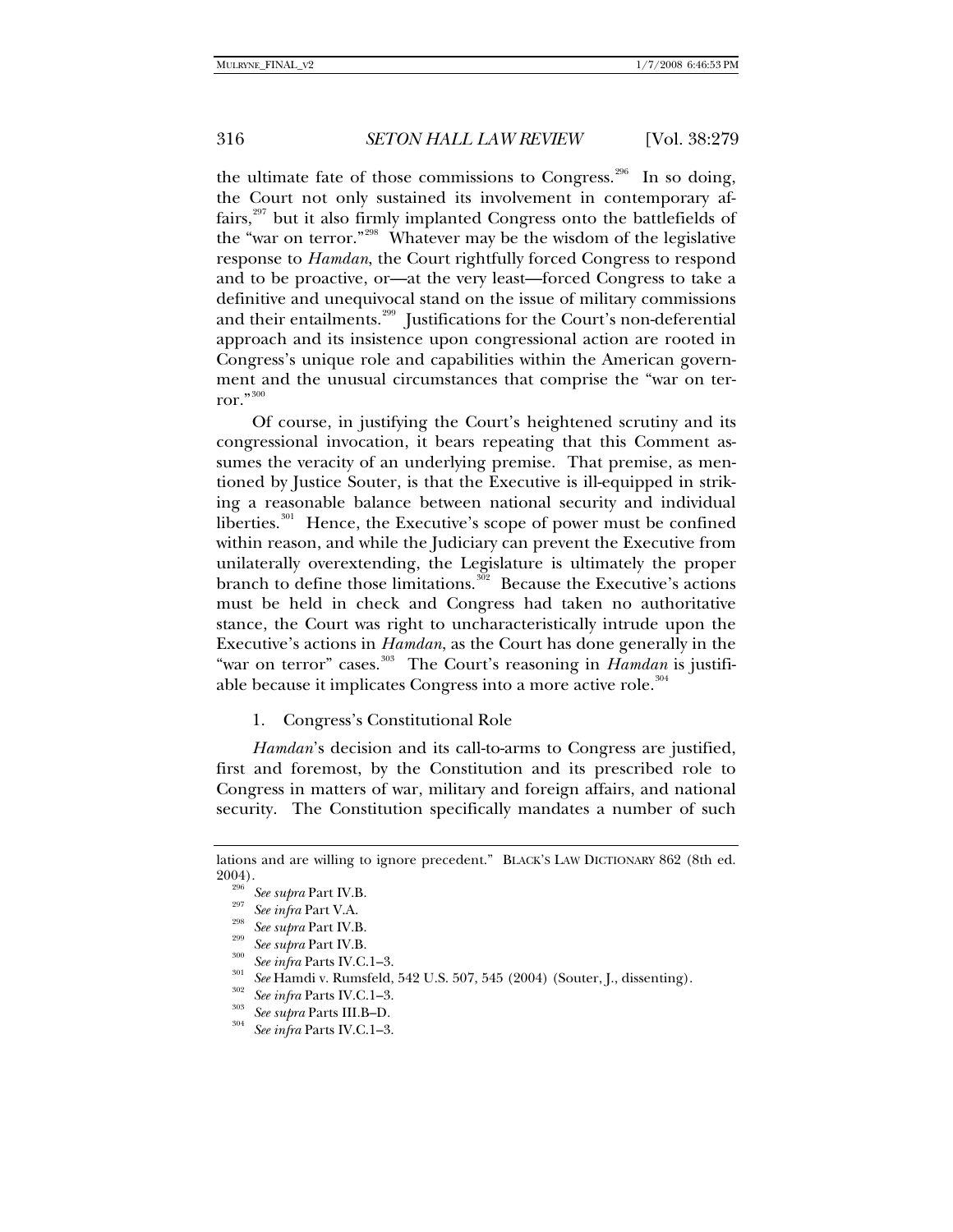obligations and responsibilities into the hands of Congress, including the enumerated powers to "provide for the common Defence and general Welfare of the United States,"[305](#page-38-0) to create and punish interna-tional crimes and "Offenses against the Law of Nations,"<sup>[306](#page-38-1)</sup> to declare war and promulgate laws regarding capture, $307$  to create and maintain armies and a navy,<sup>[308](#page-38-3)</sup> to promulgate laws for the government and the armed forces, $309$  and to call forth state militias and to govern them into action. $310$  By delegating a number of these awesome—and potentially devastating—powers to Congress, the Constitution bifurcates the initiation and execution of war and other military operations between two branches, thereby minimizing the possibilities for misuse or abuse.<sup>[311](#page-38-6)</sup> Therefore, the Court's heightened scrutiny and its exhortation for congressional action is vindicated through the Constitution's design.

#### 2. Institutional Competence and the "War on Terror"

For matters steeped in policy and opposing views, Congress, on account of its institutional competence, has superior decision-making capabilities in comparison to the Judiciary. $312$  In other words, when deliberating an issue, Congress, unlike the Judiciary, may regularly hold hearings and engage in adversarial debates; entertain the testimony of experts, practitioners, and other luminaries within respective fields; and sanction and publish reports, among other things.<sup>[313](#page-38-8)</sup> Re-

<span id="page-38-4"></span><span id="page-38-3"></span><span id="page-38-2"></span><span id="page-38-1"></span><span id="page-38-0"></span><sup>305</sup> U.S. CONST. art. I, § 8, cl. 1.<br>
<sup>305</sup> U.S. CONST. art. I, § 8, cl. 10.<br>
<sup>307</sup> Id. art. I, § 8, cl. 11.<br>
<sup>308</sup> Id. art. I, § 8, cls. 12, 13.<br>
<sup>309</sup> Id. art. I, § 8, cls. 12, 13.<br>
<sup>309</sup> Id. art. I, § 8, cls. 15, 16.<br> REV. 1637, 1637 (2000) ("With studied care and deliberation, the Framers of the Constitution created a structure to prevent presidential wars. . . . Making fundamental judgments about representative government, popular control, and human nature, they placed the power of war and peace with the legislative branch and divided foreign policy between the President and Congress."); *id.* at 1645 ("The Framers deliberately divided government by making the President the commander-in-chief and reserving to Congress the power to finance military expeditions. The Framers re-

<span id="page-38-7"></span>jected a government in which a single branch could both make war and fund it."). 312 *See, e.g.*, Patsy v. Bd. of Regents, 457 U.S. 496, 513 (1982) ("[R]elevant policy considerations do not invariably point in one direction, and there is vehement disagreement over the validity of the assumptions underlying many of them. The very difficulty of these policy considerations, and Congress's superior institutional competence to pursue this debate, suggest that legislative not judicial solutions are prefer-

<span id="page-38-8"></span>able."). 313 *See, e.g.*, John Yoo, *Enemy Combatants and the Problem of Judicial Competence*, *in*  TERRORISM, THE LAWS OF WAR AND THE CONSTITUTION: DEBATING THE ENEMY

<span id="page-38-6"></span><span id="page-38-5"></span>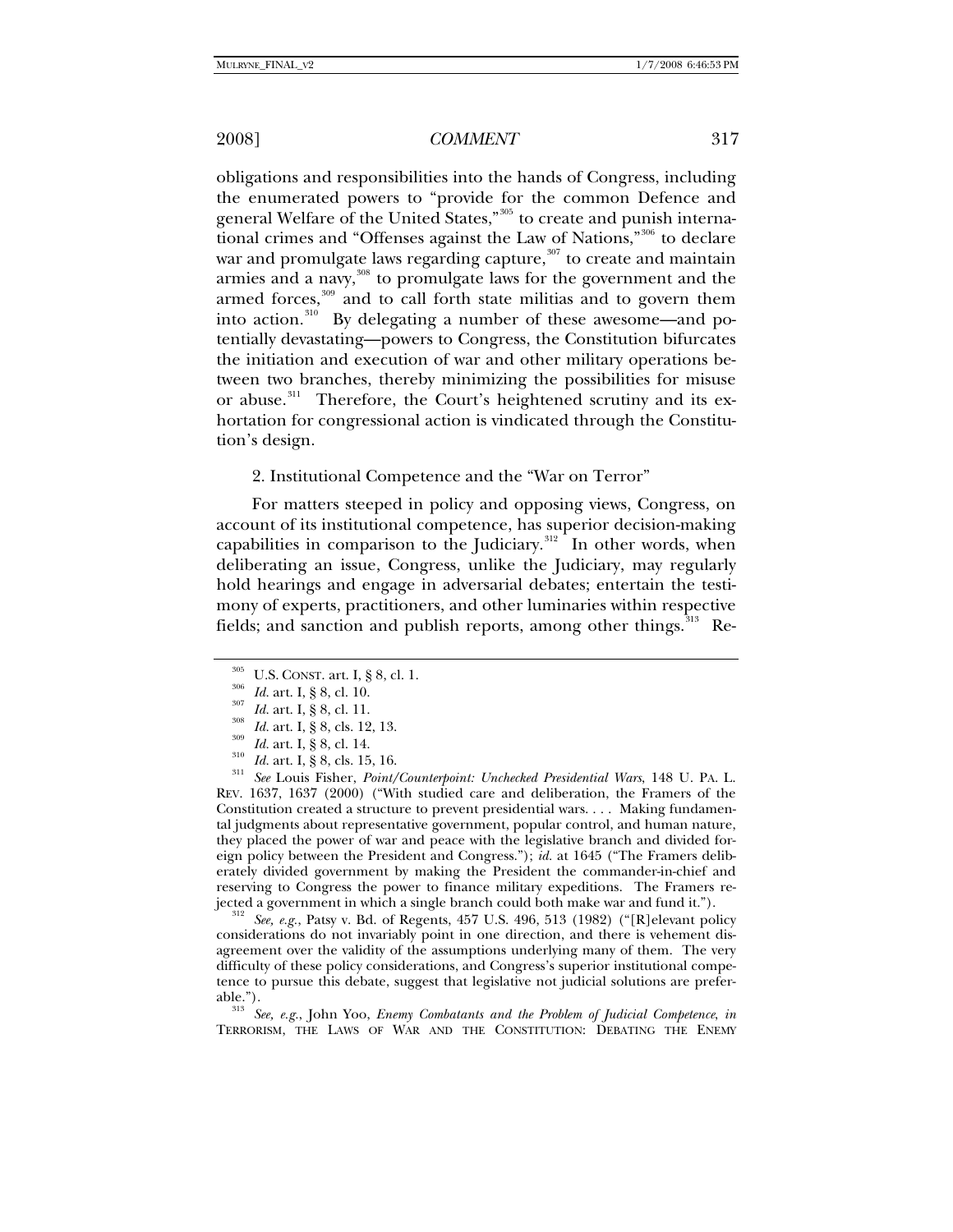quiring specific congressional authorization, and refusing to interpretatively imply legislative consent where it may or may not exist, is one manner in which the Court both respects Congress's institutional competence and also ensures that no lone branch is overreaching its authority without the blessings of another.<sup>[314](#page-39-0)</sup> Hamdan's refusal to defer to the Executive, its unclear statutory support for military commissions, and solicitation for further congressional action, are justified by Congress's institutional competence, and especially its practical relevance as it relates to the "war on terror" and the nature of terrorism in general.

The so-called "war on terror," and its ongoing hostilities between the U.S. Armed Forces and terrorist organizations and individuals, is at best a vague and nebulous encapsulation of the unique present-day armed conflicts in which the United States is engaged. Its indefinite and ill-defined features are in stark contrast to those of traditional warfare.<sup>[315](#page-39-1)</sup> Justice Souter alluded abstractly to this distinction between terrorism and traditional armed conflict when he wrote: "In a government of separated powers, deciding finally on what is a reasonable degree of guaranteed liberty whether in peace or *war (or some condition in between)* is not well entrusted to the Executive branch of Government . . . . "<sup>[316](#page-39-2)</sup>

The differences between combating terrorism and recognizable enemies in traditional warfare are significant. For example, the "war on terror" will likely endure for an indefinite duration because, unlike traditional warfare that is predicated upon battles between nations and in accordance to the law of war and certain historical ex-pectations,<sup>[317](#page-39-3)</sup> terrorism continuously thrives from often indistinguish-

COMBATANT CASES 69, 91 (Peter Berkowitz ed., 2005) [hereinafter Yoo, *Enemy Combatants*] ("Congress can collect information itself or acquire it from the executive branch or outside groups via relatively inexpensive hearings. Courts, however, can-

<span id="page-39-1"></span><span id="page-39-0"></span>not proactively collect information on a question before them.").<br><sup>314</sup> See supra Part IV.B.<br><sup>315</sup> Rasul v. Bush, 215 F. Supp. 2d 55, 68 n.13 (D.D.C. 2002) ("The United States confronts an untraditional war that presents unique challenges in identifying a nebulous enemy. In earlier times when the United States was at war, discerning 'the enemy' was far easier than today.").

<span id="page-39-3"></span><span id="page-39-2"></span> $\frac{10}{316}$  Hamdi v. Rumsfeld, 542 U.S. 507, 545 (2004) (Souter, J., dissenting) (emphasis added). 317 Rakove, *supra* note 280, at 11. Rakove writes, in relevant part:

War, as conventionally understood, involves either conflicts between

nation states, or between insurgencies aspiring to become nation states and the existing politics that dominate them. Such conflicts have finite beginnings and endings, through the surrender or dispersal of one side's armed forces, the occupation of its territory, the collapse of its governing institutions, or the negotiation of a peace.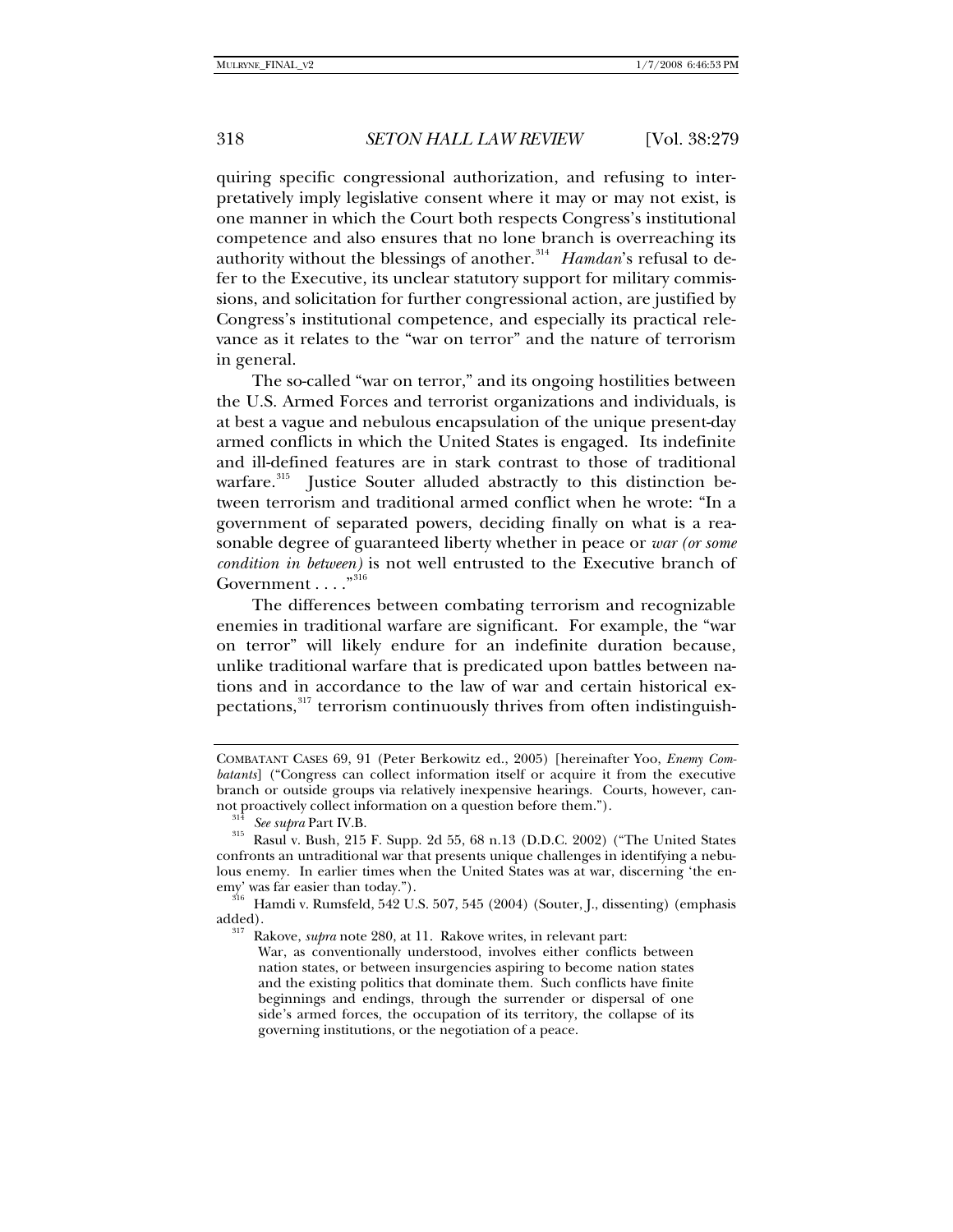able or unrecognizable transnational collectives inspired to violence by any number of social, economic, religious, or political indigni-ties.<sup>[318](#page-40-0)</sup> Because terrorists are often decentralized and have no allegiance to any nationalistic entities, terrorism itself offers little opportunity for finite endings, whether through truce, compromise, or absolute domination and surrender of the enemy.<sup>[319](#page-40-1)</sup> Likewise, terror-ism presents both a domestic and an international threat.<sup>[320](#page-40-2)</sup> Terrorists may be foreign fighters rampaging on the battlefields of Iraq and Afghanistan, or they may be U.S. citizens infiltrating and wreaking havoc upon the American homeland.<sup>[321](#page-40-3)</sup>

As a whole, the peculiarities of terrorism render Congress the most appropriate branch to effectuate a response and to govern the Executive's actions. Congress's institutional competence enables it to more thoroughly evaluate and weigh the competing, multi-faceted concerns and ramifications of terrorism, and to articulate a comprehensive course of action. Upon its choosing, Congress has the means to return to an issue again and again if it finds circumstances necessitate an altered approach. Certainly, the unprecedented and unpredictable nature of terrorism may be such a circumstance.

On the contrary, the Judiciary is not a policy-making body but is the arbiter of laws.<sup>[322](#page-40-4)</sup> Consequently, the Judiciary's review of terrorism cases depends upon the particularities of facts and the wisdom

<span id="page-40-0"></span>*Id.*<sup>318</sup> *Id.* Again, in relevant part:

Terrorism on a massive scale has become, in effect, a condition that arguably will persist as far as we can see. This condition rests upon the capacity of a small number of ideologically committed individuals to exploit the horrifying wonders of technology in order to threaten the security of modern society. . . . [I]t depends solely upon the probability that small bands of fanatics could always wreak havoc on open societies that can never adequately defend their multiple points of vulnerability.

<span id="page-40-1"></span>*Id.* <sup>319</sup> *Id.* at 12. ("Terrorism's shadowy nature enables its agents to lie dormant and undetected for prolonged periods. Terrorism lacks a home territory to protect, organized armed forces to disperse, and political authority to dislodge. . . . One nego-<br>tiates with enemies, but rarely, if ever, with terrorists.").

<span id="page-40-2"></span>tiates with enemies, but rarely, if ever, with terrorists."). 320 *See* Yoo, *Enemy Combatants*, *supra* note 313, at 72 ("In previous modern American conflicts, hostilities were limited to a foreign battlefield, while the U.S. home front remained safe behind the distances of two oceans. In this conflict, however, the battlefield can occur anywhere, and there can be no strict division between the

<span id="page-40-4"></span><span id="page-40-3"></span><sup>&</sup>lt;sup>321</sup> *See id.* 322<sup>32</sup> Marbury v. Madison, 5 U.S. (1 Cranch) 137, 177 (1803). "It is emphatically the province and duty of the judicial department to say what the law is. Those who apply the rule to particular cases, must of necessity expound and interpret that rule. If two laws conflict with each other, the courts must decide on the operation of each." *Id.*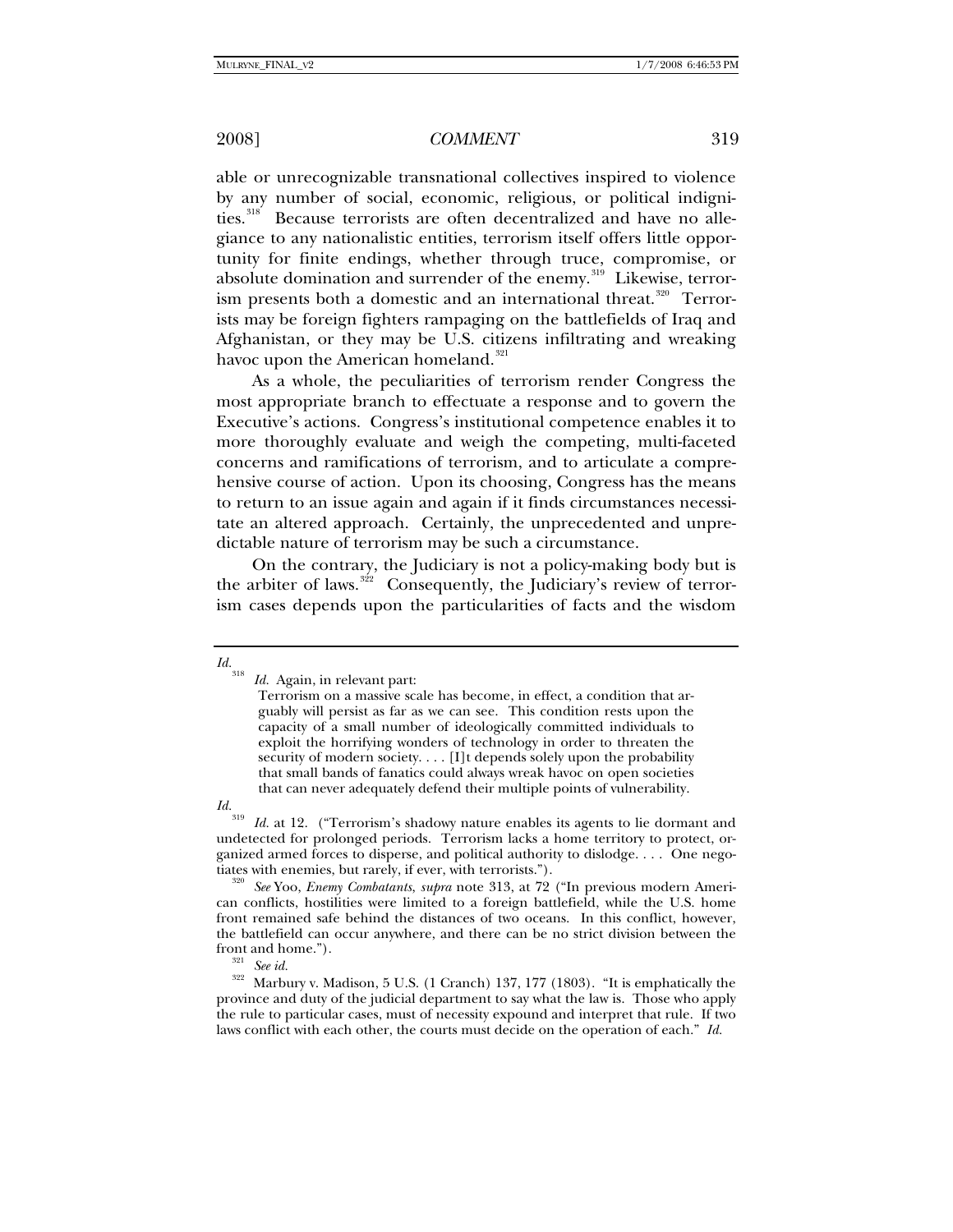and constraints of judicial precedent. $323$  By nature, courts are more restricted in their opportunities and capabilities to examine terrorism and its manifestations, $324$  and as a result judicial decisions may have unintended or tragic effects unless Congress intercedes.

For instance, the *Hamdi* Court acknowledged the plaintiff's con-cerns about potentially indefinite detainment.<sup>[325](#page-41-2)</sup> Relying on "longstanding law-of-war principles," Justice O'Connor explained that Hamdi's detention could only endure "for the duration of the rele-vant conflict," specifically the active hostilities in Afghanistan.<sup>[326](#page-41-3)</sup> Justice O'Connor, however, qualified that conclusion by stating: "If the practical circumstances of a given conflict are entirely unlike those of the conflicts that informed the development of the law of war, that understanding may unravel. But that is not the situation we face as of this date."<sup>[327](#page-41-4)</sup> This flexible approach, while commendable, arguably reaches a wrong conclusion. The "practical circumstances" of the "war on terror" do seem unlike previous conflicts.<sup>[328](#page-41-5)</sup> For those reasons, the hostilities in Afghanistan will conceivably endure until terrorists and insurgents—Taliban, al Qaeda, and others—no longer roam the country, or arguably the Middle East.<sup>[329](#page-41-6)</sup> In other words, the "relevant conflict" in Afghanistan could persist for far longer than

<span id="page-41-5"></span><span id="page-41-4"></span><span id="page-41-3"></span>

<span id="page-41-0"></span><sup>323</sup> John Yoo, *War, Responsibility, and the Age of Terrorism*, 57 STAN. L. REV. 793, 809 (2004) [Yoo, *War, Responsibility*] ("[C]ourts work best at interpreting formal sources of law and applying the law to facts that are easily gathered and understood in the context of a bipolar dispute. They do less well the more a dispute becomes polycentric, in that it involves more actors, more sources of law, and complicated social, economic, and political relationships."); *see also* Yoo, *Enemy Combtants*, *supra* note 313, at 99. In describing the Judiciary's deficiencies in handling foreign affairs and national security, Yoo writes:

<sup>[</sup>The Judiciary's] evenhandedness and passivity create problems in gathering and processing information effectively and in coordinating its policies with other national actors. Its procedural fairness and geographic decentralization prevent it from acting swiftly in a unified fashion, and it lacks effective tools for the rapid assimilation of feedback and the correction of errors.

<span id="page-41-6"></span>

<span id="page-41-2"></span><span id="page-41-1"></span>*Id.*<br><sup>324</sup> Yoo, *War, Responsibility, supra* note 323, at 809.<br><sup>325</sup> Hamdi v. Rumsfeld, 542 U.S. 507, 519–20 (2004) (plurality opinion).<br><sup>326</sup> *Id.* at 521.<br>*Id.*<br><sup>327</sup> *Id.*<br>*See supra* notes 317–21 and accompanying tex ror," Steven R. Shapiro, the National Legal Director of the American Civil Liberties Union, acknowledged "the need for closer judicial and political scrutiny" on account of the belief that "[w]e do not have the luxury, therefore, of regarding any restrictions on liberty as temporary expedients, like wartime rationing. Instead, such restrictions must be regarded as potentially permanent transformations in America's constitutional value system." Shapiro, *supra* note 164, at 116.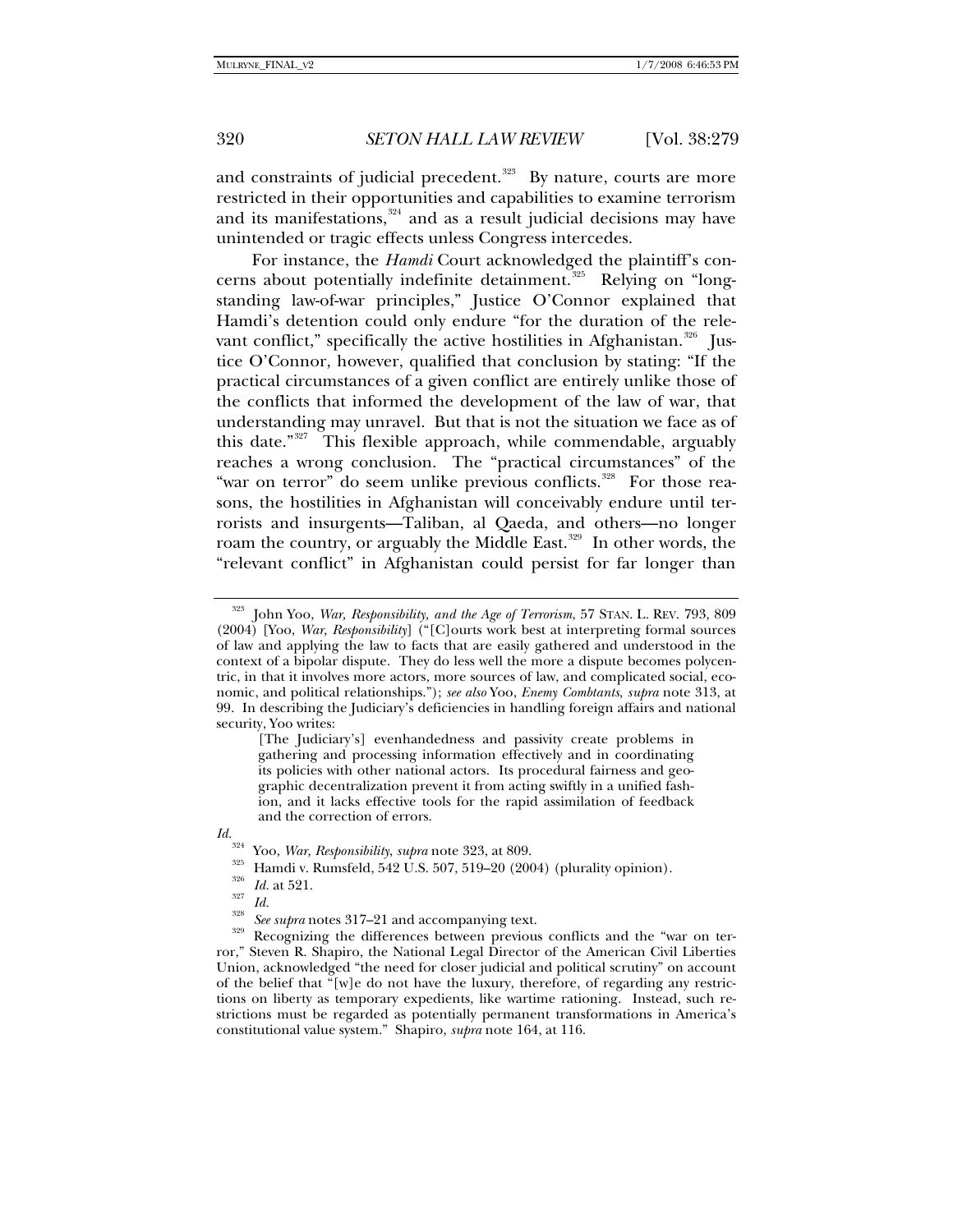any other U.S. armed conflict in history, and in the meantime, de-tainees like Hamdi could remain captive.<sup>[330](#page-42-0)</sup>

This scenario alone serves to highlight the ongoing need for congressional intervention to help define the parameters of the "war on terror." Whereas the Court is confined to specific, isolated circumstances as in *Hamdi* and *Hamdan*, Congress can repeatedly evaluate the amorphous nature of terrorism and the U.S. response in broader swaths.<sup>[331](#page-42-1)</sup> Therefore, Congress's overview and its unique institutional competence, when coupled with its constitutional authority, render Congress the more capable decision-maker to evaluate the "war on terror" and to provide clarity and balance to the Executive's programs.

3. Transparency

Finally, Congress's special relationship to the American people also justifies the Court's decision to rely on, if not force, congressional intervention in matters of Guantanamo Bay and terrorism. Legislators must often answer directly to their constituents and the public at large, and are thus accountable to the nation's citizenry in a way the Judiciary is not.<sup>[332](#page-42-2)</sup> As such, legislators' actions are informed and tempered, to some extent, by citizens' concerns.<sup>[333](#page-42-3)</sup> In this sense, along with the Executive and the Judiciary, the American people also serve as a check and balance on the Legislature.<sup>[334](#page-42-4)</sup> Justice Scalia likely had this in mind when he wrote in his *Hamdi* dissent: "If civil rights are to be curtailed during wartime, it must be done openly and democratically, as the Constitution requires, rather than by silent ero-sion through an opinion of this Court."<sup>[335](#page-42-5)</sup> Justice Scalia's dissent, in essence, begs for the transparency of decision-making that accompa-nies a representative democracy.<sup>[336](#page-42-6)</sup>

<span id="page-42-2"></span><span id="page-42-1"></span><span id="page-42-0"></span><sup>&</sup>lt;sup>330</sup> See id.<br><sup>331</sup> See supra note 313 and accompanying note text.<br><sup>332</sup> See ELY, WAR AND RESPONSIBILITY, *supra* note 281, at 4.<br><sup>333</sup> See id. ("Given the way the burdens of war get distributed, it was felt that the people's representatives should have a say. It was felt further that the involvement of 'the people's representatives' would increase the participation of the people them-

<span id="page-42-6"></span><span id="page-42-5"></span><span id="page-42-4"></span><span id="page-42-3"></span>selves in the debate.") (parentheses omitted).<br><sup>334</sup> See id.<br><sup>335</sup> Hamdi v. Rumsfeld, 542 U.S. 507, 578 (2004) (Scalia, J., dissenting).<br><sup>336</sup> See id.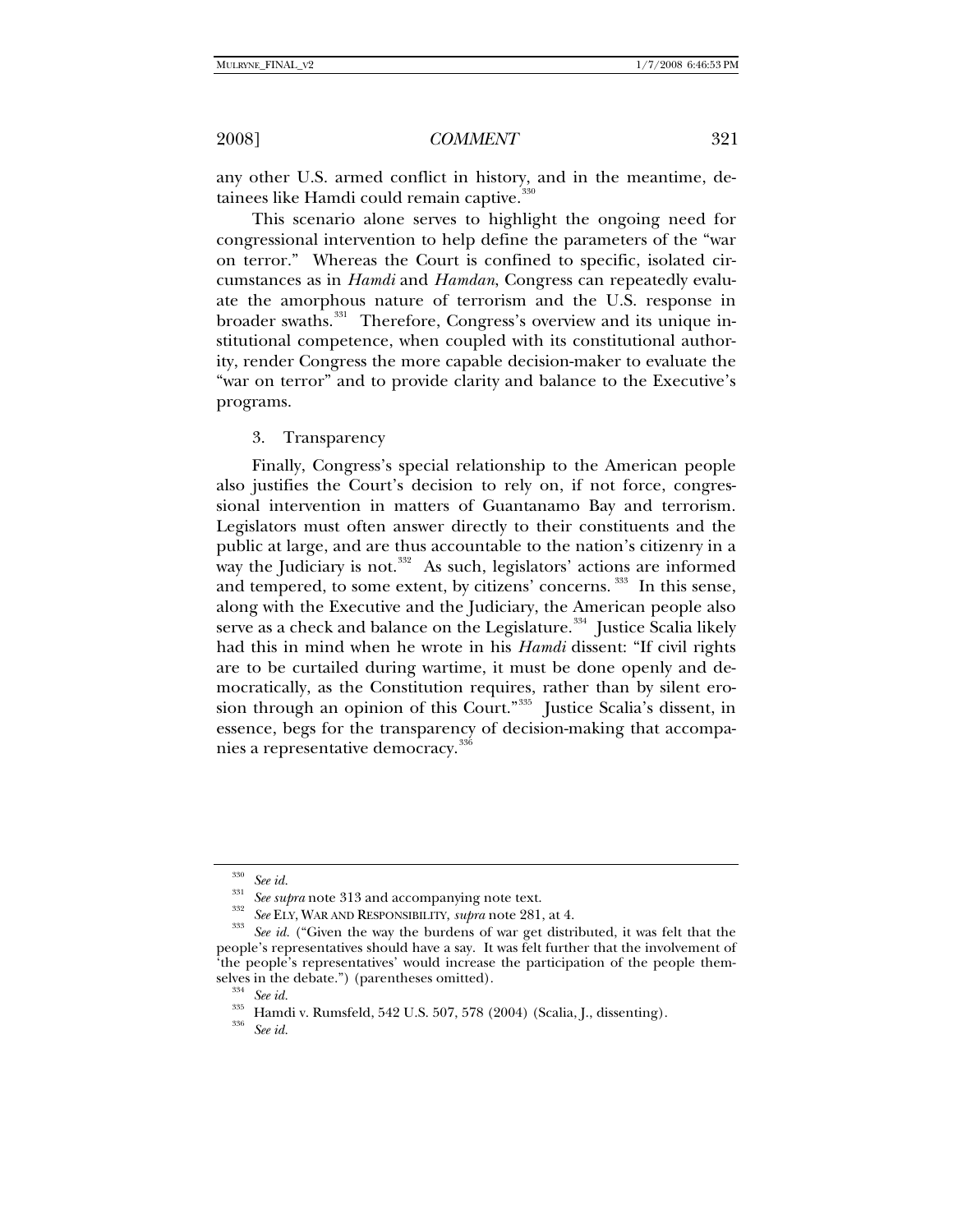# V. SIGNING OVER THE "BLANK CHECK": CONGRESS'S RESPONSE TO *HAMDAN*

Shortly after the Court concluded its 2005–2006 term with the *Hamdan* decision, Congress heeded the Court's insistence for congressional action and adopted the Military Commissions Act of 2006 ("Act").<sup>[337](#page-43-0)</sup> Initial reactions to the Act suggest that Congress handed to the Executive virtually all powers that the Executive originally as-serted and subsequently sought.<sup>[338](#page-43-1)</sup> Particularly interesting and relevant to this Comment, and the separation-of-powers doctrine in gen-eral, were the Act's jurisdiction-stripping provisions<sup>[339](#page-43-2)</sup> and its interpretational discretion assigned to the President.<sup>[340](#page-43-3)</sup> This brief

Scott Shane & Adam Liptak, *Shifting Power to a President: Bill Creates Legal Basis for Policy on Detainees*, N.Y. TIMES, Sept. 30, 2006, at A1.

(2) [N]o court, justice, or judge shall have the jurisdiction to hear or consider any other action against the United States or its agents relating to any aspect of the detention, transfer, treatment, trial, or conditions of confinement of an alien who is or was detained by the United States and has been determined by the United States to have been properly detained as an enemy combatant or is awaiting such determination.

(b) EFFECTIVE DATE.—The amendment made by subsection (a) shall take effect on the date of the enactment of this Act, and shall apply to all cases, without exception, pending on or after the date of the enactment of this Act which relate to any aspect of the detention, transfer, treatment, trial, or conditions of detention of an alien detained by the United States since September 11, 2001.

<span id="page-43-3"></span>*Id.*<sup>340</sup> *Id.* § 6. The Military Commissions Act reads, in pertinent part:

(a) IMPLEMENTATION OF TREATY OBLIGATIONS.—

(3) INTERPRETATION BY THE PRESIDENT.—

(A) As provided by the Constitution and by this section, the President has the authority for the United States to interpret the meaning and

 $\frac{337}{338}$  Military Commissions Act of 2006, Pub. L. No. 109-366, 120 Stat. 2600.<br><sup>338</sup> For instance, soon after the bill was passed by Congress and was awaiting Presi-

<span id="page-43-1"></span><span id="page-43-0"></span>dent Bush's approval, a *New York Times* news analysis characterized the pending Act as follows:

Rather than reining in the formidable presidential powers Mr. Bush and Vice President Dick Cheney have asserted since Sept. 11, 2001, the law gives some of those powers a solid statutory foundation. . . . Taken as a whole, the law will give the president more power over terrorism suspects than he had before the Supreme Court decision this summer in Hamdan v. Rumsfeld . . . .

<span id="page-43-2"></span>*Military Commissions Act* § 7. Altering the DTA, the Military Commissions Act reads, in pertinent part:

 $(e)(1)$  No court, justice, or judge shall have jurisdiction to hear or consider an application for a writ of habeas corpus filed by or on behalf of an alien detained by the United States who has been determined by the United States to have been properly detained as an enemy combatant or is awaiting such determination.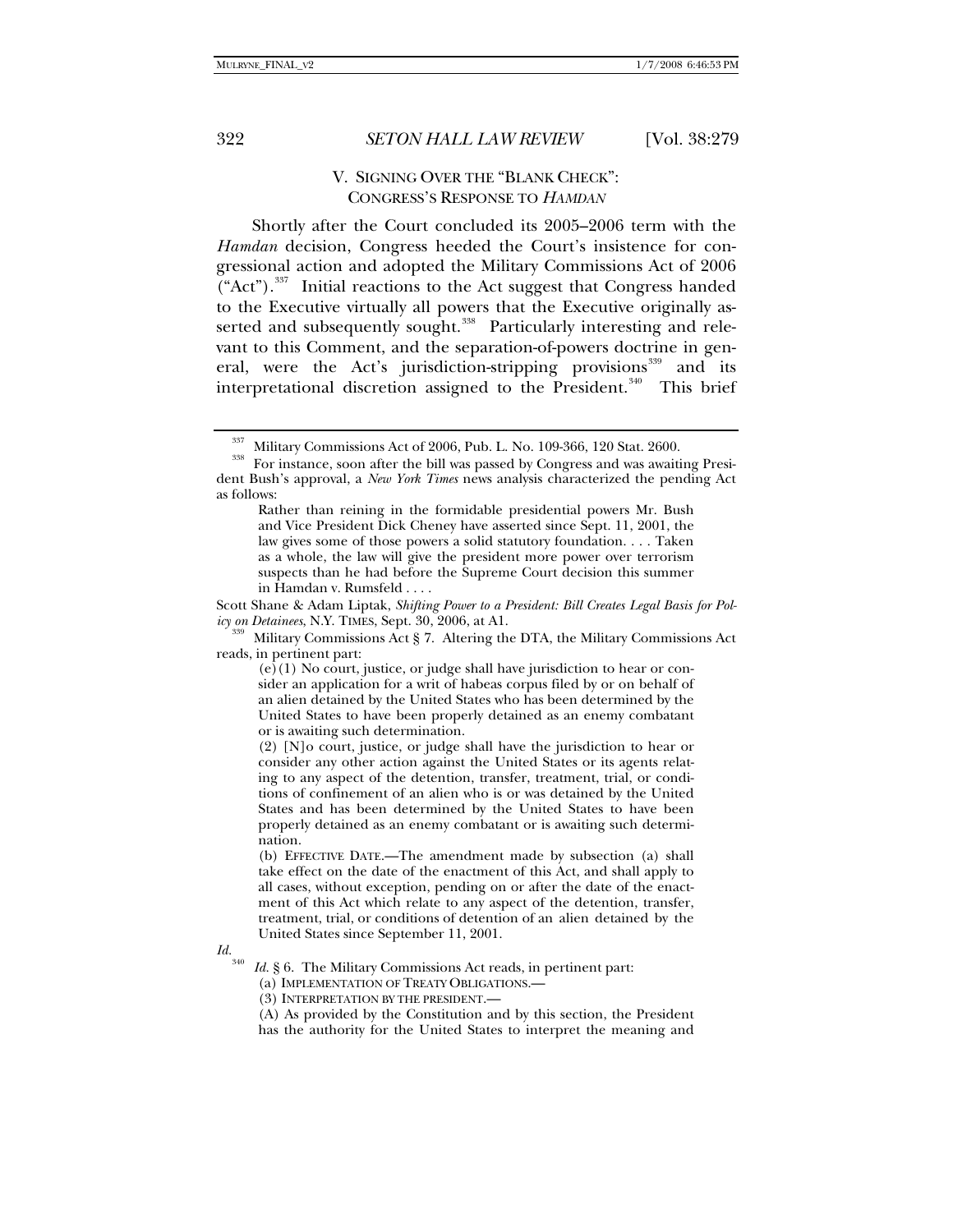part of the Comment explains that the Act and Congress's actions are injustices to the Court as it stands in the "war on terror."

#### *A. Respecting the Court's Self-Perceived Role*

By stripping the Court of any judicial review over Guantanamo Bay, Congress blatantly disregarded the Court's recent role and its contributions to the rule of law for all persons within the dominion of the United States. As evinced by the "war on terror" progeny of cases, the Court envisioned itself as having a vital role in determining the legality of the Executive's actions and curtailing a potential, if not ac-tuated, abuse of power.<sup>[341](#page-44-0)</sup>

This observation is most evident in the *Rasul* decision, in which the Court empowered the Judiciary to peek into the Executive's unilateral actions in Guantanamo Bay.[342](#page-44-1) In this sense, *Rasul* is the embodiment of the Court's jurisprudential view of its contemporary role.<sup>[343](#page-44-2)</sup> Thereafter, *Hamdi* was more pronounced and articulate in its insistence for judicial involvement.<sup>[344](#page-44-3)</sup> Upon proclaiming "a state of war is not a blank check for the President,"<sup>[345](#page-44-4)</sup> Justice O'Connor set forth a reminder: "Whatever the power the United States Constitution envisions for the Executive in its exchanges with other nations or with enemy organizations in times of conflict, *it most assuredly envisions* 

application of the Geneva Conventions and to promulgate higher standards and administrative regulations for violations of treaty obligations which are not grave breaches of the Geneva Conventions. (B) The President shall issue interpretations described by subparagraph (A) by Executive Order published in the Federal Register. (C) Any Executive Order published under this paragraph shall be authoritative (except as to grave breaches of common Article 3) as a mat-

ter of United States law, in the same manner as other administrative regulations.

<sup>(</sup>D) Nothing in this section shall be construed to affect the constitutional functions and responsibilities of Congress and the judicial branch of the United States.

<span id="page-44-0"></span>*Id.*341 Shapiro, *supra* note 164, at 115 ("[I]t seems increasingly clear that the courts in this country are less willing today than they have been in the past to retreat to the sidelines whenever the government raises a national security claim, regardless of its impact on individual rights. That attitude is apparent in *Hamdi* and *Rasul* . . . ."). 342 *Id.* at 108 ("*Rasul* now stands as a strong affirmation of the judiciary's role as

<span id="page-44-4"></span><span id="page-44-3"></span><span id="page-44-2"></span><span id="page-44-1"></span>the ultimate safeguard against arbitrary detention, in wartime as well as peacetime, for aliens as well as citizens."). 343 *See id.* 344 Hamdi v. Rumsfeld, 542 U.S. 507, 535–36 (2004). 345 *Id.* at 536.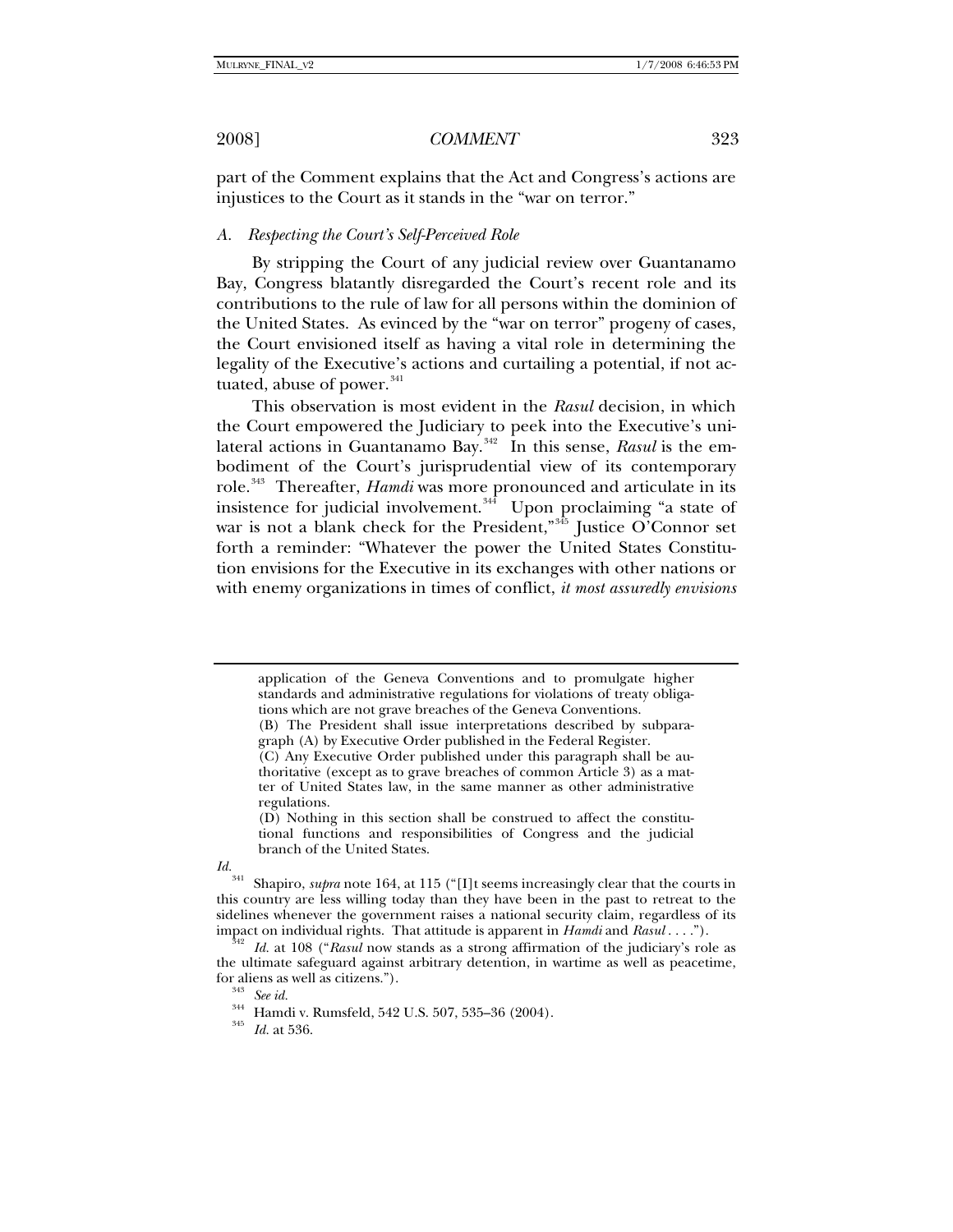*a role for all three branches when individual liberties are at stake*."[346](#page-45-0) Finally, in *Hamdan*, the Court, reprising its *Rasul* approach, narrowly interpreted a potentially jurisdiction-stripping DTA, meanwhile sidestepping precedential obstacles, as to enable the Court to adjudicate the legality of the Executive's unilateral actions, i.e., military commis-sions.<sup>[347](#page-45-1)</sup>

Given the tradition of judicial deference, $348$  the Court could have reasonably foreclosed its review of matters relating to Guantanamo Bay and the "war on terror."<sup>[349](#page-45-3)</sup> In this unorthodox moment of history, however, the Court rightfully perceived itself as a necessary participant in balancing the powers of the tripartite national government and guaranteeing an adequate application of law.<sup>[350](#page-45-4)</sup> Congress's response to the Court's solicitation for congressional action in *Hamdan*, effectively stymieing judicial involvement, is disrespectful toward the Court's self-perceived role in contemporary affairs.<sup>[351](#page-45-5)</sup> Whereas Congress could have simply legitimized the Executive's actions and left any remaining questions determinable by the Judiciary, Congress effectively stilted the separation-of-powers principles by essentially eliminating one branch of government, against the better judgment exercised by that very branch.<sup>[352](#page-45-6)</sup>

### *B. The Court as Protector of Individual Rights*

Though the Court's self-perception, in and of itself, warrants at least some congressional acknowledgement, other considerations cast doubt upon the wisdom of the Military Commissions Act. Most notably, the Court's "war on terror" decisions have, in essence, positioned the Court as a protector of individual rights and, in turn, as a polariz-ing opponent to the Executive's unilateral actions.<sup>[353](#page-45-7)</sup> These practical

<span id="page-45-0"></span><sup>346</sup> *Id.* (emphasis added). The plurality opinion then cited to *Mistretta v. United States*, 488 U.S. 361, 380 (1989) ("[I]t was the 'central judgment of the Framers of the Constitution that, within our political scheme, the separation of governmental pow-

<span id="page-45-5"></span><span id="page-45-4"></span><span id="page-45-3"></span><span id="page-45-2"></span><span id="page-45-1"></span>ers into three coordinate Branches is essential to the preservation of liberty.").<br>
<sup>347</sup> See supra Part II.B.1.; see also notes 255–59 and accompanying text.<br>
<sup>348</sup> See supra Part III.A.<br>
<sup>349</sup> See supra Part IV.A.1.<br> *S* sions Act] reallocates power among the three branches of government, taking authority away from the judiciary and handing it to the president."). In the same article, Professor Bruce Ackerman warned: "If Congress can strip courts of jurisdiction over cases because it fears their outcome, judicial independence is threatened." *Id.* <sup>352</sup> See id.<br><sup>353</sup> Ellmann, *supra* note 235, at 788. For example, Ellmann writes:

<span id="page-45-7"></span><span id="page-45-6"></span>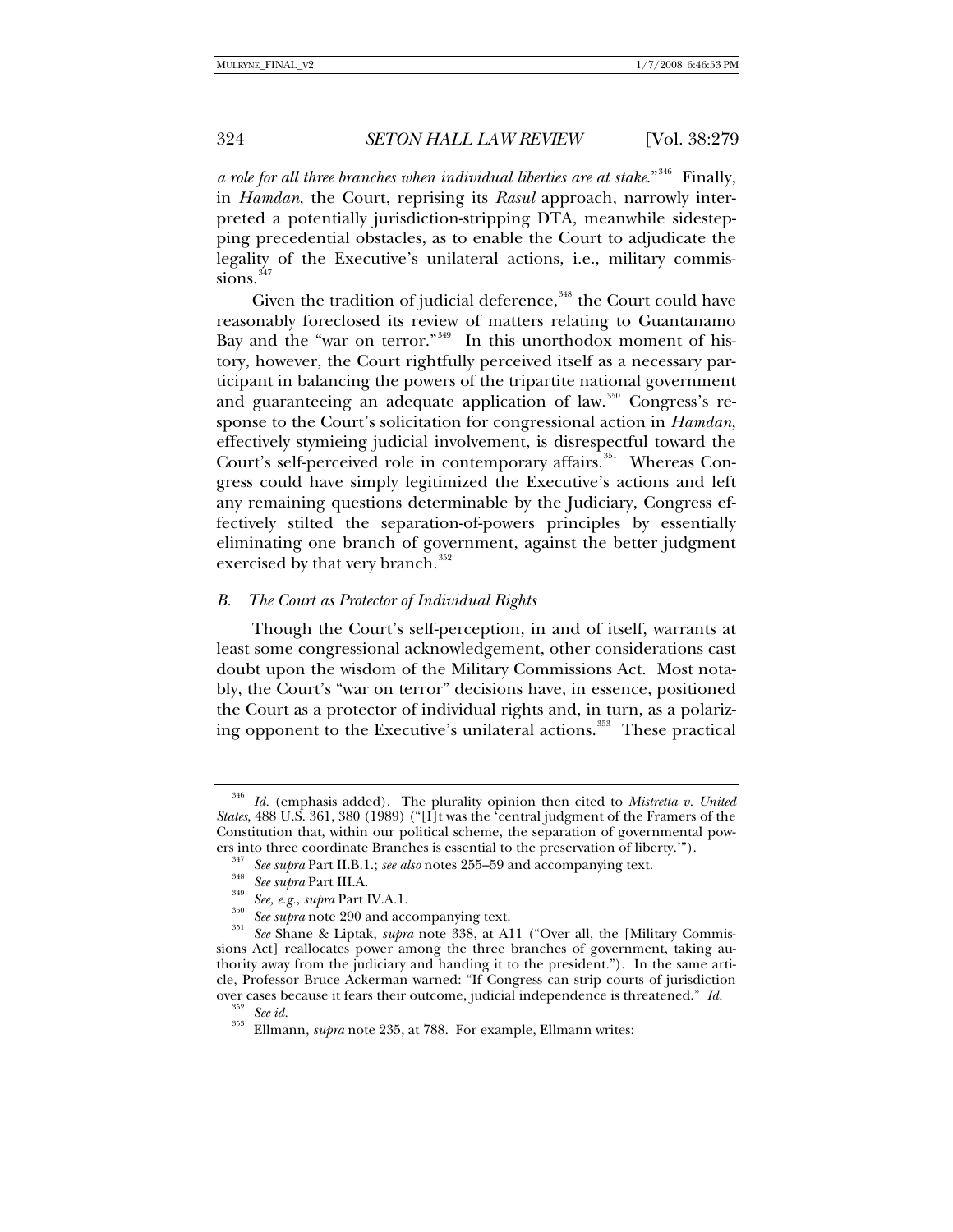effects of the Court's recent jurisprudence justify a congressional embrace of the Court's persistent role for purposes of guaranteeing liberty to all persons and for ensuring informed legislative involve-ment.<sup>[354](#page-46-0)</sup>

John Hart Ely expounded an analogous theory of the Court's as-sumed role.<sup>[355](#page-46-1)</sup> Relying upon the famous *Carolene Products Co.* footnote, $356$  Ely set forth the vision of a "participation-oriented, representative-reinforcing approach to judicial review"[357](#page-46-3) that would see the Judiciary intervene and constitutionally adjudicate in an effort to rectify any procedural "malfunction" within our representative democ-racy.<sup>[358](#page-46-4)</sup> Ely concluded that this judicial review would seek to correct the procedural and participatory shortcomings in our government's decision-making—and not the substantive decisions themselves—that burden minorities.<sup>[359](#page-46-5)</sup>

It is hard not to think that in turning to the principles of the rule of law, the Supreme Court's majority in *Hamdan* was moving towards a rights-minded use of the rules of statutory interpretation, and doing so out of a sense that in our conduct of the war against terrorism we may have lost our constitutional bearings and fallen far short of what a fundamentally decent constitutional order requires. The Court clearly hoped that Congress, pressed back into engagement, would vindicate its faith in democracy—but the case also reflects, I think, the Court's fear that of the three branches of government, perhaps it alone was then committed to adhering to the Constitution and laws in the midst of war.

<span id="page-46-1"></span><span id="page-46-0"></span>*Id.*<sup>354</sup> *See id.* <sup>355</sup> *See* JOHN HART ELY, DEMOCRACY AND DISTRUST: <sup>A</sup> THEORY OF JUDICIAL REVIEW 77 (1980) [ELY, DEMOCRACY AND DISTRUST]. 356 United States v. Carolene Products Co., 304 U.S. 144, 152 n.4 (1938). Foot-

<span id="page-46-2"></span>note four reads, in relevant part: "[W]hether prejudice against discrete and insular minorities may be a special condition, which tends seriously to curtail the operation of those political processes ordinarily to be relied upon to protect minorities, and which may call for a correspondingly more searching judicial inquiry." *Id.* (citations

<span id="page-46-4"></span><span id="page-46-3"></span><sup>357</sup> ELY, DEMOCRACY AND DISTRUST, *supra* note 355, at 87.<br><sup>358</sup> See id. at 103. Ely describes a "malfunction" as occurring when:

[T]he process is undeserving of trust, when (1) the ins are choking off the channels of political change to ensure that they will stay in and the outs will stay out, or (2) though no one is actually denied a voice or a vote, representatives beholden to an effective majority are systematically disadvantaging some minority out of simple hostility or a prejudiced refusal to recognize commonalities of interest, and thereby denying that minority the protection afforded other groups by a representative system.

<span id="page-46-5"></span>*Id.*<sup>359</sup> *Id.* at 181 ("[T]he general theory is one that bounds judicial review under the Constitution's open-ended provisions by insisting that it can appropriately concern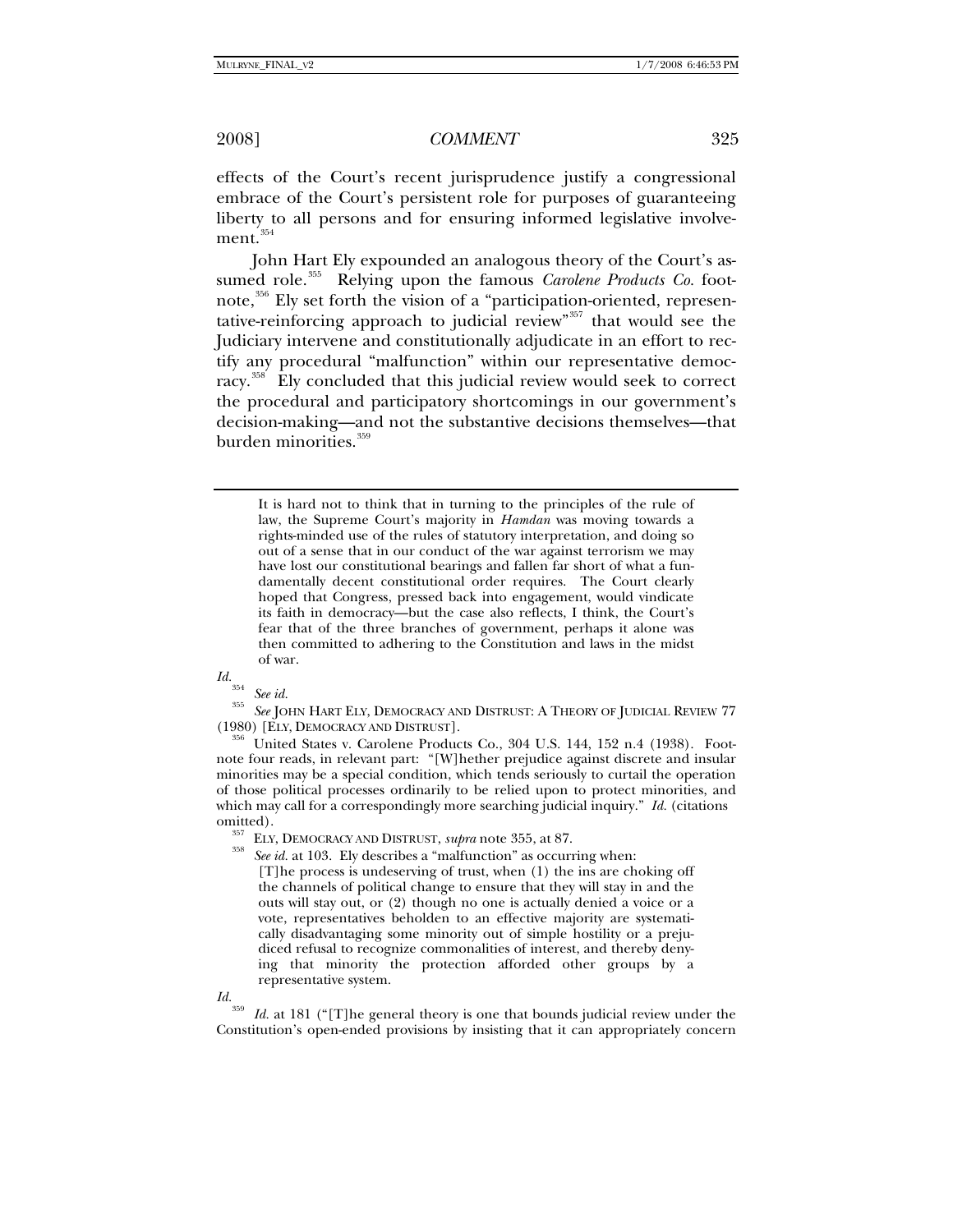The Court adopted an analogous approach insofar as it values Congress's role but seeks to protect the "discrete and insular minorities" that Congress overlooks, which in this case are the Guantanamo Bay detainees.<sup>[360](#page-47-0)</sup> With the exception of *Padilla*, each of the Court's "war on terror" decisions were decided in favor of the detainees and, at least theoretically and notwithstanding congressional repeal, provided some rights or protections to them: *Rasul* guaranteed the detainees' right to have their habeas corpus petitions heard in federal district courts;<sup>[361](#page-47-1)</sup> *Hamdi* ensured certain due process rights to citizen-detainees seeking to challenge an "enemy-combatant" status;<sup>[362](#page-47-2)</sup> and *Hamdan* required that military commissions essentially adhere to those protections enumerated within the UCMJ and the Geneva Conventions and, in effect, provide fair and objective hearings for alleged enemy combatants.<sup>[363](#page-47-3)</sup>

Again, *Hamdan* is even more startling in its protection of individual rights because it authoritatively extended the rights and protections of Common Article 3, along with other international law provisions, to the detainees.<sup>[364](#page-47-4)</sup> The breadth and impact of that decision is more pronounced by acknowledging that the Court already guaranteed the detainees greater protections by requiring military commissions to adopt the standards and procedures of courts-marital,<sup>[365](#page-47-5)</sup> and that the Court cited to specific international law provi-sions that are not necessarily included within U.S. jurisprudence.<sup>[366](#page-47-6)</sup> Especially in its reliance on international law and precedents, the *Hamdan* Court has contributed to what may be perceived as a Supreme Court trend in which the Court invokes international law or exports U.S. law abroad to protect individual rights.<sup>[367](#page-47-7)</sup> Beyond Guantanamo Bay, the internationalization of the Court and its concern for

itself only with questions of participation, and not with the substantive merits of the

<span id="page-47-0"></span>This analogy is merely anecdotal and speaks to the observation that neither Congress nor American citizens are particularly concerned about the "enemy combatants," and their rights, locked away in Guantanamo Bay. This Comment does not intend to implicate constitutional doctrines, such as the Equal Protection Clause, in

<span id="page-47-6"></span><span id="page-47-5"></span>

<span id="page-47-7"></span>

<span id="page-47-4"></span><span id="page-47-3"></span><span id="page-47-2"></span><span id="page-47-1"></span>the "war on terror" cases.<br>
<sup>361</sup> Rasul v. Bush, 542 U.S. 466, 485 (2004).<br>
<sup>362</sup> Hamdi v. Rumsfeld, 542 U.S. 507, 533 (2004).<br>
<sup>363</sup> Hamdan v. Rumsfeld, 126 S. Ct. 2749, 2792–93 (2006).<br>
<sup>364</sup> Id. at 2794–95, 2797–98.<br>
<sup>3</sup> *U.S. Supreme Court*, 24 BERKELEY J. INT'L L. 273, 321 (2006).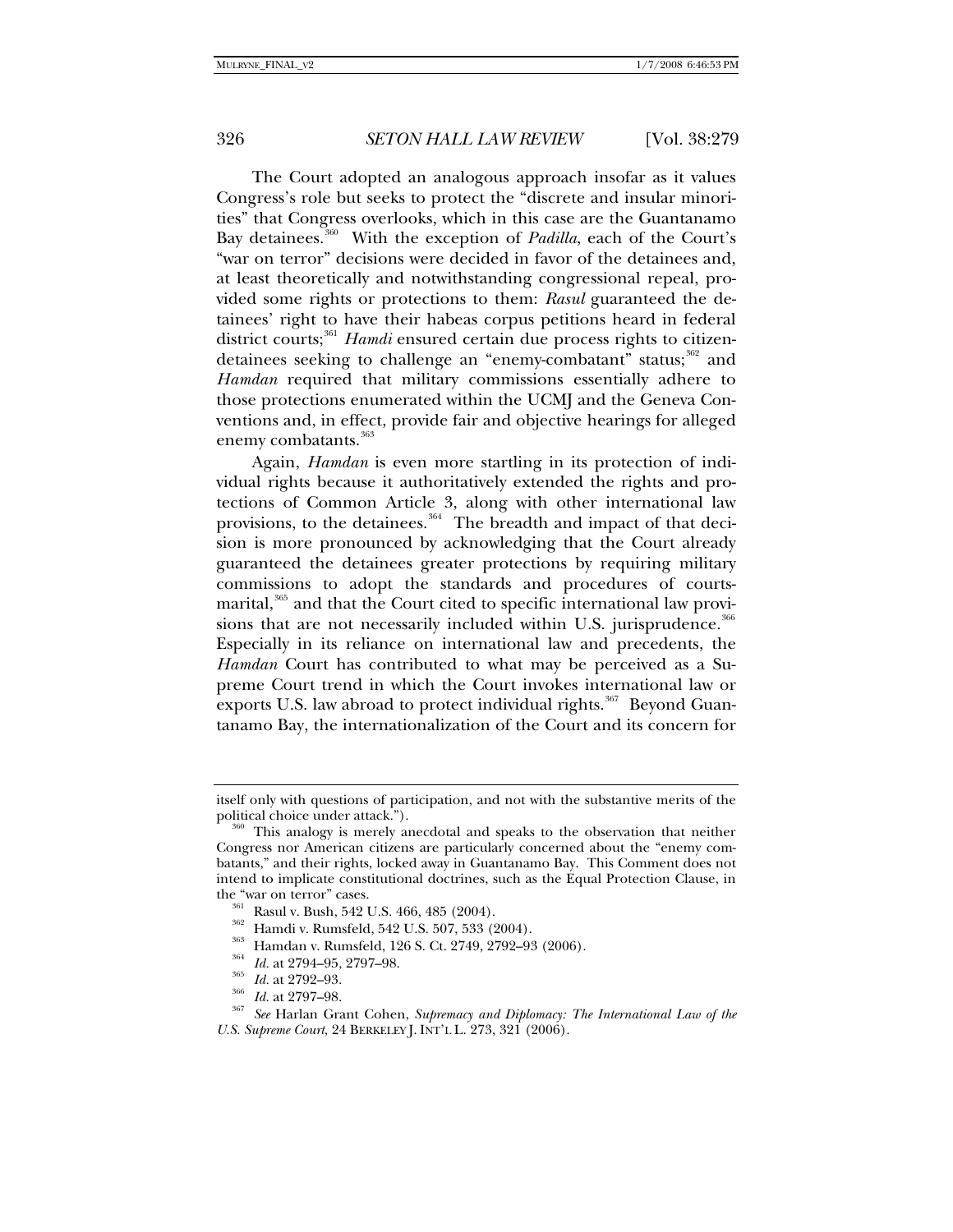human rights has reached issues of homosexuality,<sup>[368](#page-48-0)</sup> the death penalty, $359$  and violations of international legal norms.  $370$ 

Though it has refrained from invoking constitutional principles as contemplated by Ely, the Court relied upon a number of adjudicatory and interpretational nuances to find a way to insert itself into the "war on terror" and to extend the aforementioned protections to the detainees. The Court narrowly construed congressionally enacted, jurisdiction-stripping provisions.<sup>[371](#page-48-3)</sup> It ignored or reinterpreted precedent unfavorable to the detainees.<sup> $372$ </sup> It read statutes in favor of the detainees' interests.<sup>[373](#page-48-5)</sup> It implored a balancing test to weigh citizendetainees' constitutional rights. $374$  And, of course, most recently, the Court—to use the words of *Carolene Products*' footnote four—asserted "a correspondingly more searching judicial inquiry"<sup>[375](#page-48-7)</sup> by requiring specific congressional authorization<sup> $376$ </sup> and enforcing the application of international legal standards and procedures on behalf of the de-tainees.<sup>[377](#page-48-9)</sup>

 All of these efforts positioned the Court as the most reliable or, at least, the most likely—protector of individual rights for the Guantanamo Bay detainees and other persons subject to U.S. military action abroad. $378$  While it remains Congress's prerogative to defer to

<span id="page-48-5"></span>pursuant to Article 36 of the UCMJ); *Rasul*, 542 U.S. at 478–79 (holding federal habeas statute allows for federal judiciary review so long as petition is served within jurisdiction of petitioner's custodian). 374 *See* Hamdi v. Rumsfeld, 542 U.S. 507, 529, 533 (2004) (holding balancing test

<span id="page-48-7"></span><span id="page-48-6"></span>from *Mathews v. Eldridge*, 424 U.S. 319 (1976), mandates that citizen-detainee have factual hearing in compliance to due process requirements).<br><sup>375</sup> United States v. Carolene Products Co., 304 U.S. 144, 152 n.4 (1938).<br><sup>376</sup> See supra Part IV.A.1.<br><sup>377</sup> See supra Part IV.A.2.<br>Diane Marie Amann, *Guantana* 

<span id="page-48-1"></span><span id="page-48-0"></span><sup>&</sup>lt;sup>368</sup> See, e.g., Lawrence v. Texas, 539 U.S. 558 (2003).<br><sup>369</sup> See, e.g., Roper v. Simmons, 543 U.S. 551 (2005); Atkins v. Virginia, 536 U.S.<br>304 (2002).

<span id="page-48-3"></span><span id="page-48-2"></span><sup>304 (2002). 370</sup> *See, e.g.*, Sosa v. Alvarez-Machain, 542 U.S. 692 (2004). 371 *See, e.g.*, *Hamdan*, 126 S. Ct. at 2764–66 (interpreting DTA to allow Supreme Court review of military commission's legality). 372 *See, e.g.*, Rasul v. Bush, 542 U.S. 466, 476–81 (2004) (holding Guantanamo Bay

<span id="page-48-4"></span>is part of U.S. sovereign territory, and interpreting *Johnson v. Eisentrager*, 339 U.S. 763 (1950), *Braden v. 30th Judicial Circuit Court of Ky.*, 410 U.S. 484 (1973), and *Ahrens v. Clark*, 335 U.S. 188 (1948), as allowing for federal judicial review of habeas corpus petitions in Guantanamo Bay); *Hamdan*, 126 S. Ct. at 2774, 2788–89 (interpreting *Ex parte Quirin*, 317 U.S. 1 (1942) and *In re Yamashita*, 327 U.S. 1 (1946), as unpersuasive regarding military commissions at issue); *id.* at 2776 n.27, 2783 (distinguishing Civil War precedent from current matters). 373 *See, e.g.*, *Hamdan*, 142 S. Ct. at 2792 (holding military commissions as unlawful

<span id="page-48-10"></span><span id="page-48-9"></span><span id="page-48-8"></span>Arguing for the Supreme Court of the United States to assert itself in matters relating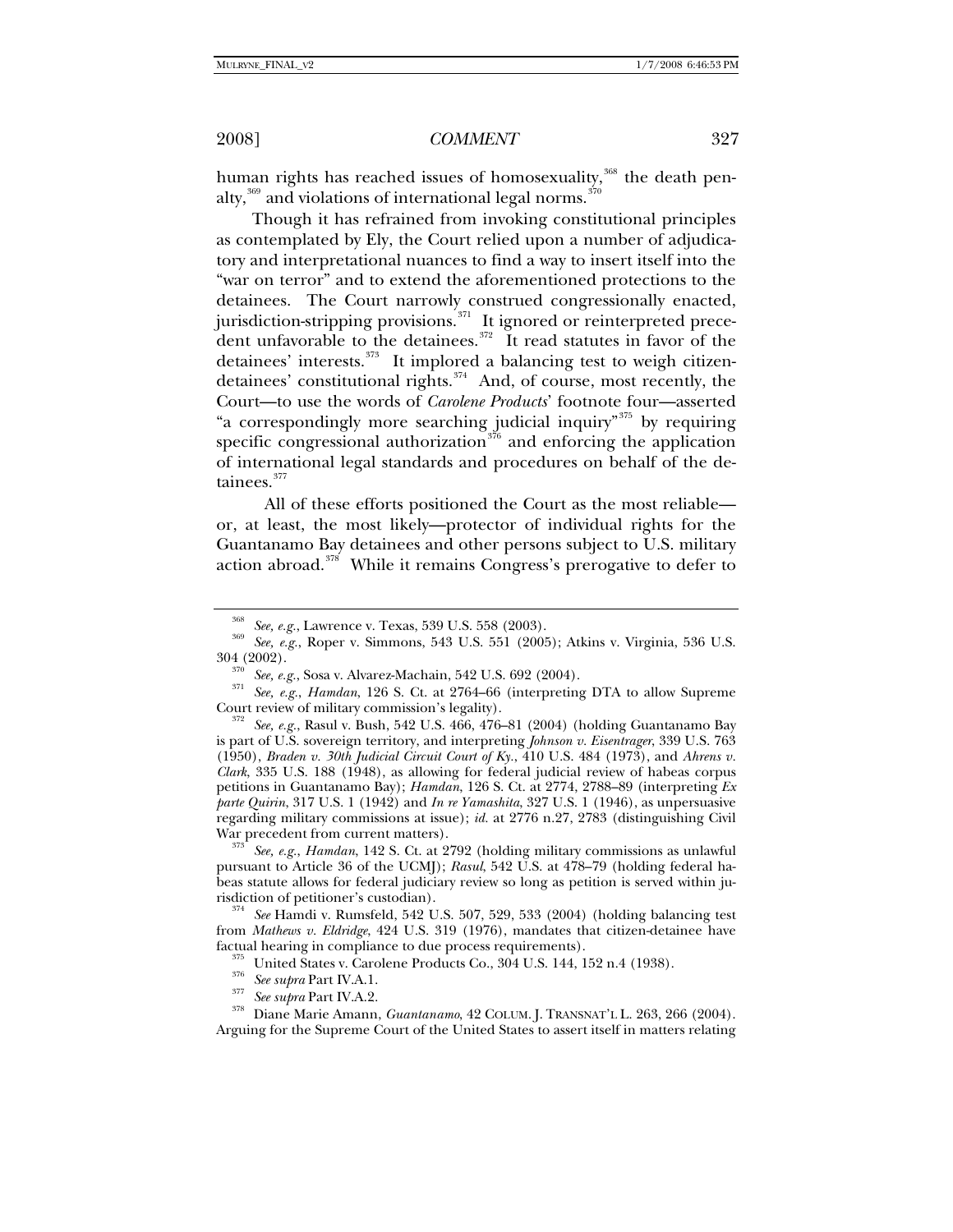or validate the Executive's wishes, as it did pursuant to the Military Commissions Act, Congress would have been well-advised to let the Court, and the federal judiciary at large, remain an active and robust participant, and a requisite check and balance, in the "war on ter-ror."<sup>[379](#page-49-0)</sup> Only mutual appreciation between the Legislature and the Judiciary—an *active* Judiciary—could ensure fairness for all human beings plagued by terrorism, including *alleged* enemy combatants, and to guarantee the protections of law everywhere, including within "law-less enclaves" and "legal black holes" such as Guantanamo Bay.<sup>[380](#page-49-1)</sup>

### VI. CONCLUSION

Following the recent precedent of *Rasul*, *Hamdi*, and *Padilla*, the Court in *Hamdan* departed from a tradition of judicial deference to the Executive in war, military and foreign affairs, and national security. In so doing, the Court reviewed the "war on terror" actions of the Executive, specifically its implementation of military commissions to try alleged enemy combatants at Guantanamo Bay, and ultimately

<sup>[</sup>*Lawrence v. Texas*, 539 U.S. 558 (2003),] is but the latest in which the Court has looked to other sources of law to assure full and fair constitutional interpretation. These external norms, not unlike many of the Court's decisions in the last half-century, accord a central position to the human person. Basic rights vest at birth and admit no derogation absent the most dire emergency. Applied to matters like Guantanamo, those foundational principles require judicial abandonment of outdated deference doctrines that work to strip loathed individuals of fundamental rights.



<span id="page-49-0"></span>*Id.*<sup>379</sup> *Id.* at 319. Amann warns:

Far from standing as Madison's "impenetrable bulwark" against assumption of power, a court that declines [or is congressionally disallowed] to enforce the Constitution [or applicable international law] at Guantanamo helps circumvent the constitutional separation of powers that protects personal liberty. In this particular and most exceptional context, U.S. courts must choose the duty to protect over deference to the President. Searching judicial review should examine whether the executive's policy deprives individuals of basic rights and, if so, whether those deprivations are justified.

<span id="page-49-1"></span>*Id.* (citations omitted).

Id. at 316. Amann writes:

Human rights abhor a vacuum; specifically, the relegation of human beings to an existence emptied of human rights protection. External norms teach that when state action touches on human rights the courts empowered to review the validity of that state's conduct—in this case, the courts of the United States—must fill the vacuum by protecting personal rights against government abuse.

*Id.* (citations omitted).

to the Executive's actions in Guantanamo Bay, and to invoke international law—or "external norms"—as a means to ensure fundamental human rights, Amann writes: